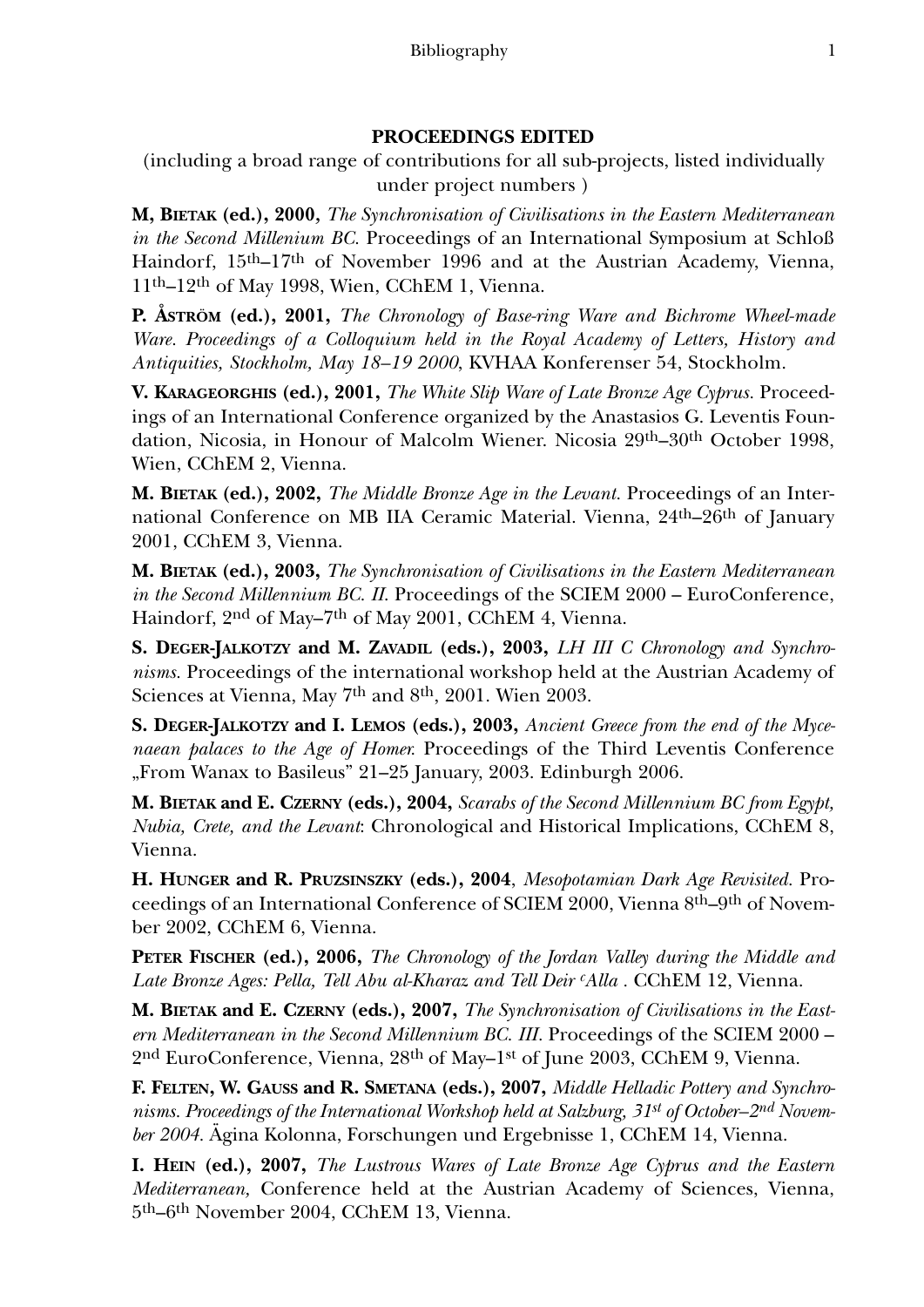**S. DEGER-JALKOTZY and M, ZAVADIL (eds.), 2007,** *LH III C Chronology and Synchronisms II: LH IIIC Middle.* Proceedings of the international workshop held at the Austrian Academy of Sciences at Vienna, October 29th and 30th, 2004. Wien 2007.

**P. MATTHIAE, L. NIGRO, L. PEYRONEL, F. PINNOCK (eds.), 2007,** *From Relative Chronology to Absolute Chronology. The Second Millennium BC in Syria Palestine. Proceedings of the International Colloquium, Rome 29th November–1st December 2001, Accademia Nazionale dei Lincei–Università di Roma <La Sapienza>,* Rome.

**M. BIETAK and E. CZERNY (eds.), 2008,** *The Bronze Age in the Lebanon. Studies on the Archaeology and Chronology of Lebanon, Syria and Egypt.* CChEM 17, Vienna.

**S. DEGER-JALKOTZY and A.E. BÄCHLE (eds.), 2009 in print,** *LH IIIC Chronology and Synchronisms III. LH IIIC Late and the Transition to the early Iron Age.* Proceedings of the International Workshop at the Austrian Academy of Sciences at Vienna, February 23rd and 24th, 2007, Veröff. Myken. Komm. (available Feb. 2009)

**I. HEIN (ed.), 2009 in print,** *The Formation of Cyprus in the 2nd Millenium B.C. Studies on Regionalism in the Middle and Late Bronze Age.* Proceedings of a Workshop, held at the 4th Cyprological Congress, May 2nd 2008. Nicosia, Cyprus, CChEM 21, Vienna. (available Feb. 2009)

# **CONTRIBUTIONS TO SCIENTIFIC JOURNALS**

# **1403**

**B. BADER, 2003,** The Egyptian Jars from Sidon in their Egyptian Context, *AHL* 18, 31–36.

**R.S. MERRILLEES, 2003,** The First Appearances of Kamares Ware in the Levant, *Ä&L* 13, 127–142.

**T. BAGH, 2004,** Levantine Painted Ware from the Middle Bronze Age Tombs at Sidon. New Material from the Lebanese Coast, *AHL* 20, 40–57.

**C. DOUMET-SERHAL, I. FORSTNER-MÜLLER and K. KOPETZKY, 2006**, Egyptain Pottery of the Late 12th and early 13th Dynasty from Sidon, *AHL* 24.

**FORSTNER-MÜLLER and K. KOPETZKY, 2006**, An Upper Egyptain Import at Sidon, *AHL* 24.

**F. HÖFLMAYER, 2007**, Ägyptische Skarabäen auf Kreta und ihre Bedeutung für die absolute Chronologie der minoischen Altpalastzeit (MM IB –MM IIB), *Ä&L* 17, 107–126

**A. HASSLER, 2008 in print,** Mykenisches in Amarna – Funde der Deutschen Orient Gesellschaft im Ägyptischen Museum Berlin, *Ä&L* 18, in print

**F. HÖFLMAYER, 2008 in print,** Das Ende von SM IB: Naturwissenschaftliche und archäologische Datierung, *Ä&L* 18, in print

**A. HASSLER, F. HÖFLMAYER, 2008 in print,** Mostagedda 1874 and Gurob 23: Notes on Some Recent Radiocarbon Dates and their Importance for Egyptian Archaeology and Chronology, *Ä&L* 18, in print

## **1404**

**C. PELTZ, P. SCHMID, M. BICHLER, 1999,** INAA of Aegean Pumices for the Classification of Archaeological FIndings, *Journal of Radioanalytical and Nuclear Chemistry* 242/2, 361–377.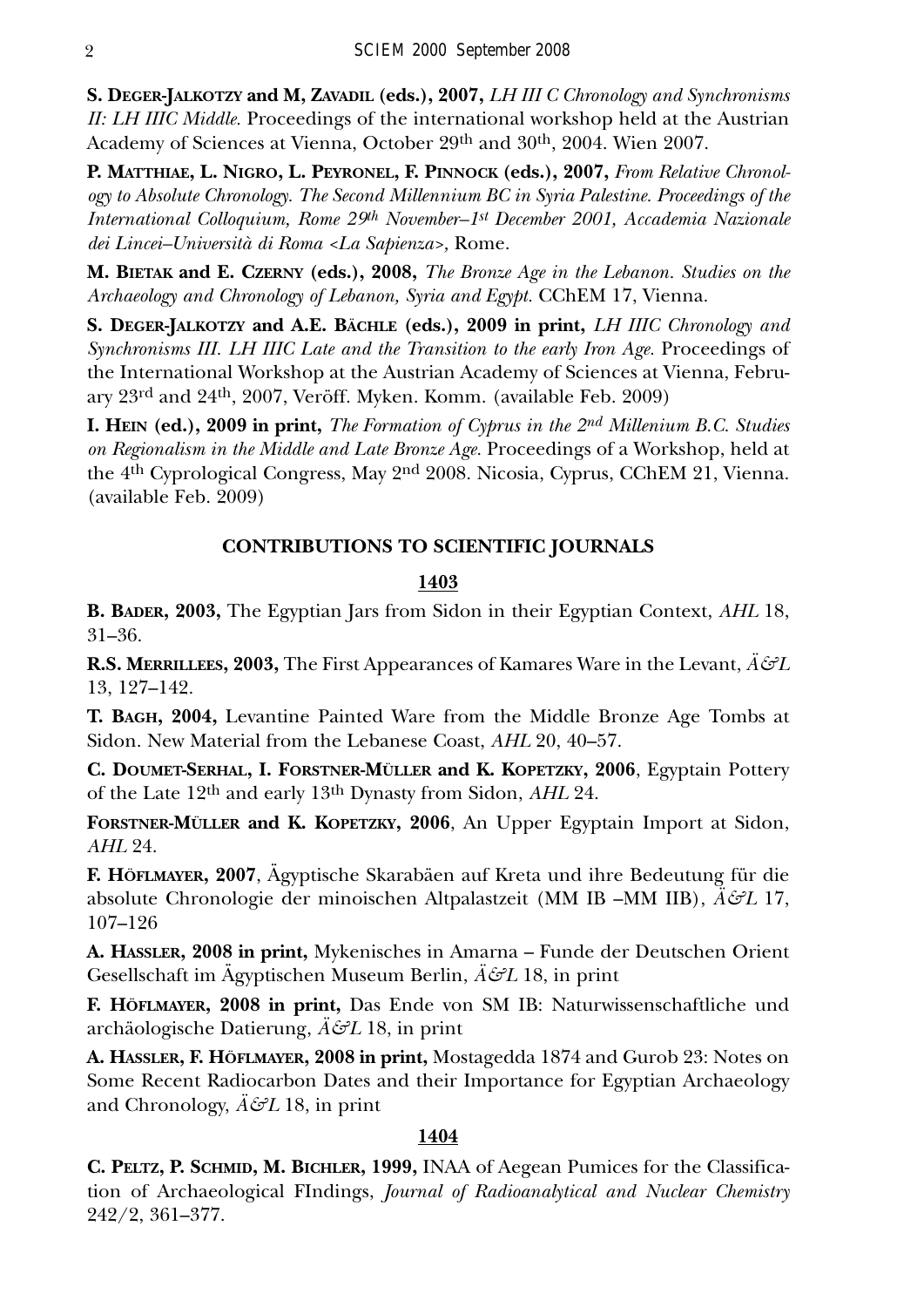**P. SCHMID, C. PELTZ, V. M. F. HAMMER, E. HALWAX, T. NTAFLOS, P. NAGL, M. BICHLER, 2000,** Separation and Analysis of Theran Volcanic Glass by INAA, XRF and EPMA, *Mikrochimica Acta* 133, 143–149.

**S. SAMINGER, C. PELTZ, M. BICHLER , 2000,** South Aegean Volcanic Glass – Separation and Analysis by INAA and EPMA, *Journal of Radioanalytical and Nuclear Chemistry* 245/2, 375–383.

**C. PELTZ, M. BICHLER, , 2001,** Classification of Archaeologically Stratified Pumice by INAA, *Journal of Radioanalytical and Nuclear Chemistry* 248/1, 81–87.

**M. BICHLER, C. PELTZ, S. SAMINGER, M. EXLER, 2002,** Aegean Tephra – An Analytical Approach to a Controversy about Chronology, *Ä&L* 12, 55–70.

**H. HUBER, M. BICHLER, 2003,** Geochemical Correlation of Archaeological Sites Using Tephra from the Minoan Eruption *Czechoslovak Journal of Physics* 53/SA, A439–A453.

**H. HUBER, M. BICHLER, A. MUSILEK, 2003,** Identification of Pumice and volcanic Ash from ArchaeologicalSitesin the Eastern Mediterranean Region Using Chemical Fingerprinting, *Ä&L* 13. 83–106.

**M. BICHLER, B. DUMA, H. HUBER, 2004,** Application of INAA to reveal the chemical evolution of selected volcanic eruptiva from Santorini, Greece, *Journal df Radioanalytical and Nuclear Chemistry* 262/1, 57–65.

**G. STEINHAUSER, M. BICHLER, G. EIGELSREITER, A. TISCHNER, 2006,** Neutron Activation Analysis of Pumice from Lipari, Italy, and the Identification of a Pumice Find from the Excavation at Tel Megadim, *Israel Journal of Radioanalytical and Nuclear Chemistry* 267/1, 3–8.

**G. STEINHAUSER, J. H. STERBA, M. BICHLER, H. HUBER, 2006,** Neutron Activation Analysis of Mediterranean Volcanic Rocks – Ananalytical Database for Archaeological STratigraphy, *Applied Geochemistry* 21, 1362–1375.

**J.H. STERBA, G. STEINHAUSER, M. BICHLER, 2006,** Application of NAA to Develop a Chemostratigraphy of Volcanic Deposits on Nisyros and Telos, Greece, *Czechoslovak Journal of Physics* 56, D283–D289.

**G. STEINHAUSER, J. H. STERBA, M. BICHLER, 2007, "Chemical Fingerprints" of** Pumice from Cappadocia (Turkey) and Kos (Greece) for Archaeological Applications, *Applied Radiation and Isotopes* 65, 488–503.

**G. STEINHAUSER, W. HUJER, J. H. STERBA, R. SEEMANN, M. BICHLER, N. SYMEONIDIS, 2008,** On Strontium and Barium Anomalies in the Sediments of Charkadiocave (Tilos Island, Dodekanese, Greece), *Journal of Radioanalytical and Nuclear Chemistry* 276, No. 1, 167–173.

**G. STEINHAUSER, M. BICHLER, 2008,** Adsorption of Ions onto High Silica Volcanic Glass, *Applied Radiation and Isotopes* 66, 1–8.

**J. H. STERBA, G. STEINHAUSER, M. BICHLER, 2008,** Cation-exchange Properties of Pumice – Taking a Sip from a Volcanic Cocktail, *Journal of Radioanalytical and Nuclear Chemistry* 276, No. 1, 175–178.

# **1405** (2004 abgeschlossen)

**R. PRUZSINSZKY, 2005,** Ein bibliographischer Wegweiser zur absoluten mesopotamischen Chronologie des 2. Jts. v. Chr., *Ä&L* 15, 181–202.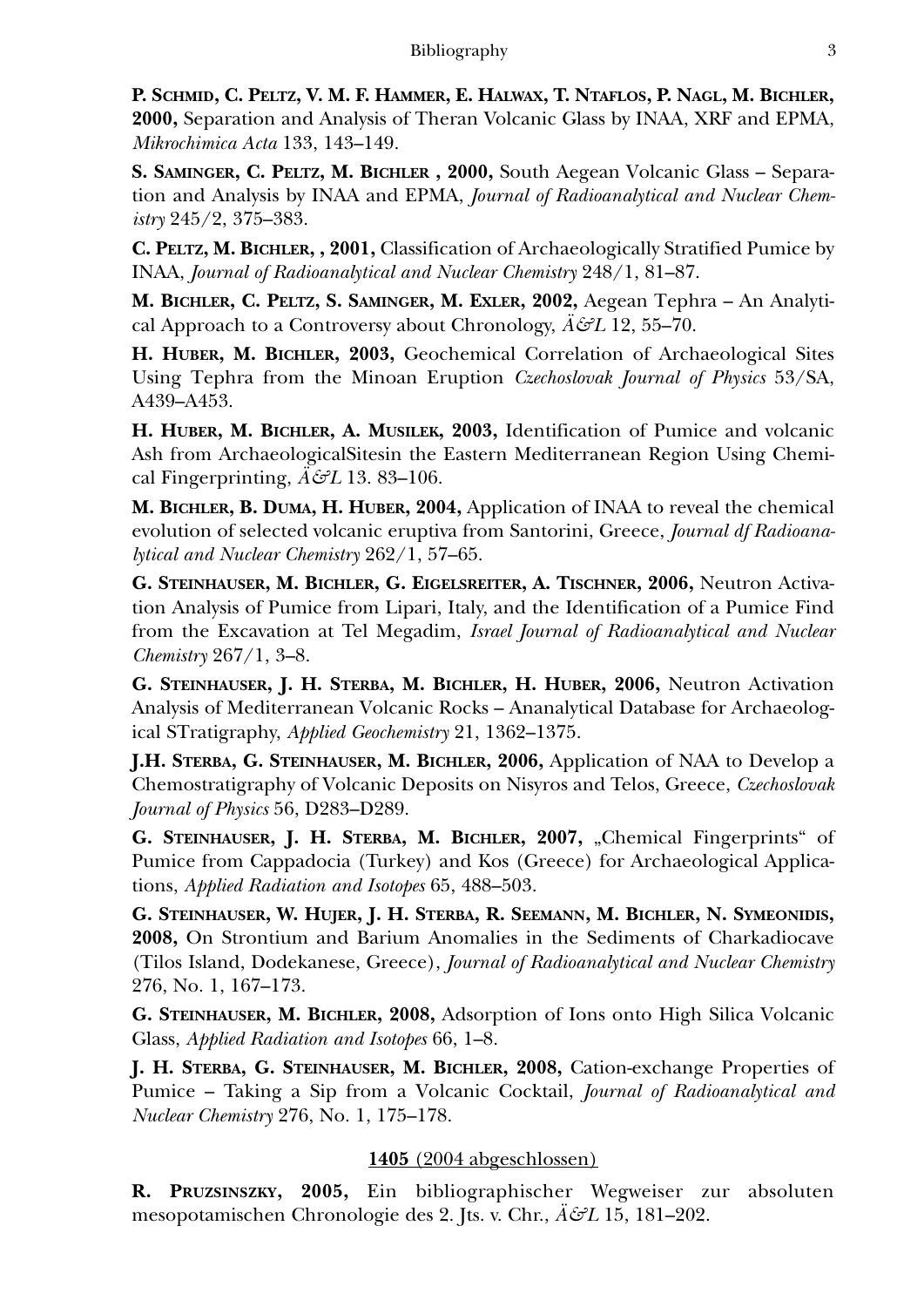#### **1407**

**O. CICHOCKI, 2004,** The wooden plank from al-Hourriyeh cave, in: BEAYNO, F., MAT-TAR, CH., ABDUL-NOUR, H., Mgharet al-Hourriyé (Karm Saddé, Caza de Zgharta). *Bulletin d'Archéologie et d'Architecture Libanaises BAAL* 6, 135 –178, Beyrouth.

**O. CICHOCKI, 2007/08.** Analysis of charcoal samples from Early Bronze Age strata at Tell Arqa, Lebanon. *AHL* - *Archaeology and History in the Lebanon* 26–27, 99 –109.

#### **1408**

**P. STEIER, W. ROM, S. PUCHEGGER, 2001,** New methods and critical aspects in Bayesian mathematics for 14C calibration, *Radiocarbon* 43/2, 2001, 373–389.

**C. BRONK RAMSEY, S.W. MANNING, M. GALIMBERTI, 2004,** Dating the volcanic eruption at Thera, *Radiocarbon* 46/1,2004, 325–344.

**P. STEIER, F. DELLINGER, W. KUTSCHERA, A. PRILLER, W. ROM, E.M. WILD, 2004,** Pushing the precision of 14C AMS, *Radiocarbon* 46/1, 2004, 5–16.

**S.W. MANNING, C. BRONK RAMSEY, W. KUTSCHERA, T. HIGHAM, B. KROMER, P. STEIER, E.M. WILD, 2006**, Chronology for the Aegean Late Bronze Age 1700–1400 B.C. *Science* **312** (2006) 565–569.

#### **1409**

**I. HEIN, 2001,** Bilanz und Untersuchungen zur Keramik aus cEzbet Helmi, speziell Areal H/V, *Ä&L* 11, 121–147.

**C. MLINAR, 2001,** Die Skarabäen aus dem Grabungsareal A/II-o/14–A/II-p/15 von Tell el-Dabca, *Ä&L* 11, 223–264.

**C. MLINAR, 2002,** Appendix 4: The Scarabs from the Excavations of 1999 and 2000 at Tell el-Ajjul, in: P.M. FISCHER and MOAIN SADEQ, *Tell el-cAjjul 2000. Second Season Preliminary Report,* with contributions by Anne Lykke, Rainer Feldbacher, Michael Weigl and Christa Mlinar, *Ä&L* 12, 143–151.

**B. BADER, 2002,** A Concise Guide to Marl C-Pottery, *Ä&L* 12, 29–54.

**P. FUSCALDO, 2002**, The Nubian Pottery from the Palace District of Avaris at cEzbet Helmi, Areas H/III and H/VI Part I: The "Classic" Kerma Pottery from the 18th Dynasty, *Ä&L* 12, 167–186.

**B. BADER, 2003,** The Egyptian Jars from Sidon in Their Egyptian Context. A Preliminary Report, *Archaeology and History in Lebanon*, Issue 18 (Autumn 2003), 31–37.

**P. FUSCALDO, 2004,** The Nubian Pottery from the Palace District of Avaris at <sup>c</sup>Ezbet Helmi, Areas H/III and H/VI Part II: The "Classic" Kerma Pottery from the Second Intermediate Period and the 18th Dynasty, *Ä&L* 14, 111–120.

**I. HEIN, 2004,** Palestinian Imports at Karnak North, *BCE* 22, 49–53.

**K. RYHOLT, 2004,** The Turin King-List, *Ä&L* 14, 135–156.

**J. BOURRIAU, M. DE MEYER, L. OP DE BEECK, ST. VEREECKEN, 2005**, The Second Intermediate Period and early New Kingdom at Deir al-Barsha, *Ä&L* 15, 101–130.

**R. SCHIESTL, 2006,** The Statue of an Asiatic Man from Tell el-Dabca, Egypt, *Ä&L* 16, 173–186.

**I. FORSTNER-MÜLLER, 2007,** The Colonization/Urbanization of the Tell Area A/II at Tell el-Dab<sup>c</sup>a and its Chronological Implications,  $\ddot{A}\mathcal{C}L$  17, 83–96.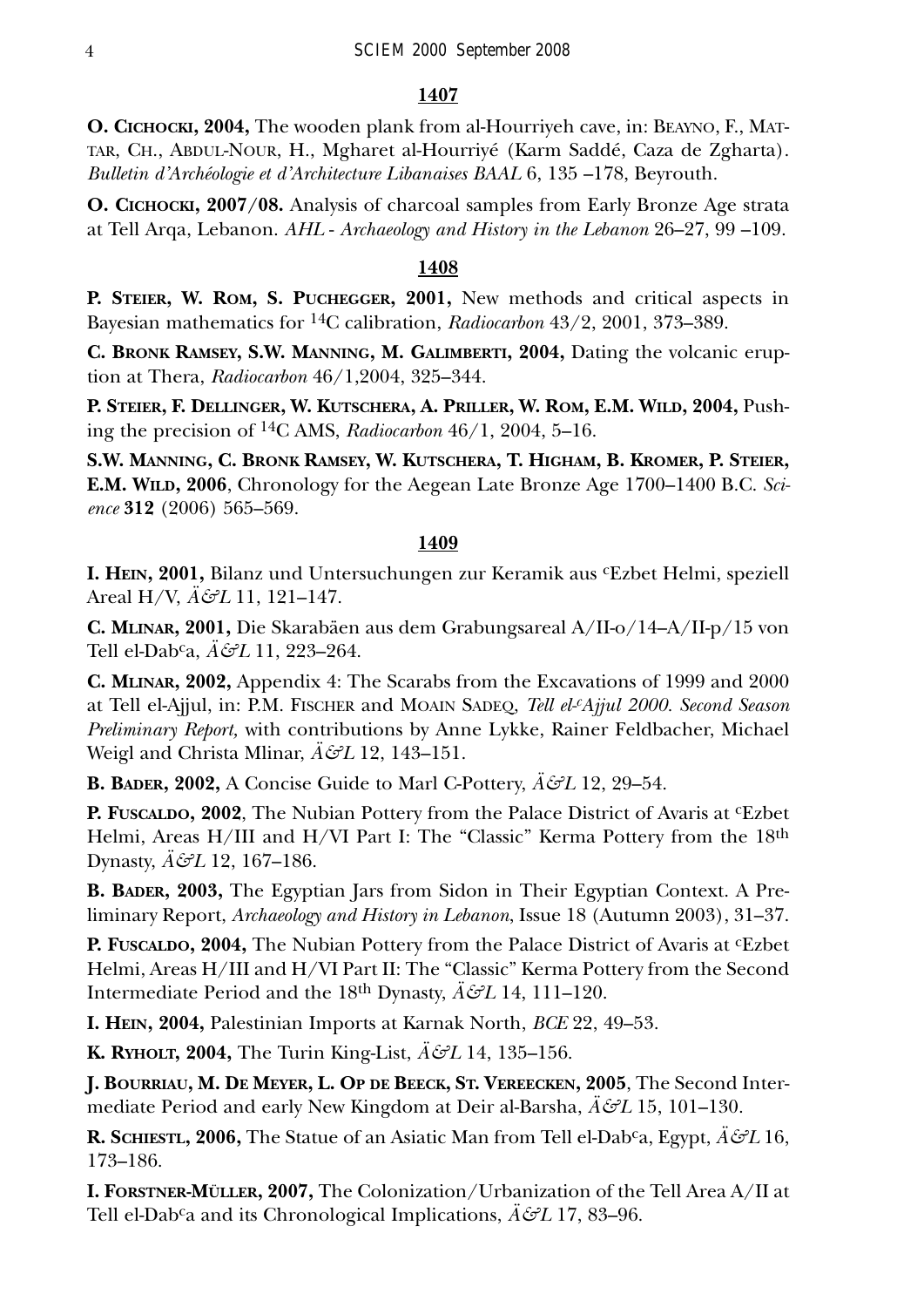**C. TSCHEGG, I. HEIN, TH. NTAFLOS, 2008,** State of the art multi-analytical geoscientific approach to identify Cypriot Bichrome Wheelmade Ware reproduction in the Eastern Nile delta (Egypt), *Journal of Archaeological Science* 35, 1134–1147.

**P. FUSCALDO, 2008,** The Nubian Pottery from the Palace District of Avaris at <sup>c</sup>Ezbet Helmi, Areas H/III and H/VI Part III: The "Classic" Kerma Pottery from the Second Intermediate Period and the 18<sup>th</sup> Dynasty,  $\ddot{A}\mathcal{C}^{2}L$  18, in print.

**D.A. ASTON, 2008,** Ringstands, Nudes and Hippos – A Preliminary Report on Pit Complex L81,  $\ddot{A}\mathcal{L}18$ , in print.

**D.A. ASTON, B. BADER, 2008,** When Pottery Becomes Aart – Fish Dishes in L81,  $\hat{A}\mathcal{L}L$  18, in print.

**B. BADER, 2008,** Knochen, Körner und Keramik – Interdisziplinäre Auswertung einer Opfergrube aus Ezbet Helmi, *Ä&L* 18, in print.

**A. HASSLER, F. HÖFLMAYER, 2008,** Mostagedda 1874 and Gurob 23: Notes on Some Recent Radiocarbon Dates and their Importance for Egyptian Archaeology and Chronology,  $\ddot{A}\mathcal{L}18$ , in print

**N. SARTORI, 2008,** Die Siegel aus Areal F/II. Erster Vorbericht, *Ä&L* 18, in print.

**R. SCHIESTL, in print,** Pottery from Pyramids of the 13th Dynasty in the Dahshur Region: Survey in Dahshur 2006, *Bulletin de Liaison du Groupe International d'Étude de la Céramique Égyptienne* 23, 2008.

**R. SCHIESTL, in print,** Dahschur in der 13. Dynastie in Dahschur. Bericht über den im Frühjahr 2006 durchgeführten Survey, *MDAIK* 64, 2008.

**B. BADER, 2009 in print,** Herakleopolis Magna – Ehnasiya el-Medina, 2003, *Bulletin de Liaison du Groupe International d'étude de la céramique Égyptienne,* in print.

**B. BADER, 2009 in print,** A Preliminary Report on Pottery found at Herakleopolis Magna (Ehnasya el-Medina), *Cahiers de la Céramique Égyptienne,* in print.

# **1410/11**

**P.M. FISCHER and M. SADEQ, 2002,** Tell el-cAjjul 2000. Second Season Preliminary Reportwith contributions by Anne Lykke, Rainer Feldbacher, Michael Weigl and Christa Mlinar, *Ä&L* 12, 109–154.

**O. GOLDWASSER, 2002,** A 'Kirgipa' Commemorative Scarab of Amenhotep III from Beit-Sheanwith an Introduction by Amihai Mazar, *Ä&L* 12, 191–194.

**P.M. FISCHER, 2003,** Chocolate-on-White Ware: Further Observations and Radiocarbon Dates. *Ä&L* 13, 51–68.

**A. BEN-TOR, 2004,** Hazor and Chronology, *Ä&L* 14, 45–67.

**A. COHEN-WEINBERGER, Y. GOREN, 2004,** Levantine-Egyptian Interactions during the 12th to the 15th Dynasties based on the Petrography of the Canaanite Pottery from Tell el-Dabca, *Ä&L* 14, 69 –100.

**M. MAEIR, M.A.S. MARTIN, ST. J. WIMMER, 2004,** An Incised Hieratic Inscription from Tell es-Sâfi, Israel, *Ä&L* 14, 12–134.

**I. HEIN, 2004,** Report on the Workshop: Fine Dating Middle Kingdom Pottery. 24th–27th of October 2002, Cairo, *BCE* 22, 2004, 77 – 81.

**I. FINKELSTEIN, E. PIASETZKY, 2007,** Radiocarbon Dating and Philistine Chronology with an Addendumon el-Ahwat, *Ä&L* 17, 73–82.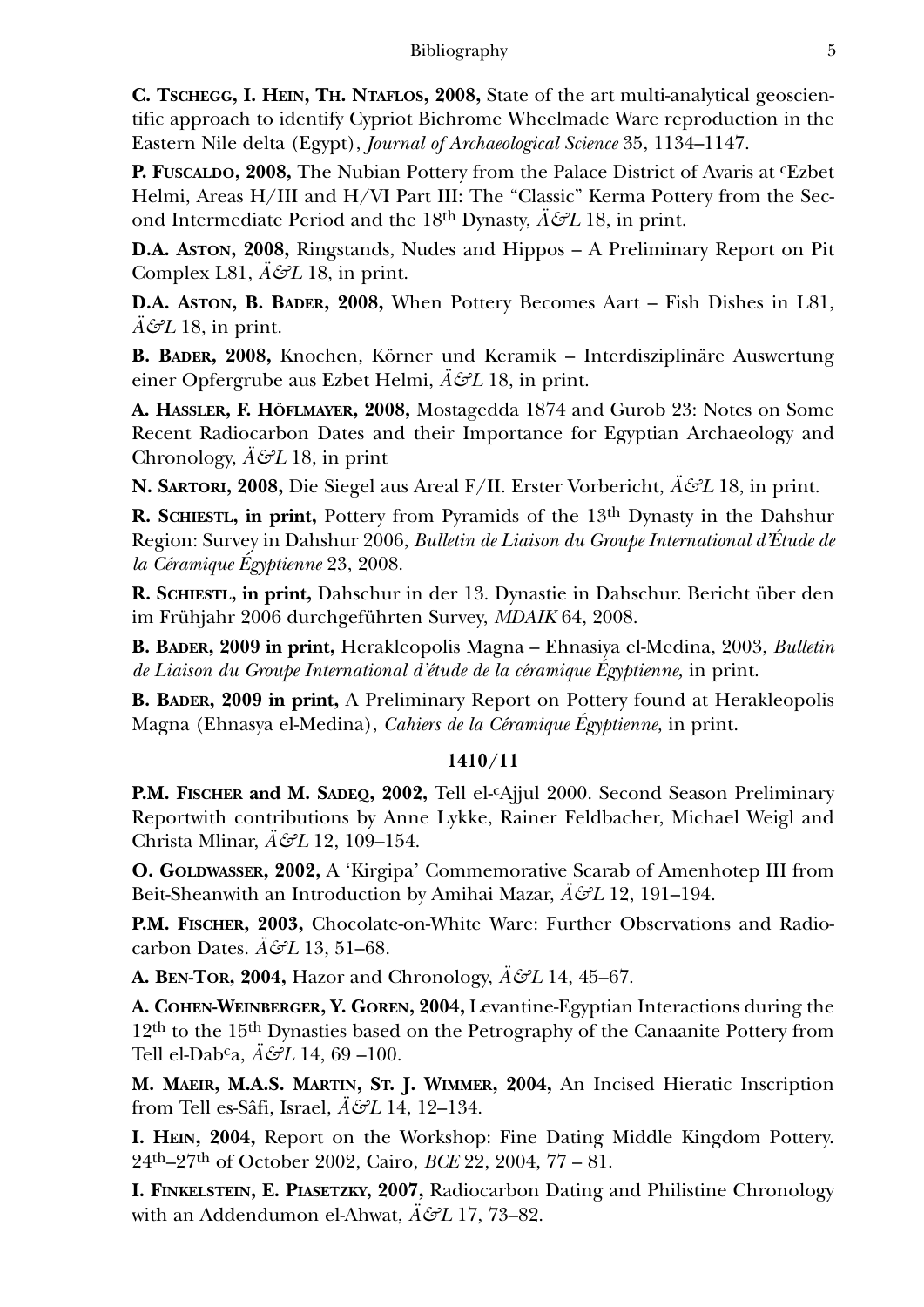**E. YANNAI, 2007,** New Typology and Chronology of the Grey Lustrous Wheel Made Ware in Israel, *Ä&L* 17, 295–321.

**M.A.S. MARTIN, R, BEN-DOV, 2007,** Egyptian and Egyptian-Style Pottery at Tel Dan, *Ä&L* 17, 191–204.

**M.A.S. MARTIN, 2008,** Egyptians at Ashkelon? An Assemblage of Egyptian and Egyptian-Style Pottery, *Ä&L* 18, in print.

## **1415**

**F. FELTEN, 2002,** Aigina-Kolonna in the Bronze Age. Zusammenfassung des Vortrags am Mycenaean Seminar vom 13.03.2002, BICS 2001–02.

**F. FELTEN, S. HILLER, W. GAUSS, R. SMETANA, C. REINHOLDT, 2004,** Ägina-Kolonna 2002. Vorbericht über die Grabungen des Instituts für Klassische Archäologie der Universität Salzburg, *ÖJh* 72, 2003, 41–65.

**F. FELTEN, S. HILLER, W. GAUSS, R. SMETANA, C. REINHOLDT, 2004**, Ägina-Kolonna 2003. Vorbericht über die Grabungen des Instituts für Klassische Archäologie der Universität Salzburg, *ÖJh* 73, 2004, 97–128.

**F. FELTEN, C. REINHOLDT, E. POLLHAMMER, W. GAUSS, R. SMETANA, 2005,** Ägina-Kolonna 2004. Vorbericht über die Grabungen des Fachbereichs Altertumswissenschaften/Klassische und Frühägäische Archäologie der Universität Salzburg Instituts für Klassische Archäologie der Universität Salzburg, *ÖJh* 74, 2005, 7–37.

**F. FELTEN, C. REINHOLDT, E. POLLHAMMER, W. GAUSS, R. SMETANA, 2006,** Ägina-Kolonna 2005. Vorbericht über die Grabungen des Fachbereichs Altertumswissenschaften/ Klassische und Frühägäische Archäologie der Universität Salzburg Instituts für Klassische Archäologie der Universität Salzburg, *ÖJh* 75, 2006, 29–38.

## **1419**

**I. FORSTNER-MÜLLER, W. MÜLLER, K. RADNER, 2002,** Statuen in Verbannung. Ägyptischer Statuenexport in den vorderen Orient unter Amenophis III. und IV., *Ä&L* 12, 155–166.

**B. BADER, 2003,** The Egyptian Jars from Sidon in their Egyptian Context, *AHL* 18, 31–36.

**I. HEIN, 2003,** A Rediscovered Ancient Egyptian Offering Stand at Izmir, *Epigraphica Anatolica* 35, 2003, 125–140.

**R. JUNG, L. BADRE, M.-C. BOILEAU, H. MOMMSEN, 2005,** The Provenance of Aegeanand Syrian-type Pottery Found at Tell Kazel (Syria). *Ä&L* 15, 15–47.

**L.E. STAGER, 2006,** The House of the Silver Calf at Ashkelon, *OLA* 149.2, 403–410.

**A. AHRENS, 2006,** A Journey's End –Two Egyptian Stone Vessels with Hieroglyphic Inscriptions from the Royal Tomb at Tell Mišrife/). *Ä&L* 16, 15–36.

**C. DOUMET-SERHAL, I. FORSTNER-MÜLLER and K. KOPETZKY, 2006**, Egyptain Pottery of the Late 12th and early 13th Dynasty from Sidon, *AHL* 24.

**FORSTNER-MÜLLER and K. KOPETZKY, 2006**, An Upper Egyptain Import at Sidon, *AHL* 24.

**D. MORANDI BONACOSSI, 2007,** The Chronology of the Royal Palace of Qatna Revisited. A Reply to a Paper by Mirko Novák, Egypt and the Levant 14, 2004, *Ä&L* 17, 221–240.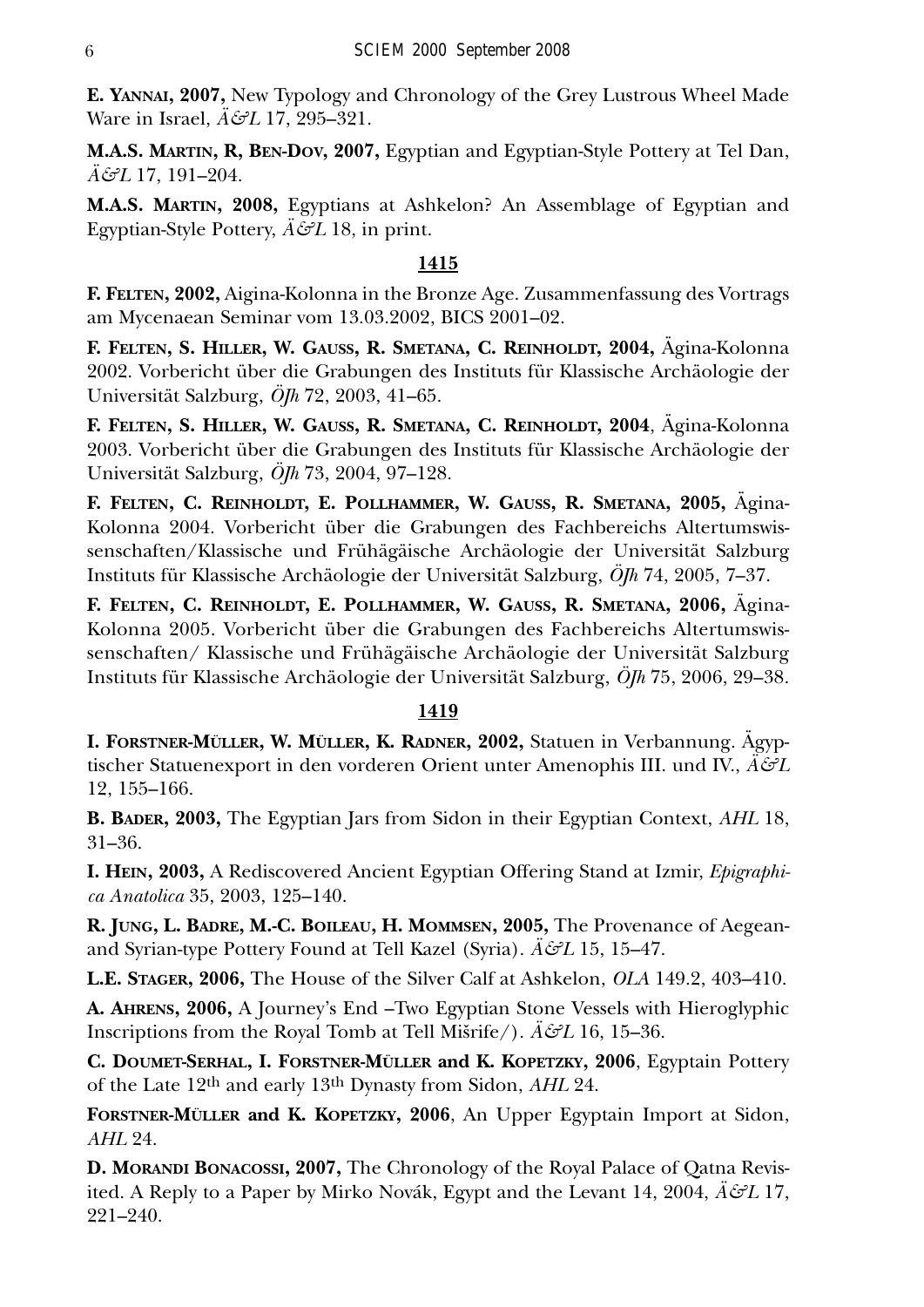**T. MÜHLENBRUCH, 2007,** Die Synchronisierung der nördlichen Levante und Kilikiens mit der ägäischen Spätbronzezeit, *Ä&L* 17, 241–256.

**K. KOPETZKY, 2008,** Pottery from Tell Arqa found in Egypt and its chronological contexts, *AHL* 26–27, 17–58.

**M. BIETAK, K. KOPETZKY, L.E. STAGER, R.VOSS, 2008 in print,** Synchronisation of Stratigraphies: Ashkelon and Tell el-Dabca, *Ä&L* 18, in print.

### **CONFERENCES PROCEEDINGS**

### **1402** (closed in 2004)

**P.M. FISCHER, R. FELDBACHER, 2006,** MontAjjul – A Picture Database, Proceedings of Workshop 10 on Archaeology and Computer, Stadtarchäologie,Vienna (published as CD).

### **1403**

**C. BERGOFFEN, 2001,** "The Base Ring Pottery from Tell el Ajjul," 31–50, in ÅSTRÖM, P. (ed.), *The Chronology of Bichrome Wheel-made Ware and Base-Ring Ware, May 18–19, 2000,* KVHAA 54*.* Stockholm.

**D.A. ASTON, 2002,** Ceramic Imports at Tell el-Dabca during the Middle Bronze IIA, 43–88, in: M. BIETAK (ed.), 2002, *The Middle Bronze Age in the Levant.* Proceedings of an International Conference on MB IIA Ceramic Material. Vienna, 24th–26th of January 2001, CChEM 3, Vienna.

**T. BAGH, 2002,** Painted Pottery at the Beginning of the Middle Bronze Age: Levantine Painted Ware, 89–102, in: M. BIETAK (ed.), 2002, *The Middle Bronze Age in the Levant.* Proceedings of an International Conference on MB IIA Ceramic Material. Vienna, 24th–26th of January 2001, CChEM 3, Vienna.

**K. KOPETZKY, 2002,** The Dipper Juglets of Tell el-Dabca. A Typological and Chronological Approach, 227–244, in: M. BIETAK (ed.), *The Middle Bronze Age in the Levant. Proceedings of an International Conference on MB IIA Ceramic Material,* Vienna, 24th–26th of January 2001, CChEM 3, Vienna.

**L.E. STAGER, 2002,** The MB IIA Ceramic Sequence at Tel Ashkelon and Its Implications for the "Port Power". Model of Trade, 353–362, in: M. BIETAK (ed.), 2002, *The Middle Bronze Age in the Levant.* Proceedings of an International Conference on MB IIA Ceramic Material. Vienna, 24th–26th of January 2001, CChEM 3, Vienna.

**M. BIETAK, 2003,** Science versus Archaeology: Problems and Consequences of High Aegean Chronology, 23–34, in: M. BIETAK (ed.), *The Synchronisation of Civilisations in the Eastern Mediterranean in the Second Millenium BC. II.* Proceedings of the SCIEM 2000 – EuroConference, Haindorf, 2nd of May–7th of May 2001, CChEM 4, Vienna.

**T. BAGH, 2003,** The Relationship between Levantine Painted Ware, Syro/Cilician Ware and Khabur Ware and the Chronological Implications, 219–238, in: M. BIETAK (ed.), *The Synchronisation of Civilisations in the Eastern Mediterranean in the Second Millenium BC. II.* Proceedings of the SCIEM 2000 – EuroConference, Haindorf, 2<sup>nd</sup> of May–7<sup>th</sup> of May 2001, CChEM 4, Vienna.

**C. BERGOFFEN, 2003,** The Cypriote Pottery from Alalakh: Chronological Considerations, 395–410, in: BIETAK, M. (ed.), *The Synchronization of Civilizations in the Eastern Mediterranean in the 2nd Millennium BC. II*, Proceedings of the SCIEM 2000 – Euroconference, Haindorf, May 2001, CChEM 4, Vienna.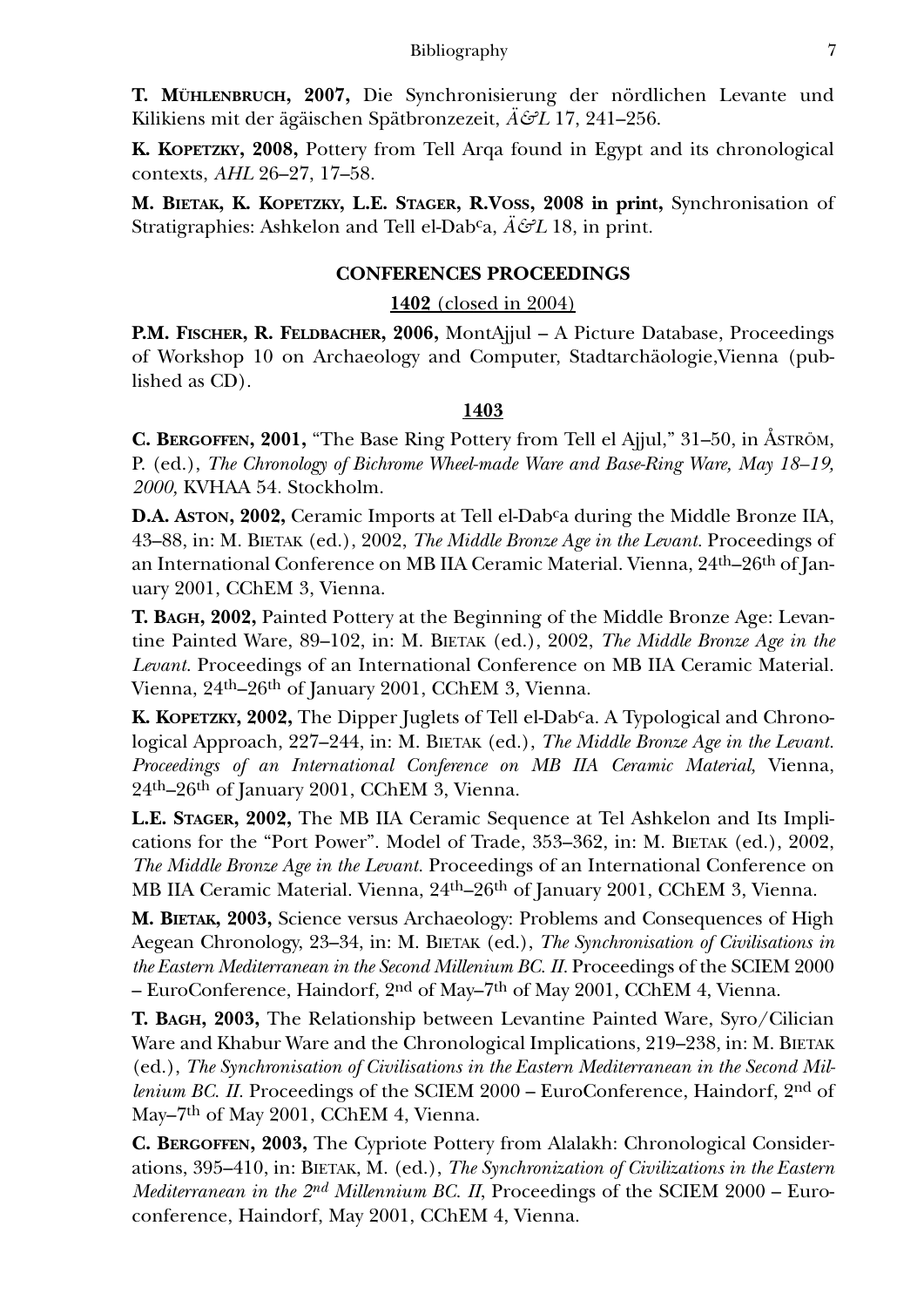**M. BIETAK, F. HÖFLMAYER, 2007,** Introduction: High and Low Chronology, 13–24, in: M. BIETAK and E. CZERNY (eds.), *The Synchronisation of Civilisations in the Eastern Mediterranean in the Second Millennium BC. III.* Proceedings of the SCIEM 2000–2nd EuroConference, Vienna, 28th of May–1st of June 2003, CChEM 9, Vienna.

**M. ARTZY, 2007,** On the Origin(s) of the Red and White Lustrous Wheel-made Ware, 11–18, in: I. HEIN (ed.), 2007, *The Lustrous Wares of Late Bronze Age Cyprus and the Eastern Mediterranean,* Conference held at the Austrian Academy of Sciences, Vienna, 5th–6th November 2004, CChEM 13, Vienna.

**P. ÅSTRÖM, 2007,** Black Lustrous Wheel-made Ware on Cyprus, 19–24, in: I. HEIN (ed.), 2007, *The Lustrous Wares of Late Bronze Age Cyprus and the Eastern Mediterranean,* Conference held at the Austrian Academy of Sciences, Vienna, 5th–6th November 2004, CChEM 13, Vienna.

**C.J. BERGOFFEN, 2007,** Reflections on two "Lustrous" Base Ring I Kraters from Alalakh, 25–36, in: I. HEIN (ed.), 2007, *The Lustrous Wares of Late Bronze Age Cyprus and the Eastern Mediterranean,* Conference held at the Austrian Academy of Sciences, Vienna, 5th–6th November 2004, CChEM 13, Vienna.

**A. CAUBET, 2007,** The Lustrous Wares of LB Cyprus and the Eastern Mediterranean, 37–42, in: I. HEIN (ed.), 2007, *The Lustrous Wares of Late Bronze Age Cyprus and the Eastern Mediterranean,* Conference held at the Austrian Academy of Sciences, Vienna, 5th–6th November 2004, CChEM 13, Vienna.

**L. CREWE, 2007,** Contextualising the Lustrous Wares at Enkomi: Settlement and Mortuary Deposition During Late Cypriot I–IIB, 43–50, in: I. HEIN (ed.), 2007, *The Lustrous Wares of Late Bronze Age Cyprus and the Eastern Mediterranean,* Conference held at the Austrian Academy of Sciences, Vienna, 5th–6th November 2004, CChEM 13, Vienna.

**K.O. ERIKSSON, 2007,** Using Cypriot Red Lustrous Wheel-made Ware to establish Cultural and Chronological Synchronisms during the Late Bronze Age, 51–60, in: I. HEIN (ed.), 2007, *The Lustrous Wares of Late Bronze Age Cyprus and the Eastern Mediterranean,* Conference held at the Austrian Academy of Sciences, Vienna, 5th–6th November 2004, CChEM 13, Vienna.

**K.O. ERIKSSON, 2007,** A Rare Species: Some Observations on the Chronological Significance of Cypriot White Lustrous Wheel-made Ware, 61–70, in: I. HEIN (ed.), 2007, *The Lustrous Wares of Late Bronze Age Cyprus and the Eastern Mediterranean,* Conference held at the Austrian Academy of Sciences, Vienna, 5th–6th November 2004, CChEM 13, Vienna.

**P.M. FISCHER, 2007,** A Note on the Lustrous Wheel-Made Wares from Tell el-<sup>c</sup>Ajjul, 71–78, in: I. HEIN (ed.), 2007, *The Lustrous Wares of Late Bronze Age Cyprus and the Eastern Mediterranean,* Conference held at the Austrian Academy of Sciences, Vienna, 5th–6th November 2004, CChEM 13, Vienna.

**I. HEIN, 2007,** The Significance of the Lustrous Ware Finds from cEzbet Helmi/Tell el-Dabca (Egypt), 79–106, in: I. HEIN (ed.), 2007, *The Lustrous Wares of Late Bronze Age Cyprus and the Eastern Mediterranean,* Conference held at the Austrian Academy of Sciences, Vienna, 5th–6th November 2004, CChEM 13, Vienna.

**J.O. HÖRBURGER, 2007,** Black Lustrous Wheel-Made Ware in Egypt: The Distribution of a Cypriot Import, 107–114, in: I. HEIN (ed.), 2007, *The Lustrous Wares of Late*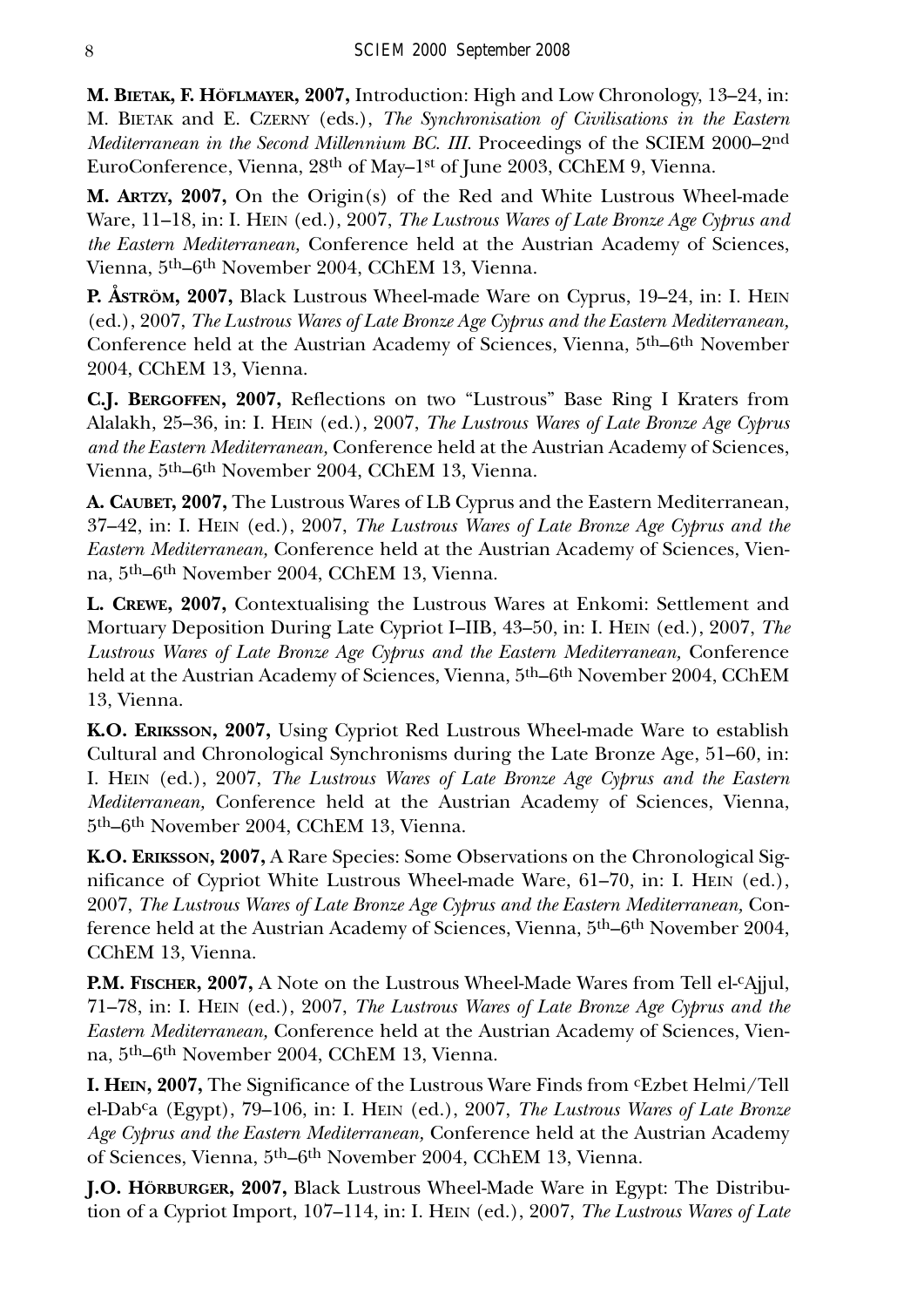*Bronze Age Cyprus and the Eastern Mediterranean,* Conference held at the Austrian Academy of Sciences, Vienna, 5th–6th November 2004, CChEM 13, Vienna.

**C. KNAPPETT and V. KILIKOGLOU, 2007,** Provenancing Red Lustrous Wheelmade Ware: Scales of Analysis and Floating Fabrics, 115–140, in: I. HEIN (ed.), 2007, *The Lustrous Wares of Late Bronze Age Cyprus and the Eastern Mediterranean,* Conference held at the Austrian Academy of Sciences, Vienna, 5th–6th November 2004, CChEM 13, Vienna.

**E. KOZAL, 2007,** Regionality in Anatolia between 15th and 13th centuries BC: Red Lustrous Wheel-made Ware versus Mycenaean Pottery, 141–148, in: I. HEIN (ed.), 2007, *The Lustrous Wares of Late Bronze Age Cyprus and the Eastern Mediterranean,* Conference held at the Austrian Academy of Sciences, Vienna, 5th–6th November 2004, CChEM 13, Vienna.

**R.S. MERRILLEES, 2007,** When did Red Lustrous Wheel-made Ware First Appear in the Levant?, 149–154, in: I. HEIN (ed.), 2007, *The Lustrous Wares of Late Bronze Age Cyprus and the Eastern Mediterranean,* Conference held at the Austrian Academy of Sciences, Vienna, 5<sup>th</sup>–6<sup>th</sup> November 2004, CChEM 13, Vienna.

**D.P. MIELKE, 2007,** Red Lustrous Wheelmade Ware from Hittite Contexts, 155–168, in: I. HEIN (ed.), 2007, *The Lustrous Wares of Late Bronze Age Cyprus and the Eastern Mediterranean,* Conference held at the Austrian Academy of Sciences, Vienna, 5th–6th November 2004, CChEM 13, Vienna.

**C. SCHUBERT and E. KOZAL, 2007,** Preliminary Results of Scientific and Petrographic Analyses on Red Lustrous Wheel-made Ware and other LBA Ceramics from Central Anatolia and Cyprus, 169–178, in: I. HEIN (ed.), 2007, *The Lustrous Wares of Late Bronze Age Cyprus and the Eastern Mediterranean,* Conference held at the Austrian Academy of Sciences, Vienna, 5th–6th November 2004, CChEM 13, Vienna.

**A. SOUTH AND L. STEEL, 2007,** Red Lustrous Wheelmade Ware from Kalavasos, 179–190, in: I. HEIN (ed.), 2007, *The Lustrous Wares of Late Bronze Age Cyprus and the Eastern Mediterranean,* Conference held at the Austrian Academy of Sciences, Vienna, 5th–6th November 2004, CChEM 13, Vienna.

**V.J. STEELE, B. STERN and C. KNAPPETT, 2007,** Organic Residue Analysis of Red Lustrous Wheelmade Ware from Five Sites in the Eastern Mediterranean, 191–196, in: I. HEIN (ed.), 2007, *The Lustrous Wares of Late Bronze Age Cyprus and the Eastern Mediterranean,* Conference held at the Austrian Academy of Sciences, Vienna, 5th–6th November 2004, CChEM 13, Vienna.

**E. YANNAI and A. GORZALCZANY, 2007,** Cypriot Grey Lustrous Wheel Made Ware in Israel in Light of New Petrographical Analysis – Typology, Provenance and Chronology, 197–206, in: I. HEIN (ed.), 2007, *The Lustrous Wares of Late Bronze Age Cyprus and the Eastern Mediterranean,* Conference held at the Austrian Academy of Sciences, Vienna, 5<sup>th</sup>–6<sup>th</sup> November 2004, CChEM 13, Vienna.

**D.A. ASTON, 2008,** A History of Tell El-Yahudiyeh Typology, 165–194, in: M. BIETAK and E. CZERNY (eds.), *The Bronze Age in the Lebanon. Studies on the Archaeology and Chronology of Lebanon, Syria and Egypt.* CChEM 17, Vienna.

**C. BERGOFFEN, in print,** For the king's table: The chronology and Interpretation of the palatial assemblage of Cypriot pottery from Alalakh level IV, in: MARGUERON, J.- C., DE MIROSCHEDJI, P. and THALMANN, J.-P. (eds.), A*ctes du Troisième Congrès interna-*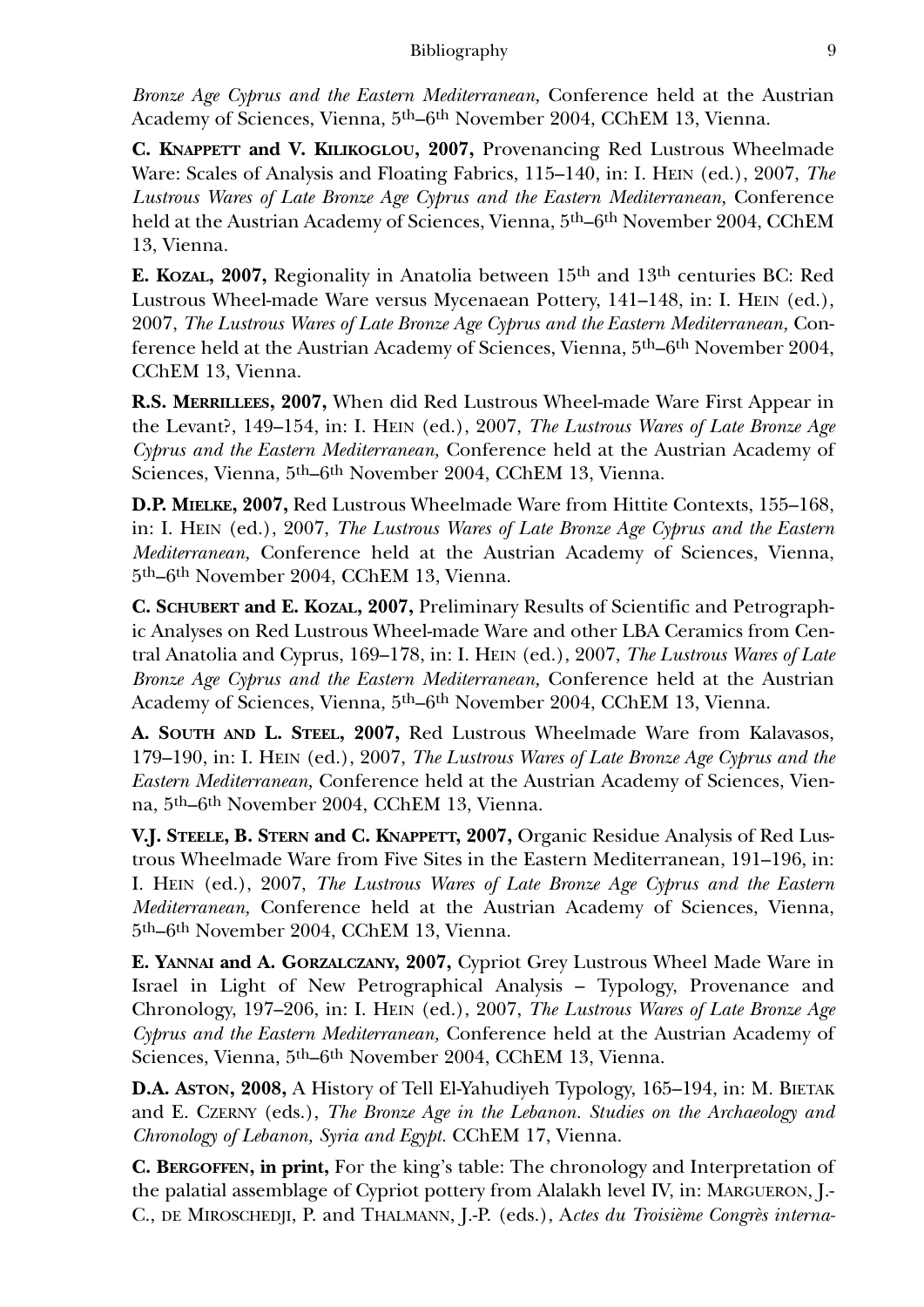*tional d'archéologie du Proche-Orient ancien, Paris, 14–17 avril 2002. / Proceedings of the Third International Congress on the Archaeology of the Ancient Near East, Paris,* April 14–17, 2002. Winona Lake.

**HEIN, I., in print,** A Contribution from Tell el-Dab<sup>c</sup>a /  $c$ Ezbet Helmi to the Cyprus connection at the turn of Middle Bronze Age to Late Bronze Age, in: M. IACOVOU (ed.), *Proceedings of the Conference on Egypt and Cyprus in Antiquity, Nicosia 2003.*

# **1404**

**M. BICHLER, M. EXLER, C. PELTZ, S. SAMINGER, 2003,** Thera Ashes , 11–22, in: M. BIETAK (ed.), *The Synchronisation of Civilisations in the Eastern Mediterranean in the Second Millenium BC. II.* Proceedings of the SCIEM 2000 – EuroConference, Haindorf, 2nd of May–7th of May 2001, CChEM 4, Vienna.

**M. BICHLER, B. DUMA, H. HUBER, A. MUSILEK, 2007,** Distinction of Pre-Minoan Pumice from Santorini, Greece, 49–58, in: M. BIETAK and E. CZERNY (eds.), *The Synchronisation of Civilisations in the Eastern Mediterranean in the Second Millennium BC. III.* Proceedings of the SCIEM 2000–2nd EuroConference, Vienna, 28th of May–1st of June 2003, CChEM 9, Vienna.

**M. BICHLER, H. HUBER, P. WARREN, 2007,** Project Thera Ashes–Pumice Sample from Knossos, 59–64, in: M. BIETAK and E. CZERNY (eds.), *The Synchronisation of Civilisations in the Eastern Mediterranean in the Second Millennium BC. III.* Proceedings of the SCIEM 2000–2nd EuroConference, Vienna, 28th of May–1st of June 2003, CChEM 9, Vienna.

**P.M. WARREN, 2007,** A New Pumice Analysis from Knossos and the End of Late Minoan I A, 495–504, in: M. BIETAK and E. CZERNY (eds.), *The Synchronisation of Civilisations in the Eastern Mediterranean in the Second Millennium BC. III.* Proceedings of the SCIEM 2000–2nd EuroConference, Vienna, 28th of May–1st of June 2003, CChEM 9, Vienna.

# **1405** (2004 abgeschlossen)

**F. VAN KOPPEN, 2004,** The geography of the Slave Trade and Northern Mesopotamia in the late Old Babylonian period, 9–34, in: H. HUNGER and R. PRUZSINSZKY (eds.), *Mesopotamian Dark Age Revisited, Proceedings* of an International Conference of SCIEM 2000 (Vienna 8th–9th November 2002), CChEM 6, Vienna.

**ST. DE MARTINO, 2004,** A Tentative Chronology of the Kingdom of Mittani from its Rise to the Reign of Tušratta, 35–42, in: H. HUNGER and R. PRUZSINSZKY (eds.), *Mesopotamian Dark Age Revisited, Proceedings* of an International Conference of SCIEM 2000 (Vienna 8th–9th November 2002), CChEM 6, Vienna.

**R. PRUZSINSZKY, 2004,** Evidence for the Short Chronology in Mesopotamia? The Chronological Relationship between the Texts from Emar and Ekalte, 43–50, in: H. HUNGER and R. PRUZSINSZKY (eds.), *Mesopotamian Dark Age Revisited,* Proceedings of an International Conference of SCIEM 2000 (Vienna 8th–9th November 2002), CChEM 6, Vienna.

**O. ROUAULT, 2004,** Chronological problems Concerning the Middle Euphrates during the Bronze Age, 51–60, in: H. HUNGER and R. PRUZSINSZKY (eds.), *Mesopotamian Dark Age Revisited, Proceedings* of an International Conference of SCIEM 2000 (Vienna 8th–9th November 2002), CChEM 6, Vienna.

**L. SASSMANNSHAUSEN, 2004,** Babylonian Chronology of the 2nd half of the 2nd Mil-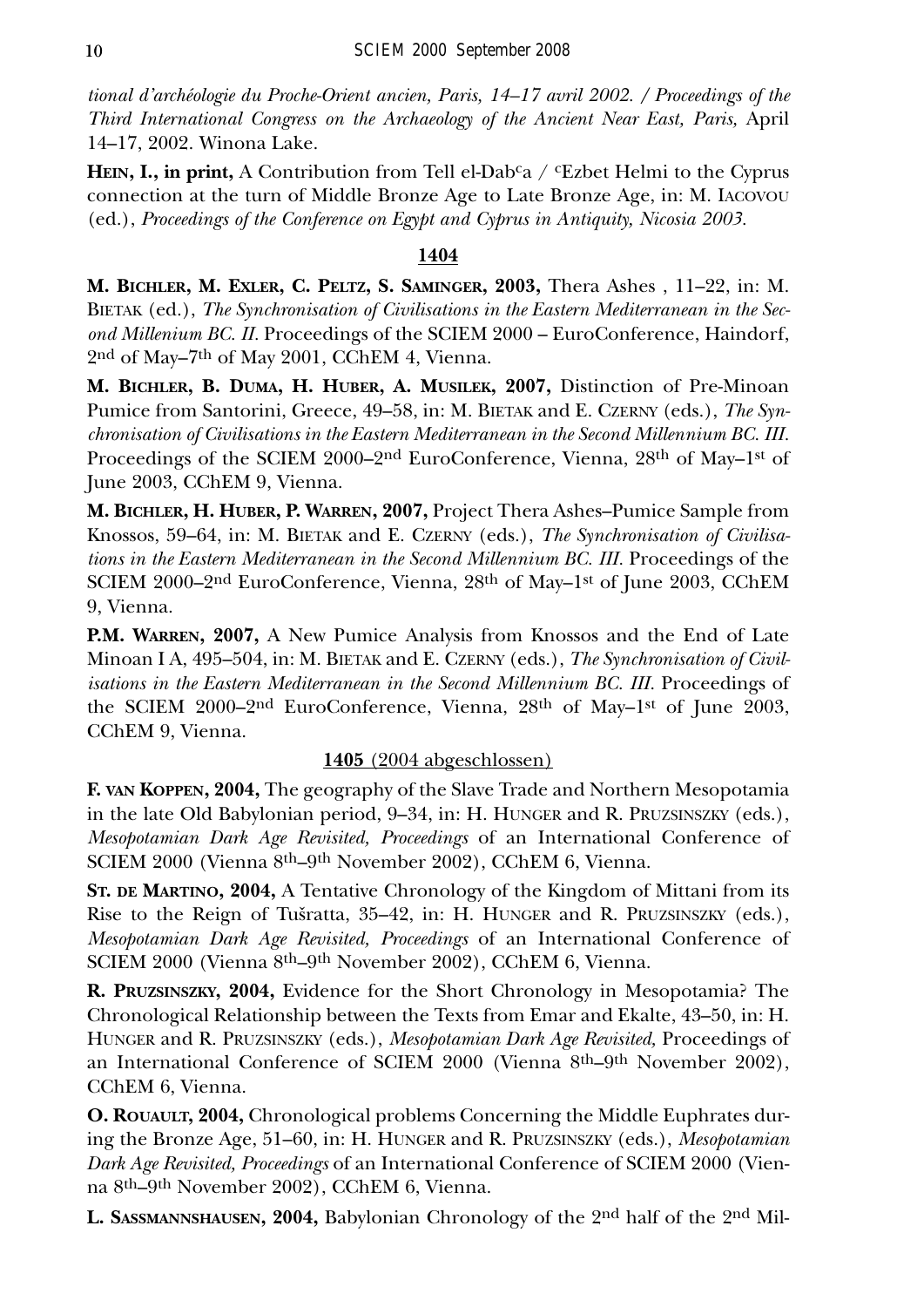lennium B.C., 61–70, in: H. HUNGER and R. PRUZSINSZKY (eds.), *Mesopotamian Dark Age Revisited, Proceedings* of an International Conference of SCIEM 2000 (Vienna 8th–9th November 2002), CChEM 6, Vienna.

**G. WILHELM, 2004,** Generation Count in Hittite Chronology, 71–80, in: H. HUNGER and R. PRUZSINSZKY (eds.), *Mesopotamian Dark Age Revisited, Proceedings* of an International Conference of SCIEM 2000 (Vienna 8th–9th November 2002), CChEM 6, Vienna.

**F. ZEEB, 2004,** The history of Alalax as a Testcase for an Ultrashort chronology of the mid–2nd millennium B.C.E, 81–96, in: H. HUNGER and R. PRUZSINSZKY (eds.), *Mesopotamian Dark Age Revisited, Proceedings* of an International Conference of SCIEM 2000 (Vienna 8th–9th November 2002), CChEM 6, Vienna.

**F. VAN KOPPEN, 2007,** Syrian Trade Routes of the Mari Age and MB II Hazor, 367–374, in: M. BIETAK and E. CZERNY (eds.), *The Synchronisation of Civilisations in the Eastern Mediterranean in the Second Millennium BC. III.* Proceedings of the SCIEM 2000–2nd EuroConference, Vienna, 28th of May–1st of June 2003, CChEM 9, Vienna.

**R. PRUZSINSZKY with notes by M. HEINZ, 2008,** The texts from Kamid el-Loz and their Chronological Implications, 79–86, in: M. BIETAK and E. CZERNY (eds.), *The Bronze Age in the Lebanon. Studies on the Archaeology and Chronology of Lebanon, Syria and Egypt.* CChEM 17, Vienna.

# **1406** (2001 abgeschlossen)

**M.G. FIRNEIS, M. RODE-PAUNZEN, 2003,** Progress-Report on Egyptian Astrochronology, 47–86, M. BIETAK (ed.), *The Synchronisation of Civilisations in the Eastern Mediterranean in the Second Millennium BC. II*. Proceedings of the SCIEM 2000 – EuroConference, Haindorf, 2nd of May–7th of May 2001, CChEM 4, Vienna.

**U. ANDERLIC, M.G. FIRNEIS, 2007,** First Lunar Crescents for Babylon in the 2nd Millennium B.C. , 157–162, in: M. BIETAK and E. CZERNY (eds.), *The Synchronisation of Civilisations in the Eastern Mediterranean in the Second Millennium BC. III.* Proceedings of the SCIEM 2000–2nd EuroConference, Vienna, 28th of May–1st of June 2003, CChEM 9, Vienna.

## **1407**

**O. CICHOCKI, 2000,** Methods and Aims in Dendrochronology. Dating Wooden Objects from the Eastern Mediterranean in the Second Millennium B.C. (Absolute Chronology IV), 62–67, in: BIETAK, M. (ed.), *The Synchronization of Civilizations in the Eastern Mediterranean in the Second Millennium B.C.*, CChEM 1, Vienna.

**O. CICHOCKI, 2003,** Dendrochronological Investigations on Cedar Objects of Ancient Egypt, 43–46, in: M. BIETAK (ed.), *The Synchronisation of Civilisations in the Eastern Mediterranean in the Second Millenium BC. II.* Proceedings of the SCIEM 2000 – EuroConference, Haindorf, 2nd of May–7th of May 2001, CChEM 4, Vienna.

**O. CICHOCKI, in print,** Cèdres libanais comme instrument de datation en Egypte, in: MARGUERON, Jean-Claude, P. DE MIROSCHEDJI, and J.-P. THALMANN, (eds.), *Actes du Troisième Congrès international d'archéologie du Proche-Orient ancien*, Paris, 14*–*17 avril 2002. / Proceedings of the Third International Congress on the Archaeology of the Ancient Near East, Paris, April 14–17, 2002. Winona Lake.

### **1408**

**W. KUTSCHERA, P. STADLER, 2000,** 14C dating for absolute Chronology of Eastern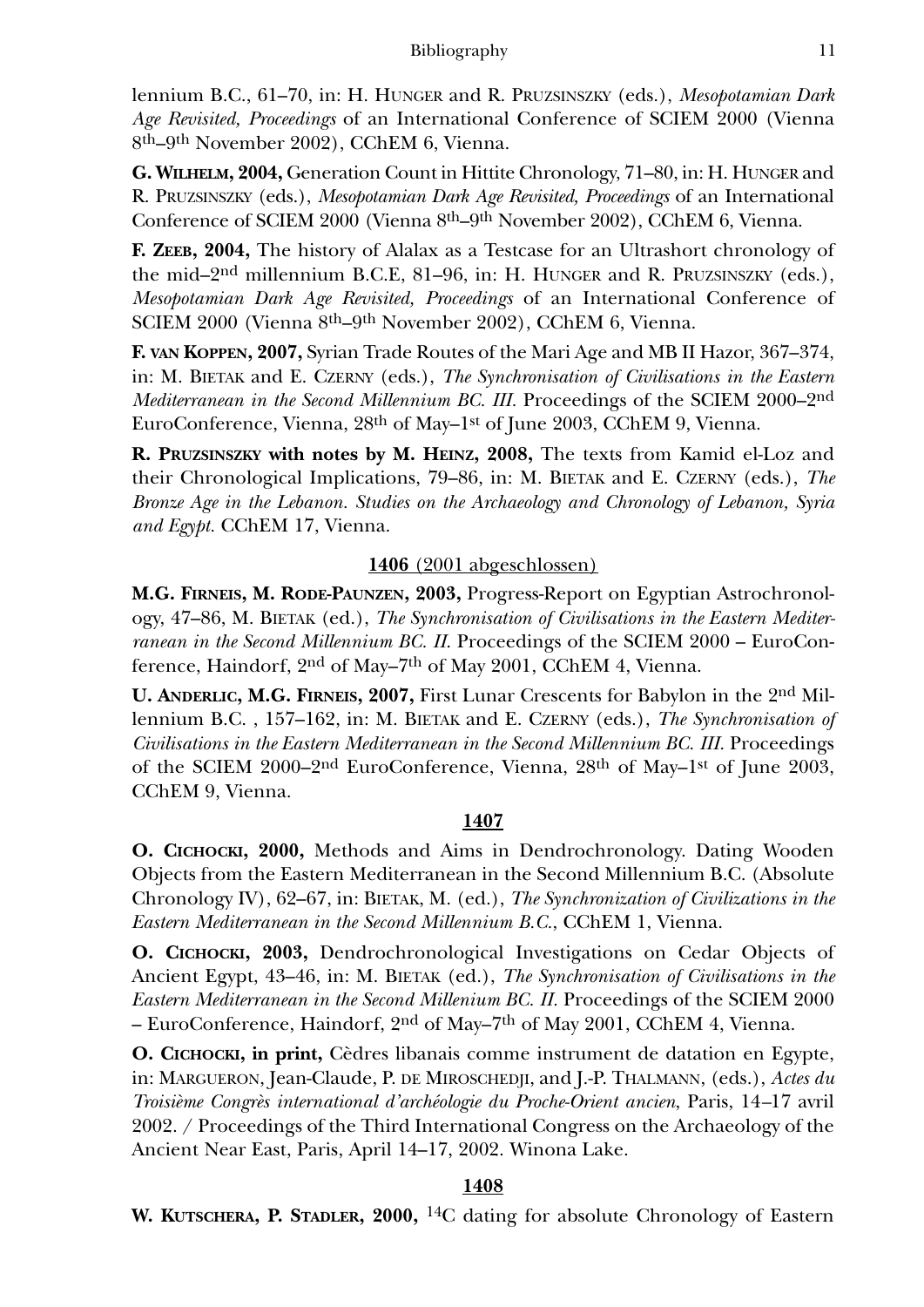Mediterranean Cultures in the Second Millennium BC with accelerator mass spectrometry, 68–81, in: M. BIETAK (ed.), *The Synchronisation of Civilisations in the Eastern Mediterranean in the Second Millennium B.C.,* CChEM 1, Vienna.

**H.J. BRUINS, J. VAN DER PLICHT., 2003,** Assorting and Synchronising Archaeological and Geological Strata with Radiocarbon: the Southern Levant in Relation to Egypt and Thera, 35–42, in: M. BIETAK (ed*.*), *The Synchronisation of Civilisations in the Eastern Mediterranean in the Second Millenium BC. II.* Proceedings of the SCIEM 2000 – EuroConference, Haindorf, 2nd of May–7th of May 2001, CChEM 4, Vienna.

**C.U. HAMMER, G. KURAT, P. HOPPE, W. GRUM, H.B. CLAUSEN, 2003,** Thera Eruption Date 1645 BC Confirmed By New Ice Core Data ?, 87–94, in: M. BIETAK (ed*.), The Synchronisation of Civilisations in the Eastern Mediterranean in the Second Millenium BC. II.* Proceedings of the SCIEM 2000 – EuroConference, Haindorf, 2nd of May–7th of May 2001, CChEM 4, Vienna.

**E.S. MARCUS, 2003,** Dating the Early Middle Bronze Age in the Southern Levant: A Preliminary Comparison of Radiocarbon and Archaeo-Historical Synchronizations 95–110, in: M. BIETAK (ed.), *The Synchronisation of Civilisations in the Eastern Mediterranean in the Second Millenium BC. II.* Proceedings of the SCIEM 2000 – EuroConference, Haindorf, 2nd of May–7th of May 2001, CChEM 4, Vienna.

**S.W. MANNING, CH. BRONK RAMSEY., 2003,** A Late Minoan I–II Absolute Chronology for the Aegean – Combining Archaeology with Radiocarbon, 111–134, in: M. BIETAK (ed.), *The Synchronisation of Civilisations in the Eastern Mediterranean in the Second Millenium BC. II.* Proceedings of the SCIEM 2000 – EuroConference, Haindorf, 2nd of May–7th of May 2001, CChEM 4, Vienna.

**F. WENINGER, P. STEIER, W. KUTSCHERA, E.M. WILD, 2006,** The principle of the Bayesian method, *Egypt & Time, Proceedings of a Workshop on Precision and Accuracy of the Egyptian Historical Chronology,* Ä&L 16, 317–324.

**H.J. BRUINS, 2007**, Charcoal Radiocarbon Dates of Tell el-Dabca, 65–78, in: M. BIETAK and E. CZERNY (eds.), *The Synchronisation of Civilisations in the Eastern Mediterranean in the Second Millennium BC. III.* Proceedings of the SCIEM 2000–2<sup>nd</sup> Euro-Conference, Vienna, 28th of May–1st of June 2003, CChEM 9, Vienna.

**H.J. BRUINS, A. MAZAR, and J. VAN DER PLICHT, 2007,** The End of the 2nd Millennium BCE and the Transition from Iron I to Iron IIA: Radiocarbon , 2007, Dates of Tel Rehov, Israel, 79–100, in: M. BIETAK and E. CZERNY (eds.), *The Synchronisation of Civilisations in the Eastern Mediterranean in the Second Millennium BC. III.* Proceedings of the SCIEM 2000–2nd EuroConference, Vienna, 28th of May–1st of June 2003, CChEM 9, Vienna.

**S.W. MANNING, 2007,** Clarifying the 'High' v. 'Low' Aegean/Cypriot Chronology for the Mid Second Millennium BC. Assessing the Evidence, Interpretive Frameworks, and Current State of the Debate, 101–138, in: M. BIETAK and E. CZERNY (eds.), *The Synchronisation of Civilisations in the Eastern Mediterranean in the Second Millennium BC. III.* Proceedings of the SCIEM 2000–2<sup>nd</sup> EuroConference, Vienna, 28<sup>th</sup> of May–1<sup>st</sup> of June 2003, CChEM 9, Vienna.

**N.J.G. PEARCE, J.A. WESTGATE, S.J. PREECE, W.J. EASTWOOD, W.T. PERKINS, and J.S. HART, 2007,** Reinterpretation of Greenland Ice-core Data Recognises the Presence of the Late Holocene Aniakchak Tephra (Alaska), not the Minoan Tephra (San-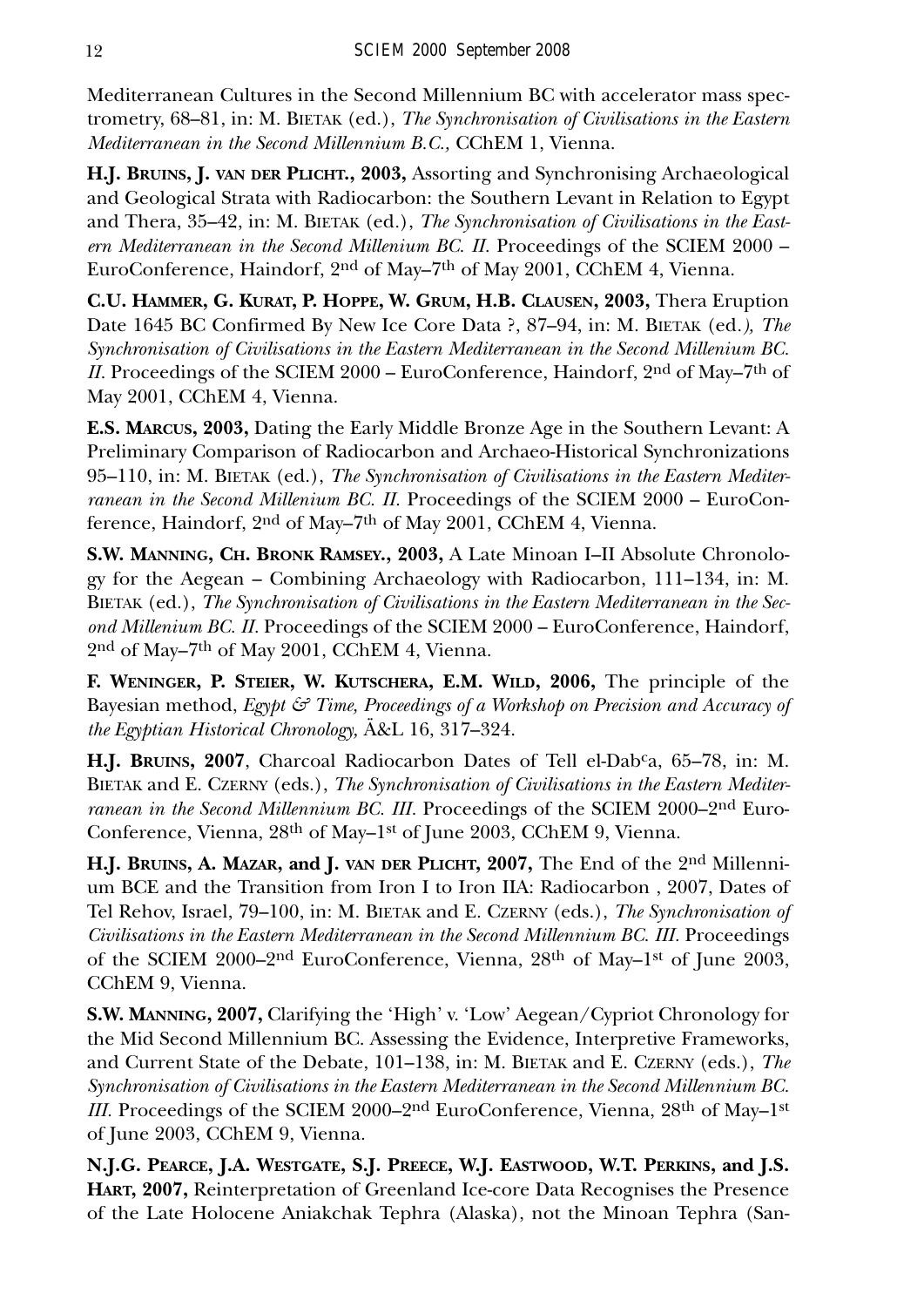#### Bibliography 13

torini), at 1645 BC, 139–148, in: M. BIETAK and E. CZERNY (eds.), *The Synchronisation of Civilisations in the Eastern Mediterranean in the Second Millennium BC. III.* Proceedings of the SCIEM 2000–2<sup>nd</sup> EuroConference, Vienna, 28<sup>th</sup> of May–1<sup>st</sup> of June 2003, CChEM 9, Vienna.

**I. SHARON, A. GILBOA, and E. BOARETTO, 2007,** 14C and the Early Iron Age of Israel – Where are we really at? A Commentary on the Tel Rehov Radiometric Dates, 149–156, in: M. BIETAK and E. CZERNY (eds.), *The Synchronisation of Civilisations in the Eastern Mediterranean in the Second Millennium BC. III.* Proceedings of the SCIEM 2000–2nd EuroConference, Vienna, 28th of May–1st of June 2003, CChEM 9, Vienna.

### **1409**

**M. BIETAK, D. KLEINSGÜTL, 2000,** The Synchronization of Civilizations in the Second Millennium B.C., 99–107, *Proceedings of the 1st International Conference on the Archaeology of the Ancient Near East*, *Rome, May 18th–3rd 1998.* Rome.

**D.A. ASTON, 2003,** New Kingdom Pottery Phases as Revealed Through Well-Dated Tomb Contexts, 135–162, in: M. BIETAK (ed.), *The Synchronisation of Civilisations in the Eastern Mediterranean in the Second Millenium BC. II.* Proceedings of the SCIEM 2000 – EuroConference, Haindorf, 2nd of May–7th of May 2001, CChEM 4, Vienna.

**B BADER, 2003,** A Tale of Two Cities: First Results of a Comparison Between Avaris and Memphis, in: M. BIETAK (ed.), *The Synchronisation of Civilisations in the Eastern Mediterranean in the Second Millenium BC. II.* Proceedings of the SCIEM 2000 – Euro-Conference, Haindorf, 2<sup>nd</sup> of May–7<sup>th</sup> of May 2001, CChEM 4, Vienna.

**I. FORSTNER-MÜLLER, 2003,** Continuity and Discontinuity – Attempting to Establish the Beginning of the Hyksos Period at Tell el-Dab<sup>c</sup>a, 163–174, in: M. BIETAK (ed.), *The Synchronisation of Civilisations in the Eastern Mediterranean in the Second Millenium BC. II.* Proceedings of the SCIEM 2000 – EuroConference, Haindorf, 2<sup>nd</sup> of May–7<sup>th</sup> of May 2001, CChEM 4, Vienna.

**R. KRAUSS, 2003,** Arguments in Favor of a Low Chronology for the Middle and New Kingdom in Egypt, 175–198, in: M. BIETAK (ed.), *The Synchronisation of Civilisations in the Eastern Mediterranean in the Second Millenium BC. II.* Proceedings of the SCIEM 2000 – EuroConference, Haindorf, 2nd of May–7th of May 2001, CChEM 4, Vienna.

**U. LUFT, 2003,** Priorities in Absolute Chronology, 199–204, in: M. BIETAK (ed.), *The Synchronisation of Civilisations in the Eastern Mediterranean in the Second Millenium BC. II.* Proceedings of the SCIEM 2000 – EuroConference, Haindorf, 2<sup>nd</sup> of May–7<sup>th</sup> of May 2001, CChEM 4, Vienna.

**T. BAGH, 2004,** Early Middle Kingdom Seals and Sealings from Abu Ghâlib in the Western Nile Delta – Observations, 13–25, *Scarabs of the Second Millennium BC from Egypt, Nubia, Crete, and the Levant*: Chronological and Historical Implications, CChEM 8, Vienna.

**M. BIETAK, 2004,** Seal Impressions from the Middle till the New Kingdom: A Problem for Chronological Research, 43–56, in: M. BIETAK and E. CZERNY (eds.), *Scarabs of the Second Millennium BC from Egypt, Nubia, Crete, and the Levant*: Chronological and Historical Implications, CChEM 8, Vienna.

**G.T. MARTIN, 2004,** Seals and Seal Impressions from the Site of Lisht: the Middle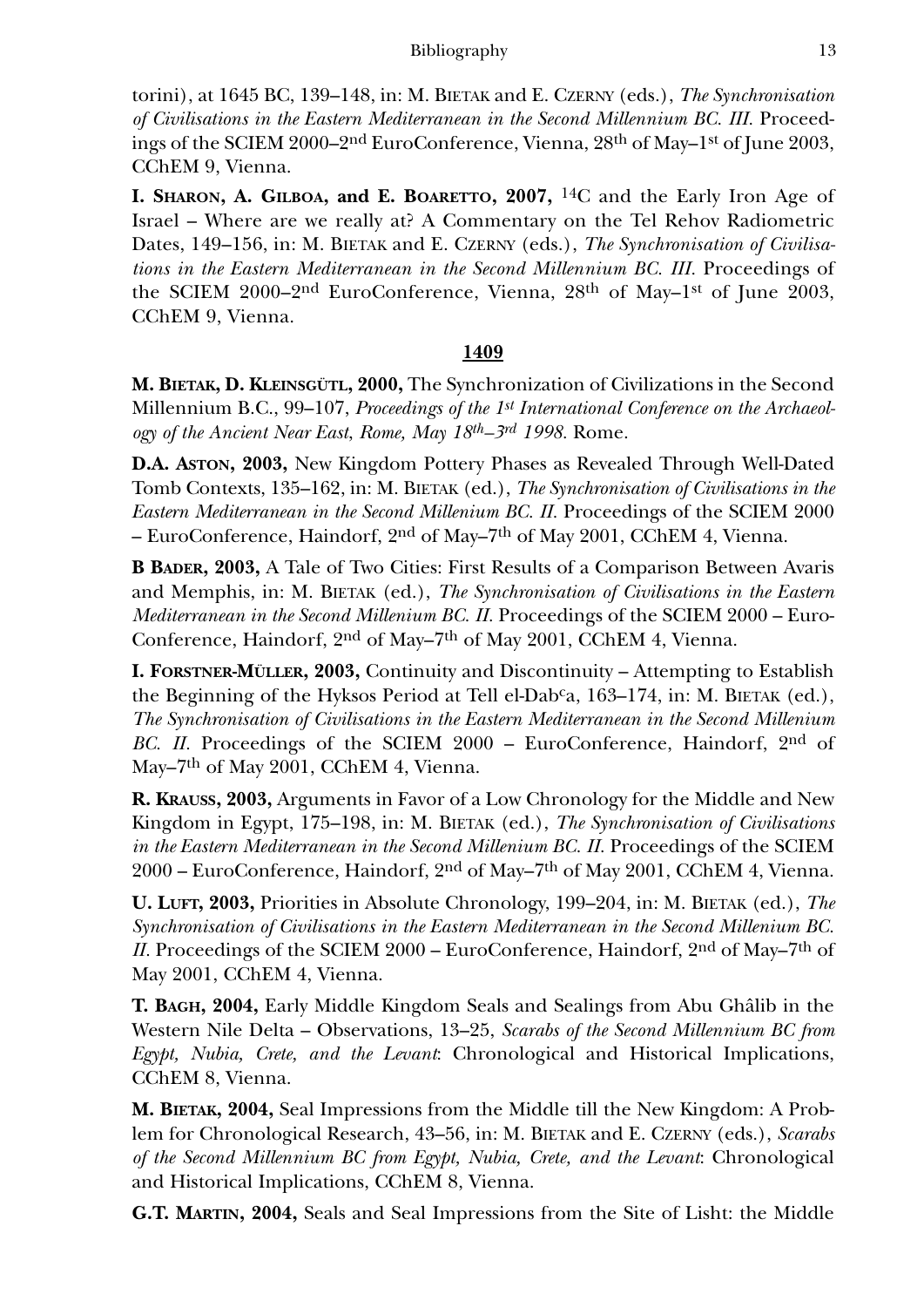Kingdom and Second Intermediate Period Material, 103–106, in: M. BIETAK and E. CZERNY (eds.), *Scarabs of the Second Millennium BC from Egypt, Nubia, Crete, and the Levant*: Chronological and Historical Implications, CChEM 8, Vienna.

**C. MLINAR, 2004,** The Scarab Workshops of Tell el-Dabca, 107–140, in: M. BIETAK and E. CZERNY (eds.), *Scarabs of the Second Millennium BC from Egypt, Nubia, Crete, and the Levant*: Chronological and Historical Implications, CChEM 8, Vienna.

**V. MÜLLER, 2004,** The Chronological Implication of Seal Impressions: Further Evidence for Cultic Activities in the Middle Kingdom in the Early Dynastic Royal Necropolis at Umm el-Qa<sup>c</sup>ab/Abydos, 141-160, in: M. BIETAK and E. CZERNY (eds.), *Scarabs of the Second Millennium BC from Egypt, Nubia, Crete, and the Levant*: Chronological and Historical Implications, CChEM 8, Vienna.

**S. QUIRKE, 2004,** Identifying the officials of the Fifteenth Dynasty, 171–194, in: M. BIETAK and E. CZERNY (eds.), *Scarabs of the Second Millennium BC from Egypt, Nubia, Crete, and the Levant*: Chronological and Historical Implications, CChEM 8, Vienna.

**S. TYSON SMITH, 2004,** Sealing Practice at Askut and the Nubian Fortresses: Implications for Middle Kingdom Scarab Chronology and Historical Synchronisms,203–220, in: M. BIETAK and E. CZERNY (eds.), *Scarabs of the Second Millennium BC from Egypt, Nubia, Crete, and the Levant*: Chronological and Historical Implications, CChEM 8, Vienna.

**J. WEGNER, 2004,** Social and Historical Implications of Sealings of the King's Daughter Reniseneb and other Women at the Town of *Wah-Sut*, 221–240, in: M. BIETAK and E. CZERNY (eds.), *Scarabs of the Second Millennium BC from Egypt, Nubia, Crete, and the Levant*: Chronological and Historical Implications, CChEM 8, Vienna.

L. MORGAN, 2004, Feline Hunters in the Tell el Dab<sup>c</sup>a Paintings: Iconography and Dating, 285–298, *Proceedings of the SCIEM 2000 Late Bronze Age Conference, Vienna, 30th of January 2003–1st of February 2003, Ä&L* 14, 2004.

**D.A. ASTON, 2004,** Amphorae in New Kingdom Egypt, 175–214, *Proceedings of the SCIEM 2000 Late Bronze Age Conference, Vienna, 30th of January 2003–1st of February 2003*, *Ä&L* 14, 2004.

**V. MÜLLER, 2006,** Wie gut fixiert ist die Chronologie des Neuen Reiches wirklich?, *Egypt & Time, Proceedings of a Workshop on Precision and Accuracy of the Egyptian Historical Chronology,* Ä&L 16, 203–230.

C**H. BENNETT, 2006,** Genealogy and the Chronology of the Second Intermediate Period, *Egypt & Time, Proceedings of a Workshop on Precision and Accuracy of the Egyptian Historical Chronology,* Ä&L 16, 231–244.

**G.P. F. BROEKMAN, 2006,** Once Again the Reign of Takeloth II; Another View on the Chronology of the mid 22nd Dynasty, *Egypt & Time, Proceedings of a Workshop on Precision and Accuracy of the Egyptian Historical Chronology,* Ä&L 16, 245–256.

**K. JANSEN-WINKELN, 2006,** The Relevance of Genealogical Information for Egyptian Chronology, *Egypt & Time, Proceedings of a Workshop on Precision and Accuracy of the Egyptian Historical Chronology,* Ä&L 16, 257–274.

**D. KAHN, 2006,** Divided Kingdom, Co-regency, or Sole Rule in the Kingdom(s) of Egypt-and-Kush?, *Egypt & Time, Proceedings of a Workshop on Precision and Accuracy of the Egyptian Historical Chronology,* Ä&L 16, 275–292.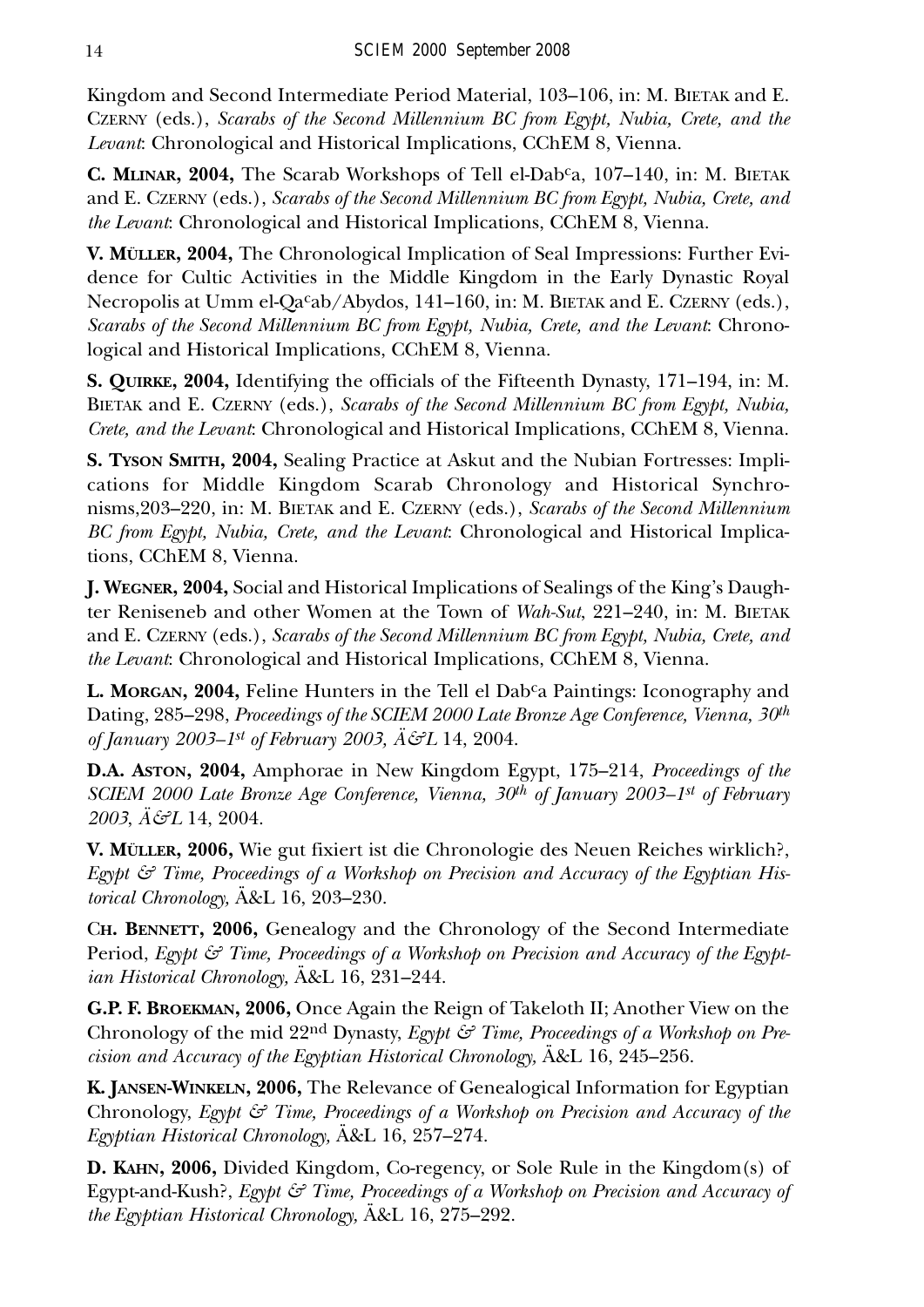**K.A. KITCHEN, 2006,** The Strengths and Weaknesses of Egyptian Chronology – a Reconsideration, 293–308.

**U. LUFT, 2006,** Absolute Chronology in Egypt in the First Quarter of the Second Millennium BC, *Egypt & Time, Proceedings of a Workshop on Precision and Accuracy of the Egyptian Historical Chronology,* Ä&L 16, 309–316.

**M.H. WIENER, 2006,** Egypt & Time, *Egypt & Time, Proceedings of a Workshop on Precision and Accuracy of the Egyptian Historical Chronology,* Ä&L 16, 325–340.

**M. BIETAK, F. HÖFLMAYER, 2007,** Introduction: High and Low Chronology, 13–24, in: M. BIETAK and E. CZERNY (eds.), *The Synchronisation of Civilisations in the Eastern Mediterranean in the Second Millennium BC. III.* Proceedings of the SCIEM 2000–2nd EuroConference, Vienna, 28th of May–1st of June 2003, CChEM 9, Vienna.

**M.H. WIENER, 2007,** Times Change: The Current State of the Debate in Old World Chronology, 25–64, in: M. BIETAK and E. CZERNY (eds.), *The Synchronisation of Civilisations in the Eastern Mediterranean in the Second Millennium BC. III.* Proceedings of the SCIEM 2000–2nd EuroConference, Vienna, 28th of May–1st of June 2003, CChEM 9, Vienna.

**K.A. KITCHEN, 2007,** Egyptian and Related Chronologies – Look, no Sciences, no Pots!, 163–172, in: M. BIETAK and E. CZERNY (eds.), *The Synchronisation of Civilisations in the Eastern Mediterranean in the Second Millennium BC. III.* Proceedings of the SCIEM 2000–2<sup>nd</sup> EuroConference, Vienna, 28<sup>th</sup> of May–1<sup>st</sup> of June 2003, CChEM 9, Vienna.

**R. KRAUSS, 2007,** An Egyptian Chronology for Dynasties XIII to XXV, 173–190, in: M. BIETAK and E. CZERNY (eds.), *The Synchronisation of Civilisations in the Eastern Mediterranean in the Second Millennium BC. III.* Proceedings of the SCIEM 2000–2nd EuroConference, Vienna, 28th of May–1st of June 2003, CChEM 9, Vienna.

**K. ASLANIDOU, 2007,** Some ornamental scenes on the wall paintings from Tell el-Dabca: iconography and context, 191–206, in: M. BIETAK and E. CZERNY (eds.), *The Synchronisation of Civilisations in the Eastern Mediterranean in the Second Millennium BC. III.* Proceedings of the SCIEM 2000–2<sup>nd</sup> EuroConference, Vienna, 28<sup>th</sup> of May–1<sup>st</sup> of June 2003, CChEM 9, Vienna.

**D.A. ASTON, 2007,** Kom Rabica, Ezbet Helmi, and Saqqara NK 3507. A Study in Cross-Dating, 207–248, in: M. BIETAK and E. CZERNY (eds.), *The Synchronisation of Civilisations in the Eastern Mediterranean in the Second Millennium BC. III.* Proceedings of the SCIEM 2000–2nd EuroConference, Vienna, 28th of May–1st of June 2003, CChEM 9, Vienna.

**B. BADER, 2007,** A Tale of Two Cities: First Results of a Comparison Between Avaris and Memphis, 249–268, in: M. BIETAK and E. CZERNY (eds.), *The Synchronisation of Civilisations in the Eastern Mediterranean in the Second Millennium BC. III.* Proceedings of the SCIEM 2000–2nd EuroConference, Vienna, 28th of May–1st of June 2003, CChEM 9, Vienna.

**M. BIETAK, 2007,** Bronze Age Paintings in the Levant: Chronological and Cultural Considerations, 269–300, in: M. BIETAK and E. CZERNY (eds.), *The Synchronisation of Civilisations in the Eastern Mediterranean in the Second Millennium BC. III.* Proceedings of the SCIEM 2000–2nd EuroConference, Vienna, 28th of May–1st of June 2003, CChEM 9, Vienna.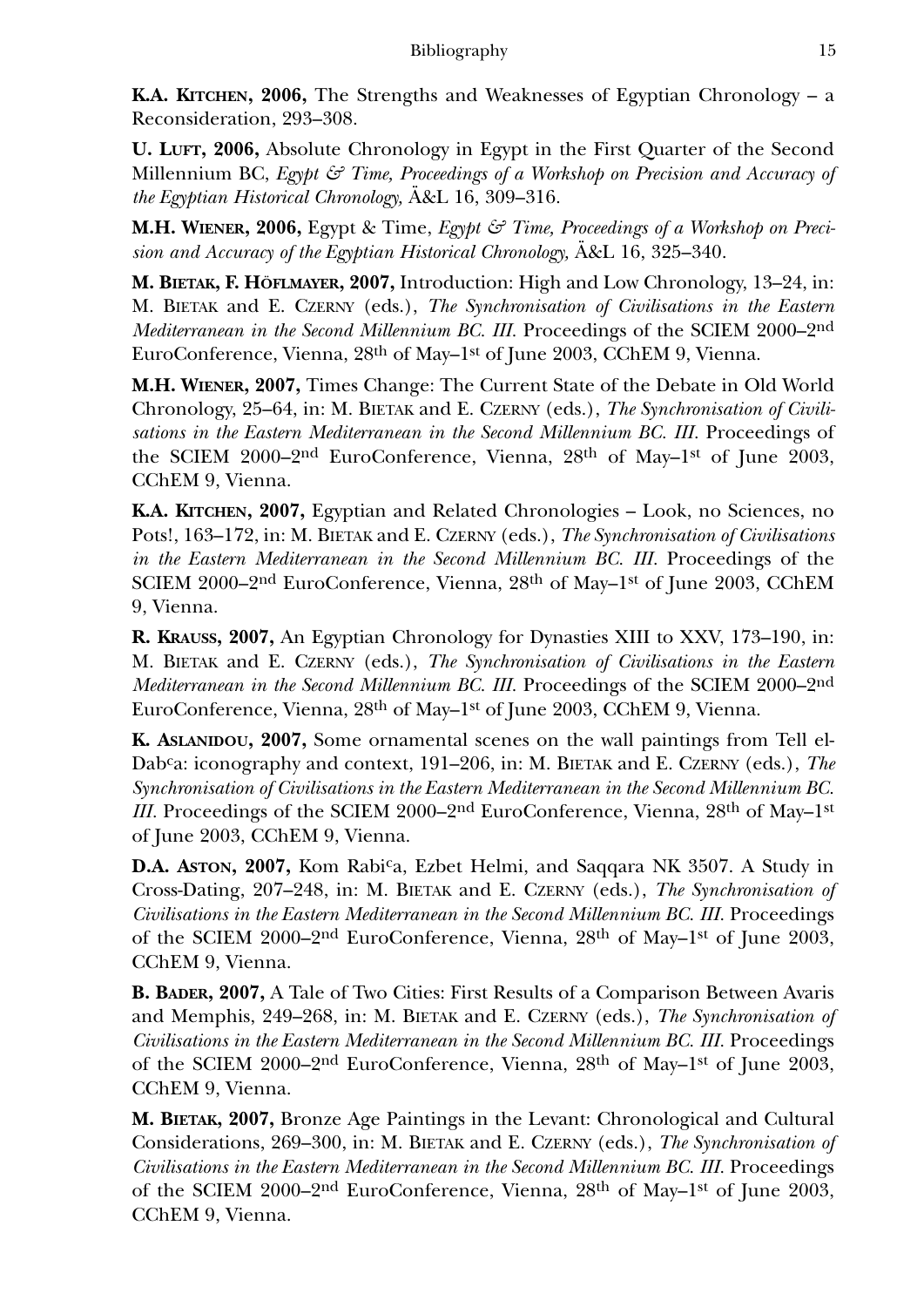P. FUSCALDO, 2007, Tell el-Dab<sup>c</sup>a: Some Remarks on the Pottery from *CE*zbet Helmi , (Areas H/III and H/VI, Strata e/1 and d), 301–316, in: M. BIETAK and E. CZERNY (eds.), *The Synchronisation of Civilisations in the Eastern Mediterranean in the Second Millennium BC. III.* Proceedings of the SCIEM 2000–2<sup>nd</sup> EuroConference, Vienna, 28<sup>th</sup> of May–1st of June 2003, CChEM 9, Vienna.

**H. JACQUET-GORDON, 2007,** A Habitation Site at Karnak North Prior to the New Kingdom, 317–324, in: M. BIETAK and E. CZERNY (eds.), *The Synchronisation of Civilisations in the Eastern Mediterranean in the Second Millennium BC. III.* Proceedings of the SCIEM 2000–2nd EuroConference, Vienna, 28th of May–1st of June 2003, CChEM 9, Vienna.

**T. RZEUSKA, 2007,** Some Remarks on the Egyptian kernoi, 325–336, in: M. BIETAK and E. CZERNY (eds.), *The Synchronisation of Civilisations in the Eastern Mediterranean in the Second Millennium BC. III.* Proceedings of the SCIEM 2000–2<sup>nd</sup> EuroConference, Vienna, 28th of May–1st of June 2003, CChEM 9, Vienna.

**K. KOPETZKY, 2008,** The MB IIB-Corpus of the Hyksos Period at Tell el-Dabca, 195–242, in: M. BIETAK and E. CZERNY (eds.), *The Bronze Age in the Lebanon. Studies on the Archaeology and Chronology of Lebanon, Syria and Egypt.* CChEM 17, Vienna.

**R. SCHIESTL, 2008,** Tomb Types and Layout of a Middle Bronze IIA Cemetery at Tell el-Dabca, Area F/I. Egyptian and Non-Egyptian Features, 243–256, in: M. BIETAK and E. CZERNY (eds.), *The Bronze Age in the Lebanon. Studies on the Archaeology and Chronology of Lebanon, Syria and Egypt.* CChEM 17, Vienna.

**M. BIETAK, K. KOPETZKY, L. STAGER, 2009 in print,** Stratigraphie comparée nouvelle : "The Synchronisation of Ashkelon and Tell el- Dabca," in: J.C. MAGUERON, P. DE MIROSCHEDJI and J.P. THALMAN (eds.), *Proceedings of the IIIrd ICAANE Conference in Paris 2001*, Paris.

**R. SCHIESTL, 2009 in print,** Putting the Pieces Together: The Statue of a Canaanite Dignitary from Tell el-Dab<sup>c</sup>a, in: in: J.C. MAGUERON, P. DE MIROSCHEDJI and J.P. THAL-MAN (eds.), *Proceedings of the IIIrd ICAANE Conference in Paris 2001*, Paris.

**B. BADER, 2009 in print,** Avaris and Memphis in the Second Intermediate Period in Egypt (ca. 1770–1550/40 B.C.), in: J.M. CÓRDOBA, M. MOLWIST, M.C. PÉREZ, I. RUBIO, S. MARTÍNEZ (eds.), Proceedings of the 5th International Congress on the Archaeology of the Ancient Near East, 3.–8. April 2006, Madrid 2008, Madrid.

**B. BADER, 2009 in print,** Processing and analysis of ceramic finds at the Egyptian site of Tell el-Dabca, in: B. HOREJS, R. JUNG, P. PÁVUK (eds.), *Pottery Analysis,* Studia Archaeologia et Medievalia, Bratislava.

## **14010/11**

**D. BEN-TOR, 2003,** Egyptian-Levantine Relations and Chronology in the Middle Bronze Age: Scarab Research, 239–248, in: M. BIETAK (ed.), *The Synchronisation of Civilisations in the Eastern Mediterranean in the Second Millenium BC. II. Proceedings of* the SCIEM 2000 – EuroConference, Haindorf, 2nd of May–7th of May 2001, CChEM 4, Vienna.

**P.M. FISCHER, 2003,** The Preliminary Chronology of Tell el-<sup>c</sup>Ajjul: Results of the Renewed Excavations in 1999 and 2000, 263–294, in: M. BIETAK (ed.), *The Synchronisation of Civilisations in the Eastern Mediterranean in the Second Millenium BC. II.* Pro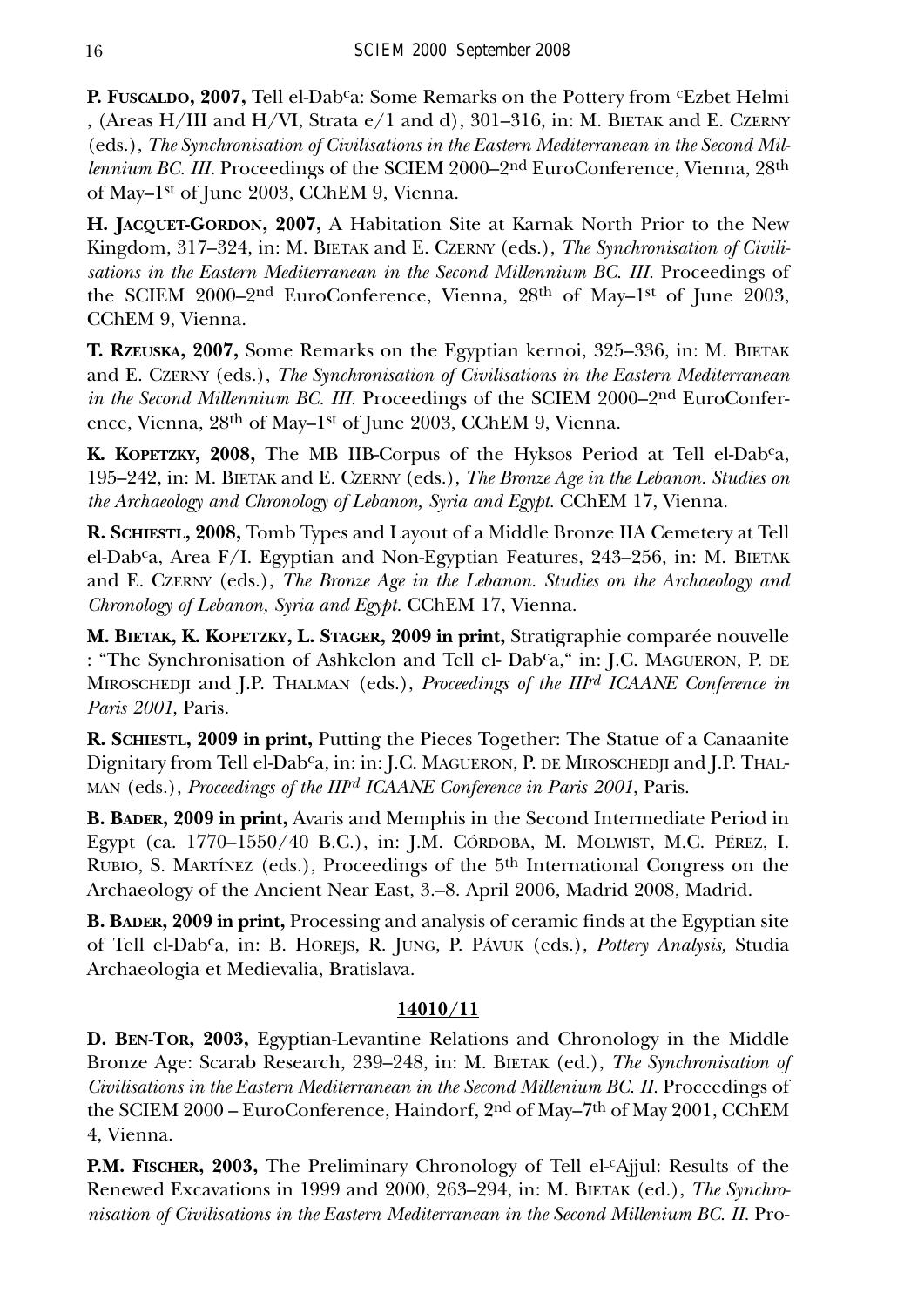ceedings of the SCIEM 2000 – EuroConference, Haindorf, 2nd of May–7th of May 2001, CChEM 4, Vienna.

**B. BRANDL, 2003,** The Cape Gelidonya Shipwreck Scarabs Reconsidered, 249–262, in: M. BIETAK (ed.), *The Synchronisation of Civilisations in the Eastern Mediterranean in the Second Millenium BC. II.* Proceedings of the SCIEM 2000 – EuroConference, Haindorf, 2nd of May–7th of May 2001, CChEM 4, Vienna.

**A. MAZAR, 2003,** Beth Shean in the Second Millennium B.C.E.: From Canaanite Town to Egyptian Stronghold, 323–340, in: M. BIETAK (ed.), *The Synchronisation of Civilisations in the Eastern Mediterranean in the Second Millenium BC. II.* Proceedings of the SCIEM 2000 – EuroConference, Haindorf, 2nd of May–7th of May 2001, CChEM 4, Vienna 2003.

**K.O. ERIKSSON, 2003,** A preliminary synthesis of recent chronological observations on the relations between Cyprus and other eastern Mediterranean societies during the late Middle Bronze – Late Bronze II periods, 411–429, in: M. BIETAK (ed.), *The Synchronisation of Civilisations in the Eastern Mediterranean in the Second Millenium BC. II.* Proceedings of the SCIEM 2000 – EuroConference, Haindorf, 2<sup>nd</sup> of May–7<sup>th</sup> of May 2001, CChEM 4, Vienna 2003.

P.M. FISCHER, 2004, Coast Contra Inland: Tell el-<sup>c</sup>Ajjul and Tell Abu al-Kharaz during the late Middle and Late Bronze Ages, 249–264, *Proceedings of the SCIEM 2000 Late Bronze Age Conference, Vienna, 30th of January 2003–1st of February 2003*, *Ä&L* 14, 2004.

**M.A.S. MARTIN, 2004,** Egyptian and Egyptianized Pottery in Late Bronze Age Canaan. Typology, Chronology, Ware fabrics, and Manufacture techniques. Pots and People ?, 265–284, *Proceedings of the SCIEM 2000 Late Bronze Age Conference, Vienna, 30th of January 2003–1st of February 2003*, *Ä&L* 14, 2004.

**N. PANITZ-COHEN, 2004,** Change and Continuity in the Ceramic Assemblages at Late Bronze Age Tel Batash, 319–338, *Proceedings of the SCIEM 2000 Late Bronze Age Conference, Vienna, 30th of January 2003–1st of February 2003*, *Ä&L* 14, 2004.

**A. YASUR-LANDAU, 2004,** The Chronological Use of Imported Mycenaean Pottery in the Levant: Towards a Methodological Common Ground, 339–346, *Proceedings of the SCIEM 2000 Late Bronze Age Conference, Vienna, 30th of January 2003–1st of February 2003*, *Ä&L* 14, 2004.

**S. BOURKE, 2006,** Pella and the Jordanian Middle Bronze Age, in: in: P.M. FISCHER (ed.), *The Chronology of the Jordan Valley during the Middle and Late Bronze Ages:* Pella, Tell Abu al-Kharaz and Tell Deir cAlla, CChEM 12, Vienna.

**S. BOURKE, R. SPARKS, M. SCHRODER, 2006,** Pella in the Middle Bronze Age, in: P.M. FISCHER (ed.), *The Chronology of the Jordan Valley during the Middle and Late Bronze Ages:* Pella, Tell Abu al-Kharaz and Tell Deir cAlla, CChEM 12, Vienna.

**G. VAN DER KOOIJ, 2006,** Tell Deir cAlla: The Middle and Late Bronze Age Chronology, in: P.M. FISCHER (ed.), *The Chronology of the Jordan Valley during the Middle and Late Bronze Ages:* Pella, Tell Abu al-Kharaz and Tell Deir cAlla, CChEM 12, Vienna.

**M. BIETAK, 2007,** Towards a Middle Bronze Age Chronology, in: P. MATTHIAE, L. NIGRO, L. PEYRONEL, F. PINNOCK (eds.), *From Relative Chronology to Absolute Chronology. The Second Millennium BC in Syria Palestine. Proceedings of the International Colloquium, Rome 29th November–1st December 2001, Accademia Nazionale dei Lincei–Università di Roma <La Sapienza>,* Rome.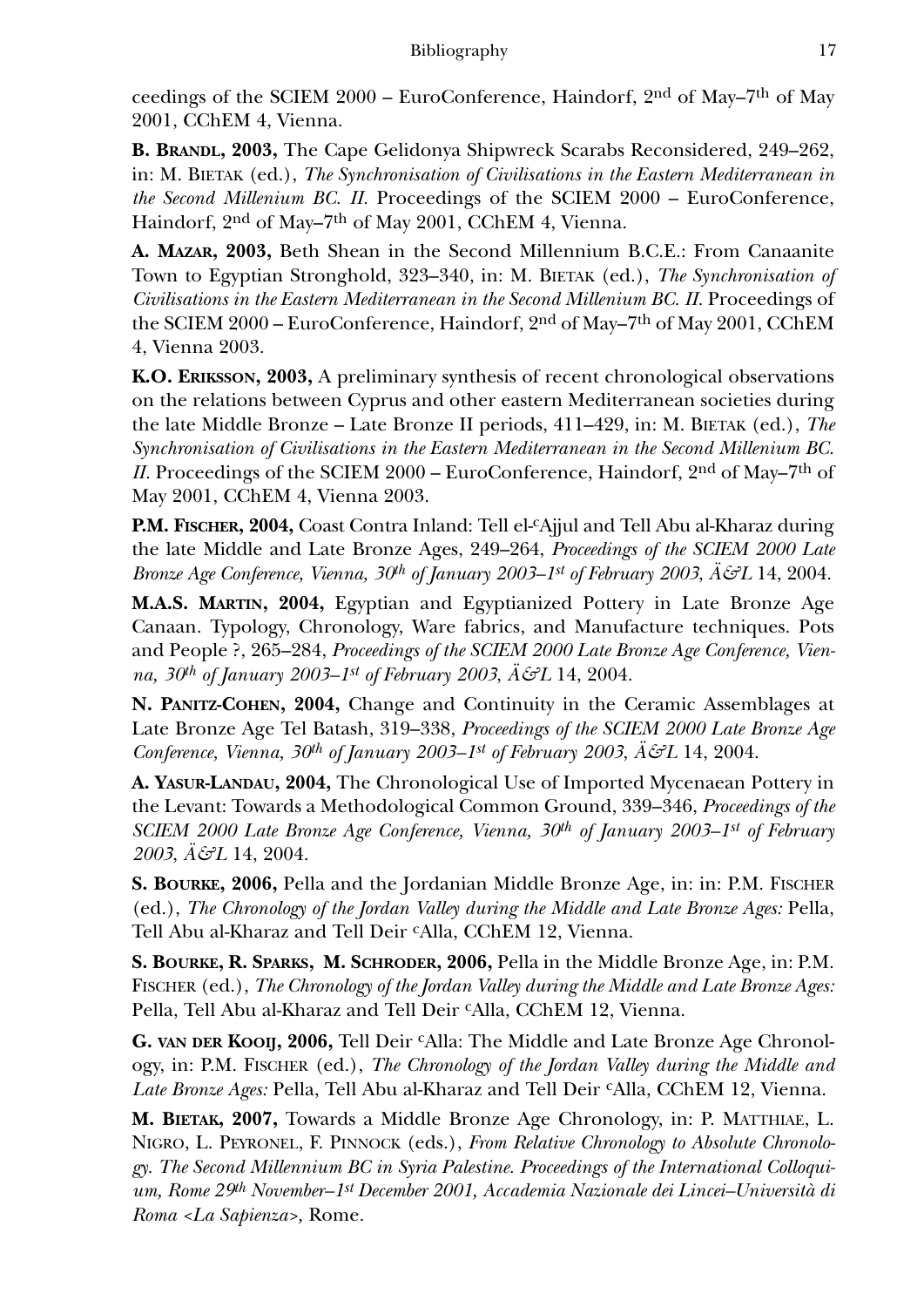**T.J. BARAKO, 2007,** Co-existence and Impermeability: Egyptians and Philistines in Southern Canaan During the Twelfth Century BCE, 509–516, in: M. BIETAK and E. CZERNY (eds.), *The Synchronisation of Civilisations in the Eastern Mediterranean in the Second Millennium BC. III.* Proceedings of the SCIEM 2000–2nd EuroConference, Vienna, 28th of May–1st of June 2003, CChEM 9, Vienna.

**I. FINKELSTEIN, 2007,** Is the Philistine Paradigm Still Viable?, 517–524, in: M. BIETAK and E. CZERNY (eds.), *The Synchronisation of Civilisations in the Eastern Mediterranean in the Second Millennium BC. III.* Proceedings of the SCIEM 2000–2nd EuroConference, Vienna, 28th of May–1st of June 2003, CChEM 9, Vienna.

**M. GUZOWSKA and A.YASUR-LANDAU, 2007,** The Mycenaean Pottery from Tel Aphek: Chronology and Patterns of Trade, 537–546, in: M. BIETAK and E. CZERNY (eds.), *The Synchronisation of Civilisations in the Eastern Mediterranean in the Second Millennium BC. III.* Proceedings of the SCIEM 2000–2<sup>nd</sup> EuroConference, Vienna, 28<sup>th</sup> of May–1<sup>st</sup> of June 2003, CChEM 9, Vienna.

**M.A.S. MARTIN, 2007,** A Collection of Egyptian and Egyptian-style Pottery at Beth Shean, 375–388, in: M. BIETAK and E. CZERNY (eds.), *The Synchronisation of Civilisations in the Eastern Mediterranean in the Second Millennium BC. III.* Proceedings of the SCIEM 2000–2nd EuroConference, Vienna, 28th of May–1st of June 2003, CChEM 9, Vienna.

**A. MAZAR, 2007,** Myc IIIC in the Land Israel: Its Distribution, Date and Significance, 571–582 in: M. BIETAK and E. CZERNY (eds.), *The Synchronisation of Civilisations in the Eastern Mediterranean in the Second Millennium BC. III.* Proceedings of the SCIEM 2000–2nd EuroConference, Vienna, 28th of May–1st of June 2003, CChEM 9, Vienna.

**D. USSISHKIN, 2007,** Lachish and the Date of the Philistine Settlement in Canaan, 601–608, in: M. BIETAK and E. CZERNY (eds.), *The Synchronisation of Civilisations in the Eastern Mediterranean in the Second Millennium BC. III.* Proceedings of the SCIEM 2000–2nd EuroConference, Vienna, 28th of May–1st of June 2003, CChEM 9, Vienna.

**A. YASUR-LANDAU, 2007,** Let's Do the Time Warp again: Migration Processes and the Absolute Chronology of the Philistine Settlement, 609–620, in: M. BIETAK and E. CZERNY (eds.), *The Synchronisation of Civilisations in the Eastern Mediterranean in the Second Millennium BC. III.* Proceedings of the SCIEM 2000–2nd EuroConference, Vienna, 28th of May–1st of June 2003, CChEM 9, Vienna.

**M. ARTZY, 2007,** Tell Abu Hawam: News from the Late Bronze Age, 357–366, in: M. BIETAK and E. CZERNY (eds.), *The Synchronisation of Civilisations in the Eastern Mediterranean in the Second Millennium BC. III.* Proceedings of the SCIEM 2000–2<sup>nd</sup> Euro-Conference, Vienna, 28th of May–1st of June 2003, CChEM 9, Vienna.

**P.M. FISCHER, 2008,** A late Middle Bronze Age III Jug from the Lebanese coast at Tell Abu al-Kharaz, Jordan Valley. 87–92, in: M. BIETAK and E. CZERNY (eds.), *The Bronze Age in the Lebanon. Studies on the Archaeology and Chronology of Lebanon, Syria and Egypt.* CChEM 17, Vienna.

## **1412**

**M. BIETAK, & I. HEIN, 2001,** The Context of White Slip Wares in the Stratigraphy of Tell el-Dab<sup>c</sup>a and some Conclusion on Aegean Chronology, 174–194, in: V. KARA-GEORGHIS (ed.), *The White Slip Ware of Late Bronze Age Cyprus*. Proceedings of an Inter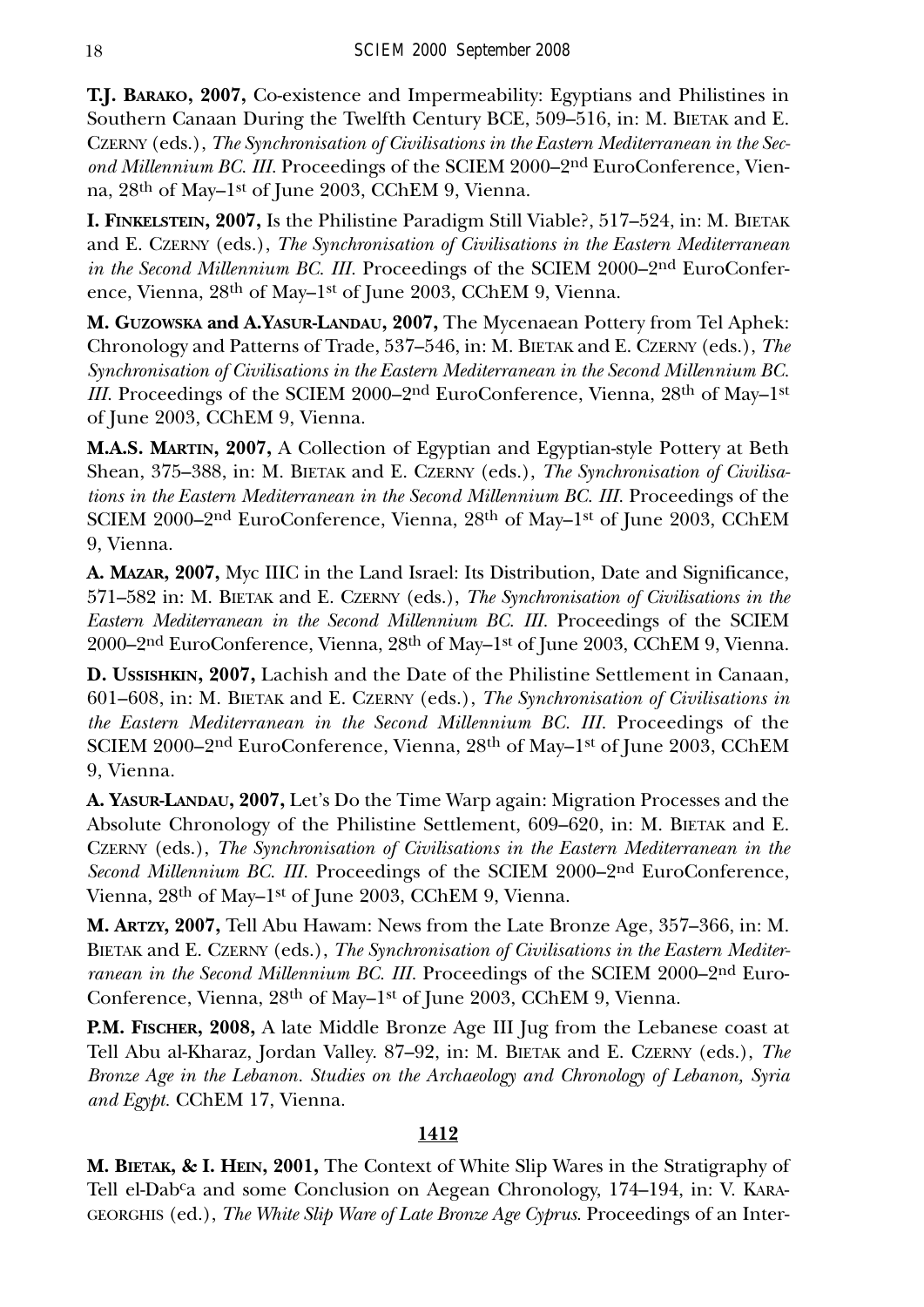national Conference. Organized by the Anastasios G. Leventis Foundation, Nicosia, in Honour of Malcolm Wiener. Nicosia, 29th–30th October 1998, CChEM 2, Vienna.

**K.O. ERIKSSON, 2001,** Cypriote Proto White Slip and White Slip I: Chronological Beacons on Relations between Late Cypriote I Cyprus with contemporary societies of the Eastern Mediterranean, 51–62, in: V. KARAGEORGHIS (ed.), *The White Slip Ware of Late Bronze Age Cyprus*. Proceedings of an International Conference. Organized by the Anastasios G. Leventis Foundation, Nicosia, in Honour of Malcolm Wiener. Nicosia, 29th–30th October 1998, CChEM 2, Vienna.

**M. BIETAK, 2001,** Towards a Chronology of Bichrome Ware? Some Material from cEzbet Helmy and Tell el-Dabca, 175–201, in: P. ÅSTRÖM (ed.), *Proceedings of a Conference of the Swedish Academy of Letters in Stockholm*, Kunigl. Vitterhets Historie och Antikvitets Akademien, Konferenser 54, Stockholm.

**I. HEIN, 2001,** On Bichrome and Base Ring Ware from Several Excavation Areas at cEzbet Helmi. 231 – 247, in: P. ASTRÖM (ed.), *The Chronology of Base-Ring and Bichrome Wheel-made Ware*. *May 18–19, 2000,* KVHAA 54. Stockholm.

**P. ÅSTRÖM, 2007,** Sinda and the Absolute Chronology of Late Cypriote IIIA, 505–508, in: M. BIETAK and E. CZERNY (eds.), *The Synchronisation of Civilisations in the Eastern Mediterranean in the Second Millennium BC. III.* Proceedings of the SCIEM 2000–2nd EuroConference, Vienna, 28th of May–1st of June 2003, CChEM 9, Vienna.

**S. HADJISAVVAS, 2007,** The Public Face of the Absolute Chronology for Cypriot Prehistory, 547–550, in: M. BIETAK and E. CZERNY (eds.), *The Synchronisation of Civilisations in the Eastern Mediterranean in the Second Millennium BC. III.* Proceedings of the SCIEM 2000–2nd EuroConference, Vienna, 28th of May–1st of June 2003, CChEM 9, Vienna.

**C. VON RÜDEN, 2007,** Exchange Between Cyprus and Crete in the 'Dark Ages'?, 595–600, in: M. BIETAK and E. CZERNY (eds.), *The Synchronisation of Civilisations in the Eastern Mediterranean in the Second Millennium BC. III.* Proceedings of the SCIEM 2000–2nd EuroConference, Vienna, 28th of May–1st of June 2003, CChEM 9, Vienna.

**L. CREWE, 2007,** The Foundation of Enkomi: A New Analysis of the Stratigraphic Sequence and Regional Ceramic Connections, 439–472, in: M. BIETAK and E. CZERNY (eds.), *The Synchronisation of Civilisations in the Eastern Mediterranean in the Second Millennium BC. III.* Proceedings of the SCIEM 2000–2nd EuroConference, Vienna, 28th of May–1st of June 2003, CChEM 9, Vienna.

**M. ARTZY, 2007,** On the Origin(s) of the Red and White Lustrous Wheel-made Ware, 11–18, in: I. HEIN (ed.), 2007, *The Lustrous Wares of Late Bronze Age Cyprus and the Eastern Mediterranean,* Conference held at the Austrian Academy of Sciences, Vienna, 5th–6th November 2004, CChEM 13, Vienna.

**P. ÅSTRÖM, 2007,** Black Lustrous Wheel-made Ware on Cyprus, 19–24, in: I. HEIN (ed.), 2007, *The Lustrous Wares of Late Bronze Age Cyprus and the Eastern Mediterranean,* Conference held at the Austrian Academy of Sciences, Vienna, 5th–6th November 2004, CChEM 13, Vienna.

**C.J. BERGOFFEN, 2007,** Reflections on two "Lustrous" Base Ring I Kraters from Alalakh, 25–36, in: I. HEIN (ed.), 2007, *The Lustrous Wares of Late Bronze Age Cyprus and the Eastern Mediterranean,* Conference held at the Austrian Academy of Sciences, Vienna, 5th–6th November 2004, CChEM 13, Vienna.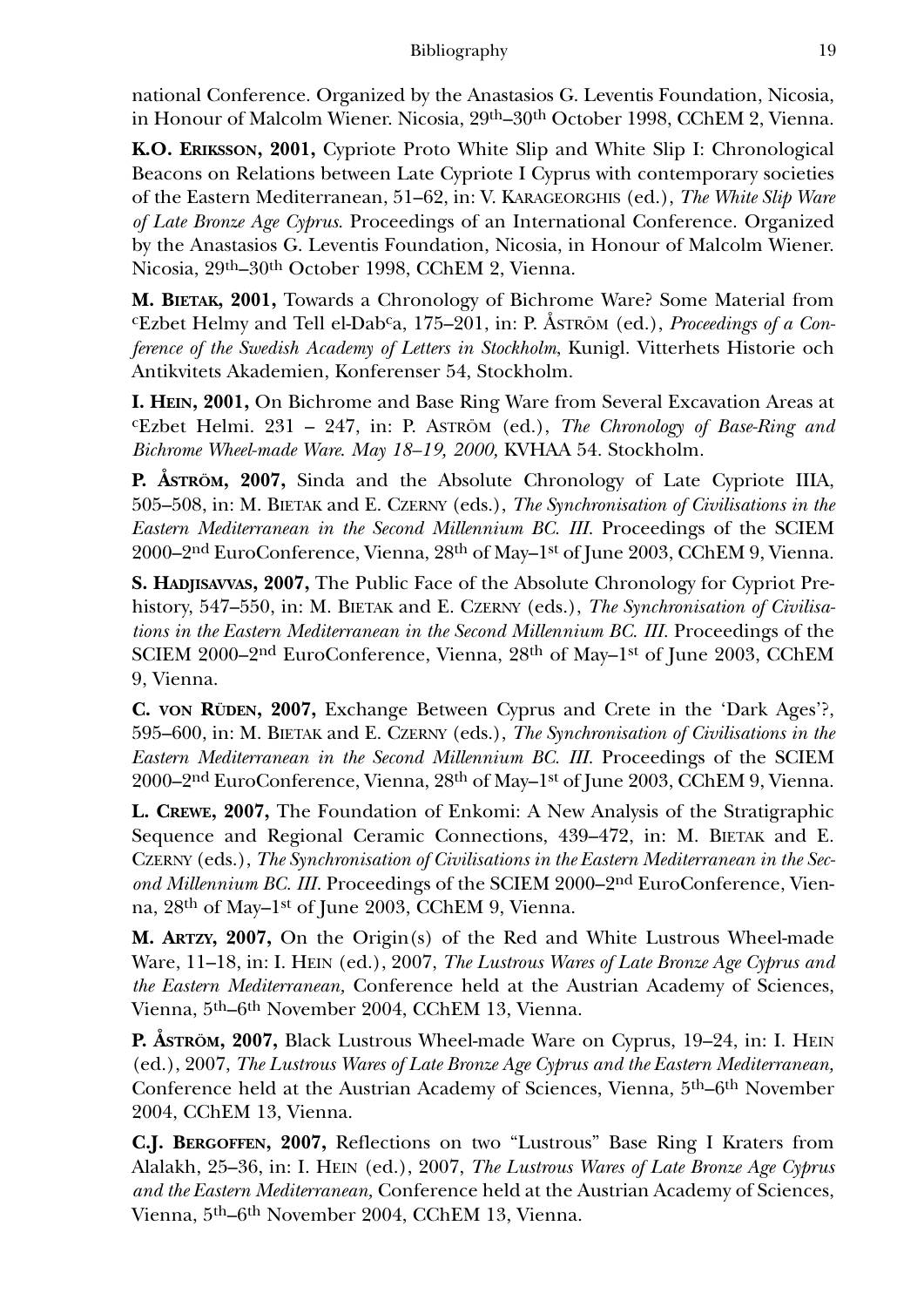**A. CAUBET, 2007,** The Lustrous Wares of LB Cyprus and the Eastern Mediterranean, 37–42, in: I. HEIN (ed.), 2007, *The Lustrous Wares of Late Bronze Age Cyprus and the Eastern Mediterranean,* Conference held at the Austrian Academy of Sciences, Vienna, 5th–6th November 2004, CChEM 13, Vienna.

**L. CREWE, 2007,** Contextualising the Lustrous Wares at Enkomi: Settlement and Mortuary Deposition During Late Cypriot I–IIB, 43–50, in: I. HEIN (ed.), 2007, *The Lustrous Wares of Late Bronze Age Cyprus and the Eastern Mediterranean,* Conference held at the Austrian Academy of Sciences, Vienna, 5th–6th November 2004, CChEM 13, Vienna.

**K.O. ERIKSSON, 2007,** Using Cypriot Red Lustrous Wheel-made Ware to establish Cultural and Chronological Synchronisms during the Late Bronze Age, 51–60, in: I. HEIN (ed.), 2007, *The Lustrous Wares of Late Bronze Age Cyprus and the Eastern Mediterranean,* Conference held at the Austrian Academy of Sciences, Vienna, 5th–6th November 2004, CChEM 13, Vienna.

**K.O. ERIKSSON, 2007,** A Rare Species: Some Observations on the Chronological Significance of Cypriot White Lustrous Wheel-made Ware, 61–70, in: I. HEIN (ed.), 2007, *The Lustrous Wares of Late Bronze Age Cyprus and the Eastern Mediterranean,* Conference held at the Austrian Academy of Sciences, Vienna, 5th–6th November 2004, CChEM 13, Vienna.

**P.M. FISCHER, 2007,** A Note on the Lustrous Wheel-Made Wares from Tell el-cAjjul, 71–78, in: I. HEIN (ed.), 2007, *The Lustrous Wares of Late Bronze Age Cyprus and the Eastern Mediterranean,* Conference held at the Austrian Academy of Sciences, Vienna, 5th–6th November 2004, CChEM 13, Vienna.

**I. HEIN, 2007,** The Significance of the Lustrous Ware Finds from cEzbet Helmi/Tell el-Dabca (Egypt), 79–106, in: I. HEIN (ed.), 2007, *The Lustrous Wares of Late Bronze Age Cyprus and the Eastern Mediterranean,* Conference held at the Austrian Academy of Sciences, Vienna, 5th–6th November 2004, CChEM 13, Vienna.

**J.O. HÖRBURGER, 2007,** Black Lustrous Wheel-Made Ware in Egypt: The Distribution of a Cypriot Import, 107–114, in: I. HEIN (ed.), 2007, *The Lustrous Wares of Late Bronze Age Cyprus and the Eastern Mediterranean,* Conference held at the Austrian Academy of Sciences, Vienna, 5th–6th November 2004, CChEM 13, Vienna.

**C. KNAPPETT and V. KILIKOGLOU, 2007,** Provenancing Red Lustrous Wheelmade Ware: Scales of Analysis and Floating Fabrics, 115–140, in: I. HEIN (ed.), 2007, *The Lustrous Wares of Late Bronze Age Cyprus and the Eastern Mediterranean,* Conference held at the Austrian Academy of Sciences, Vienna, 5th–6th November 2004, CChEM 13, Vienna.

**E. KOZAL, 2007,** Regionality in Anatolia between 15th and 13th centuries BC: Red Lustrous Wheel-made Ware versus Mycenaean Pottery, 141–148, in: I. HEIN (ed.), 2007, *The Lustrous Wares of Late Bronze Age Cyprus and the Eastern Mediterranean,* Conference held at the Austrian Academy of Sciences, Vienna, 5th–6th November 2004, CChEM 13, Vienna.

**R.S. MERRILLEES, 2007,** When did Red Lustrous Wheel-made Ware First Appear in the Levant?, 149–154, in: I. HEIN (ed.), 2007, *The Lustrous Wares of Late Bronze Age Cyprus and the Eastern Mediterranean,* Conference held at the Austrian Academy of Sciences, Vienna, 5th–6th November 2004, CChEM 13, Vienna.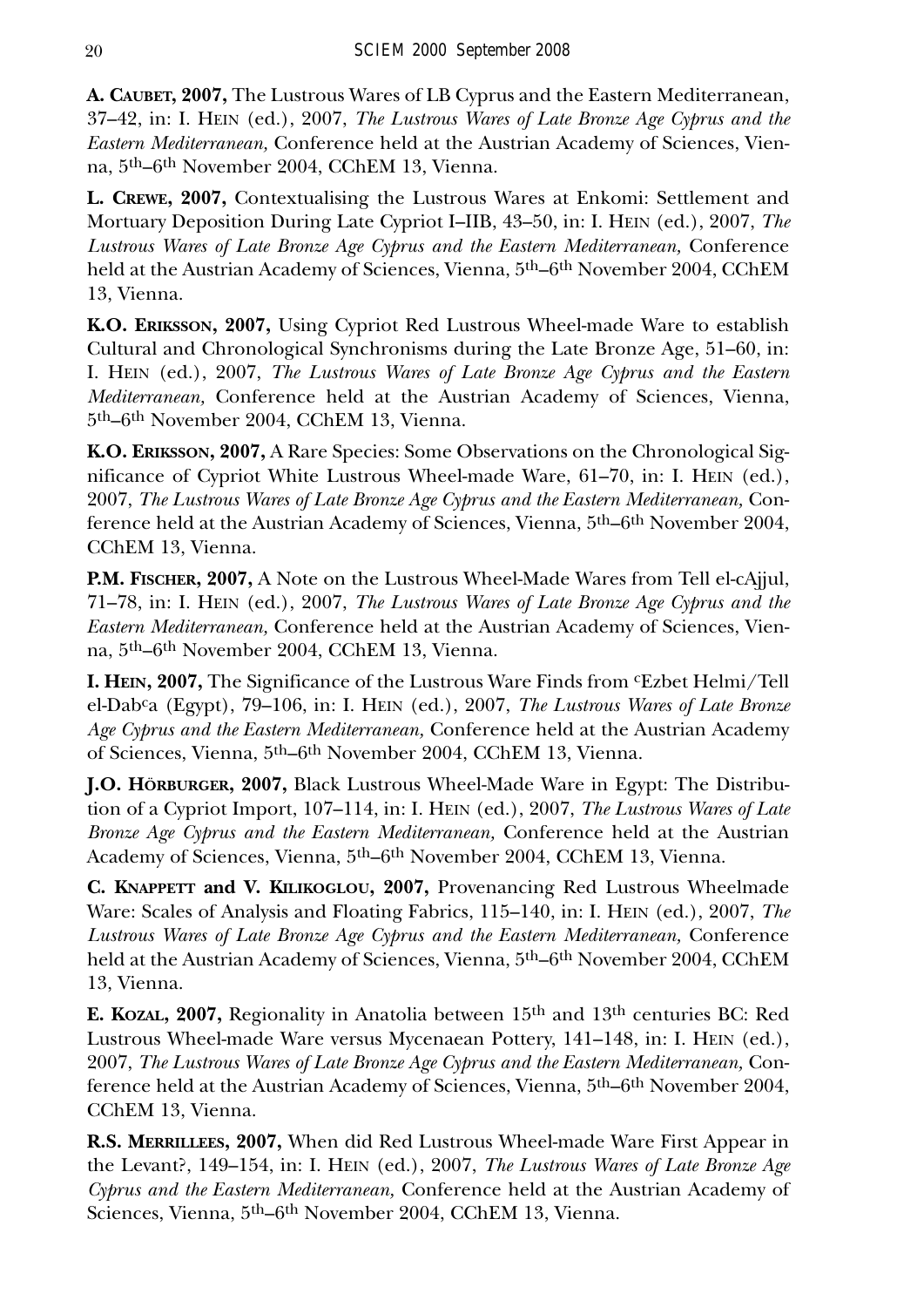**D.P. MIELKE, 2007,** Red Lustrous Wheelmade Ware from Hittite Contexts, 155–168, in: I. HEIN (ed.), 2007, *The Lustrous Wares of Late Bronze Age Cyprus and the Eastern Mediterranean,* Conference held at the Austrian Academy of Sciences, Vienna, 5th–6th November 2004, CChEM 13, Vienna.

**C. SCHUBERT, E. KOZAL, 2007,** Preliminary Results of Scientific and Petrographic Analyses on Red Lustrous Wheel-made Ware and other LBA Ceramics from Central Anatolia and Cyprus, 169–178, in: I. HEIN (ed.), 2007, *The Lustrous Wares of Late Bronze Age Cyprus and the Eastern Mediterranean,* Conference held at the Austrian Academy of Sciences, Vienna, 5th–6th November 2004, CChEM 13, Vienna.

**A. SOUTH, L. STEEL, 2007,** Red Lustrous Wheelmade Ware from Kalavasos, 179–190, in: I. HEIN (ed.), 2007, *The Lustrous Wares of Late Bronze Age Cyprus and the Eastern Mediterranean,* Conference held at the Austrian Academy of Sciences, Vienna, 5th–6th November 2004, CChEM 13, Vienna.

**V.J. STEELE, B. STERN, C. KNAPPETT, 2007,** Organic Residue Analysis of Red Lustrous Wheelmade Ware from Five Sites in the Eastern Mediterranean, 191–196, in: I. HEIN (ed.), 2007, *The Lustrous Wares of Late Bronze Age Cyprus and the Eastern Mediterranean,* Conference held at the Austrian Academy of Sciences, Vienna, 5th–6th November 2004, CChEM 13, Vienna.

**E. YANNAI, A. GORZALCZANY, 2007,** Cypriot Grey Lustrous Wheel Made Ware in Israel in Light of New Petrographical Analysis – Typology, Provenance and Chronology, 197–206, in: I. HEIN (ed.), 2007, *The Lustrous Wares of Late Bronze Age Cyprus and the Eastern Mediterranean,* Conference

**D. FRANKEL, 2009 in print,** What do we mean by 'regionalism'?, in: I. HEIN (ed.), 2009 in print, *The Formation of Cyprus in the 2nd Millenium B.C. Studies on Regionalism in the Middle and Late Bronze Age.* Proceedings of a Workshop, held at the 4th Cyprological Congress, May 2nd 2008. Nicosia, Cyprus, CChEM 21, Vienna.

**J.M. WEBB, 2009 in print**, Deneia: A Middle Cypriot site in its regional and historical context, in: I. HEIN (ed.), 2009 in print, *The Formation of Cyprus in the 2nd Millenium B.C. Studies on Regionalism in the Middle and Late Bronze Age.* Proceedings of a Workshop, held at the 4<sup>th</sup> Cyprological Congress, May 2<sup>nd</sup> 2008. Nicosia, Cyprus, CChEM 21, Vienna.

**L.C. MAGUIRE, 2009 in print,** Design execution sequences in White Painted, Proto White Slip and White Slip pottery, in: I. HEIN (ed.), 2009 in print, *The Formation of Cyprus in the 2nd Millenium B.C. Studies on Regionalism in the Middle and Late Bronze Age.* Proceedings of a Workshop, held at the 4th Cyprological Congress, May 2nd 2008. Nicosia, Cyprus, CChEM 21, Vienna.

**K.O. ERIKSSON, 2009 in print,** Regionalism and island-wide analysis: some observations regarding white painted V and VI wares from Middle Cypriot III / Late Cypriot I tombs from the north west region of Cyprus, in: I. HEIN (ed.), 2009 in print, *The Formation of Cyprus in the 2nd Millenium B.C. Studies on Regionalism in the Middle and Late Bronze Age.* Proceedings of a Workshop, held at the 4th Cyprological Congress, May 2nd 2008. Nicosia, Cyprus, CChEM 21, Vienna.

**G. GEORGIOU, 2009 in print,** The dynamism of Central Cyprus during Middle Cypriot III: Funerary evidence from Nicosia Agia Paraskevi, in: I. HEIN (ed.), 2009 in print, *The Formation of Cyprus in the 2nd Millenium B.C. Studies on Regionalism in the*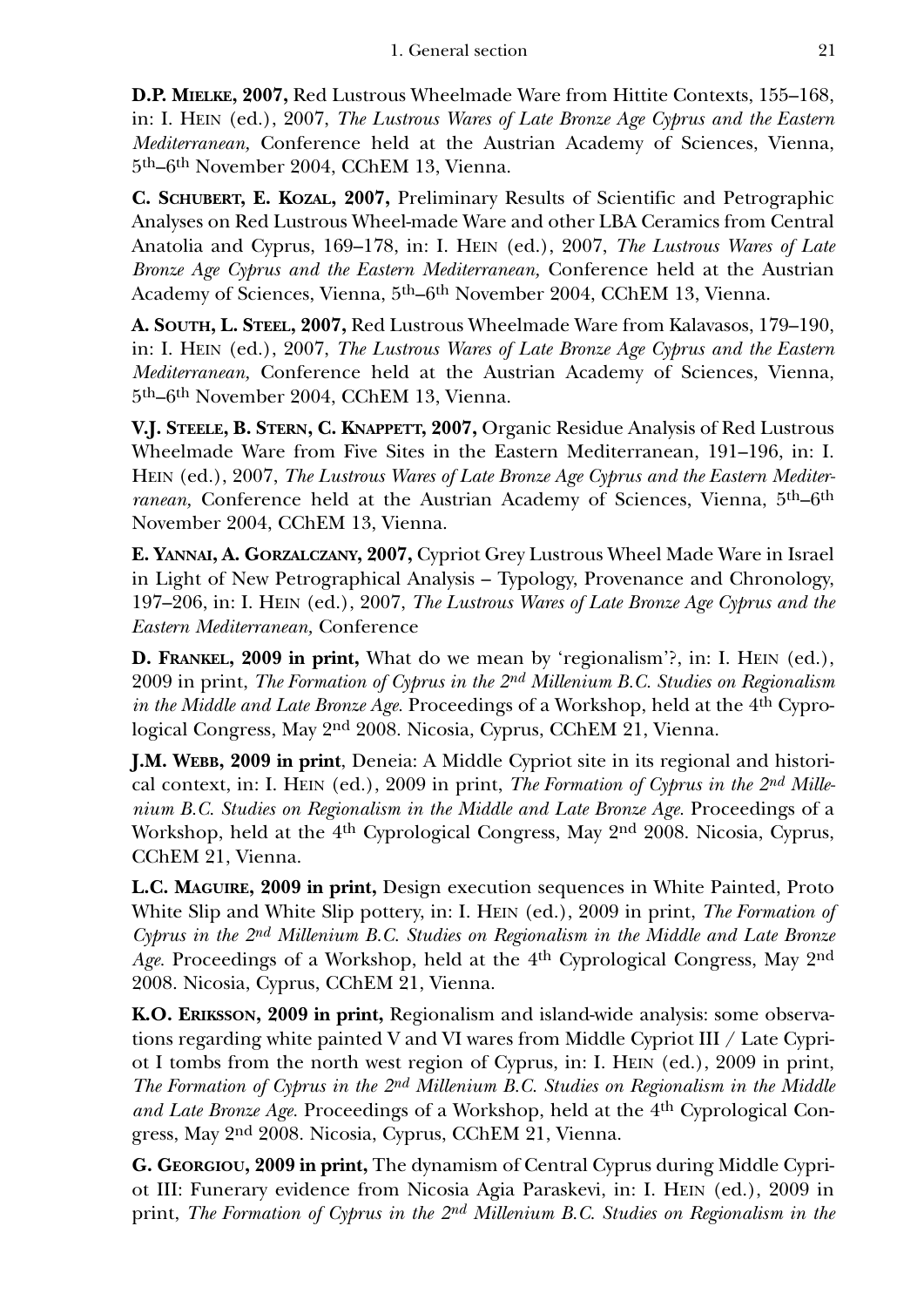*Middle and Late Bronze Age.* Proceedings of a Workshop, held at the 4th Cyprological Congress, May 2nd 2008. Nicosia, Cyprus, CChEM 21, Vienna.

**L. CREWE, 2009 in print,** Regionalism and the first appearance of Plain White Handmade ware in the Middle Cypriot Bronze Age, in: I. HEIN (ed.), 2009 in print, *The Formation of Cyprus in the 2nd Millenium B.C. Studies on Regionalism in the Middle and Late Bronze Age.* Proceedings of a Workshop, held at the 4th Cyprological Congress, May 2nd 2008. Nicosia, Cyprus, CChEM 21, Vienna.

**A. JACOBS, 2009 in print,** Considering ceramic variability on Late Bronze Age Cyprus. A case-study: the plain vessels of Alassa Pano-Mandilaris, in: I. HEIN (ed.) 2009, *The Formation of Cyprus in the 2nd Millenium B.C. Studies on Regionalism in the Middle and Late Bronze Age.* Proceedings of a Workshop, held at the 4th Cyprological Congress, May 2nd 2008. Nicosia, Cyprus, CChEM 21, Vienna.

**P. SCHUSTER KESWANI, 2009 in print,** Exploring regional variation in Late Cypriot II–III pithoi: perspectives from Alassa and Kalavasos , in: I. HEIN (ed.), 2009 in print, *Parallel Lives: Ancient Island Societies in Crete and Cyprus***,** *The Formation of Cyprus in the 2nd Millenium B.C. Studies on Regionalism in the Middle and Late Bronze Age.* Proceedings of a Workshop, held at the 4th Cyprological Congress, May 2nd 2008. Nicosia, Cyprus, CChEM 21, Vienna.

**S. HADJISAVVAS, 2009 in print,** Aspects of regionalism in Late Cypriot architecture and the case of Alassa, in: I. HEIN (ed.), 2009 in print, *The Formation of Cyprus in the 2nd Millenium B.C. Studies on Regionalism in the Middle and Late Bronze Age.* Proceedings of a Workshop, held at the 4th Cyprological Congress, May 2nd 2008. Nicosia, Cyprus, CChEM 21, Vienna.

**L. CREWE, C.J. KNAPPETT, in print,** Technological innovation and island societies: wheelmade pottery on Bronze and Iron Age Crete and Cyprus, in: G. CADOGAN, M. IACOVOU, K. KAPOTA and J. WHITELY (eds.) *Parallel Lives: Ancient Island Societies in Crete and Cyprus*. British School at Athens Studies series.

**HEIN, I., in print,** A Contribution from Tell el-Dab<sup>c</sup>a /  $c$ Ezbet Helmi to the Cyprus connection at the turn of Middle Bronze Age to Late Bronze Age, in: M. IACOVOU (ed.), *Proceedings of the Conference on Egypt and Cyprus in Antiquity, Nicosia 2003.*

# **1413** (2001 abgeschlossen)

**J. PHILLIPS, 2004,** The Odd Man Out: Minoan Scarabs and Scaraboids, 161–170, in: M. BIETAK and E. CZERNY (eds.), *Scarabs of the Second Millennium BC from Egypt, Nubia, Crete, and the Levant*: Chronological and Historical Implications, CChEM 8, Vienna.

**J. PHILIPPS, 2007,** The Amenhotep III 'Plaques' from MycenaeComparison, Contrast and a Question of Chronology, 479–494, in: M. BIETAK and E. CZERNY (eds.), *The Synchronisation of Civilisations in the Eastern Mediterranean in the Second Millennium BC. III.* Proceedings of the SCIEM 2000–2<sup>nd</sup> EuroConference, Vienna, 28<sup>th</sup> of May-1<sup>st</sup> of June 2003, CChEM 9, Vienna.

## **1414**

**S. DEGER-JALKOTZY, 2000,** The Aegean, 162–167, in: M. BIETAK (ed.), *The Synchronisation of Civilisations in the Eastern Mediterranean in the Second Millenium BC.* Proceedings of an International Symposium at Schloß Haindorf, 15th–17th of November 1996 and at the Austrian Academy, Vienna, 11th–12th of May 1998, Wien, CChEM 1, Vienna.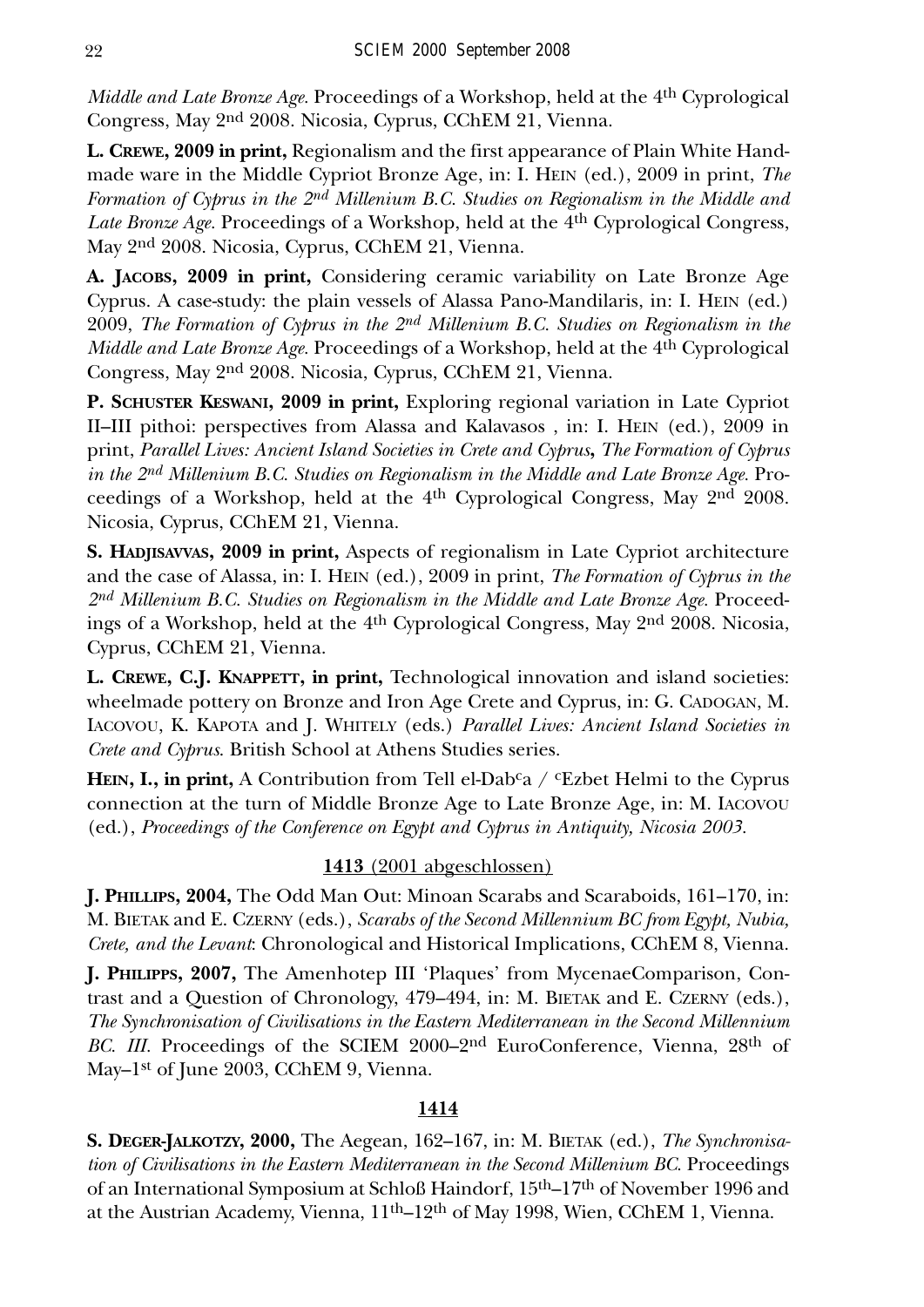**E. ALRAM-STERN. 2001,** Prähistorische Keramik von den österreichischen Ausgrabungen auf der Akropolis in Aigeira, 63–71, in: V. MITSOPOULOS-LEON (eds*.), Forschungen in der Peloponnes. Akten des Symposions anläßlich der 100-Jahr-Feier des Österreichischen Archäologischen Instituts Athen*, Athen 5.–7. 3. 1998, Athens.

**E. ALRAM-STERN. 2001,** Zur vormykenischen Besiedlung der Akropolis von Aigeira, 13–18, in: BLAKOLMER F., SZEMETHY H.D. (eds.), Akten des 8. Österreichischen Archäologentages am Institut für Klassische Archäologie der Universität Wien vom 23. bis 25. April 1999 in Wien, Vienna.

**S. DEGER-JALKOTZY, 2002,** Innerägäische Beziehungen und auswärtige Kontakte des mykenischen Griechenland in nachpalatialer Zeit, 47–74, in: E.A. BRAUN-HOLZINGER, H. MATTHÄUS (eds.), *Die nahöstlichen Kulturen und Griechenland an der Wende vom 2. zum 1. Jahrtausend v. Chr., Kontinuität und Wandel von Strukturen und Mechanismen kultureller Interaktion,* Kolloquium des Sonderforschungsbereiches 295 "Kulturelle und sprachliche Kontakte" der Johannes Gutenberg-Universität Mainz, 11.–12. Dezember 1998, Möhnesee.

**E. ALRAM-STERN. 2003,** The Acropolis of Aigeira before the Mycenaean Settlement, 437–454, in: M. BIETAK (ed.), *The Synchronization of Civilizations in the Eastern Mediterranean in the 2nd Millenium BC II,* Proceedings of the SCIEM 2000 - EuroConference, Schloß Haindorf, 2<sup>nd</sup> of May–7<sup>th</sup> of May 2001, Vienna.

**E. ALRAM-STERN. 2003,** Aigeira – Acropolis: The Stratigraphy, 15–21, in: DEGER-JALKOTZY S., ZAVADIL M. (eds.), *LH III C. Chronology and Synchronisms.* Proceedings of the International Workshop at Vienna, May, 7th and 8th, 2001, Vienna

**E. ALRAM-STERN. 2003,** Aigeira/Achaia and the settlement pattern on the Peloponnese in the Chalcolithic and EH I, 21–28, in: G. CHOURMOUZIADIS (ed.), *I proistoriki erevna stin Ellada kai oi prooptikes tis. Theoretikoi kai methodologikoi provlimatismoi.* Archaiologiko Symposio stin mnimi tou D.R. Theochari, Thessaloniki/Kastoria 26, 27 kai 28 Novembriou 1998, Thessaloniki.

**S. DEGER-JALKOTZY, 2003,** Stratified Pottery Deposits from the LH III C Settlement at Aigeira/Achaia, 53–75, in: S. DEGER-JALKOTZY, M. ZAVADIL (eds.), *LH III C Chronology and Synchronisms.* Proceedings of the international workshop held at the Austrian Academy of Sciences at Vienna, May 7th and 8th, 2001, Vienna.

**S. DEGER-JALKOTZY, 2003,** Work in Progress: Report on the "End of the Mycenaean Civilization" Project for the years of 1999–2001, 455–470, in: M. BIETAK (ed*.*), *The Synchronisation of Civilisations in the Eastern Mediterranean in the Second Millennium BC. II.* Proceedings of the SCIEM 2000 – EuroConference, Haindorf, 2<sup>nd</sup> of May–7<sup>th</sup> of May 2001, CChEM 4, Vienna.

**R. JUNG, 2003,** LH IIIC at the Toúmbes of Kastanás and Ólynthos – and the problems of Macedonian Mycenaean Pottery, 131–144, in: S. DEGER-JALKOTZY, M. ZAVADIL (eds.), *LH IIIC Chronology and Synchronisms.* Proceedings of the International Workshop at the Austrian Academy of Sciences at Vienna, May 7<sup>th</sup> and 8<sup>th</sup>, 2001. Veröff. Myken. Komm. 20, Vienna.

**R. JUNG, B. EDER, 2003,** On the Character of Social Relations between Greece and Italy in the  $12<sup>th</sup>/11<sup>th</sup>$  centuries BC, 485–495, in: R. LAFFINEUR, E. GRECO (eds.), *Emporia. Aegeans in Central and Eastern Mediterranean,* Proceedings of the 10th International Aegean Conference, Italian School of Archaeology, Athens, 14–18 April 2004, Aegaeum 25 Liege.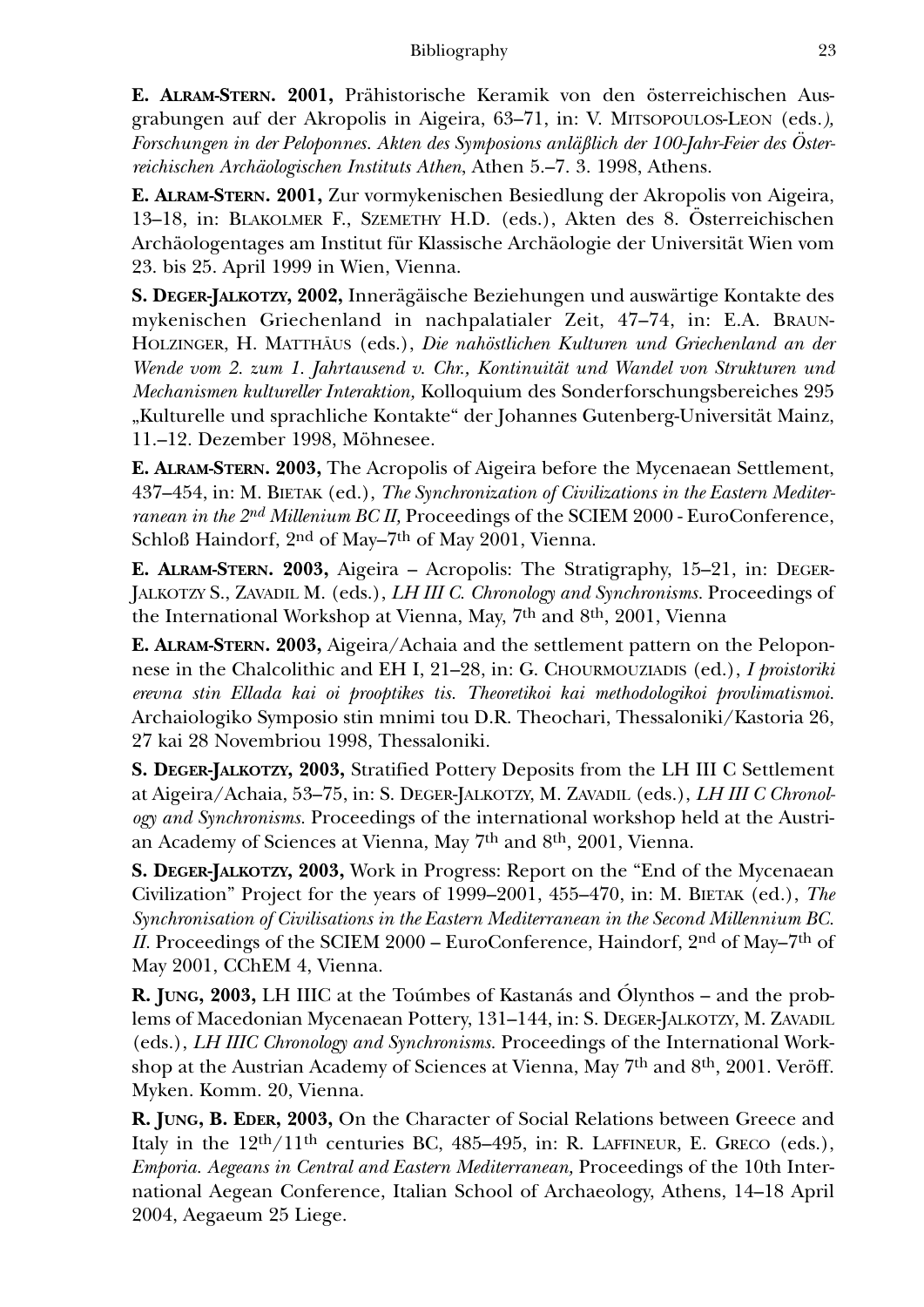R. JUNG, 2005,  $\Pi$ Óte; Quando? Wann? Quand? When? – Translating Italo-Aegean Synchronisms, 473–484, in: R. LAFFINEUR, E. GRECO (eds.), *Emporia. Aegeans in Central and Eastern Mediterranean.* Proceedings of the 10<sup>th</sup> International Aegean Conference/10e Rencontre égéenne internationale, Athens, Italian School of Archaeology, 14–18 April 2004, Aegaeum 25, Liège.

**B. EDER, 2005,** Response to M. Andreadhaki-Vlazaki, E. Papadhopoulou, The Habitation at Khamalevri, Rethymnon during the 12<sup>th</sup> Century B.C., 399–408, in: A.-L. D'AGATA, J. MOODY (eds.), *Ariadne's Threads. Connections between Crete and the Greek Mainland in Late Minoan III (LM IIIA2 to LM IIIC).* Proceedings of the International Workshop held at Athens Scuola Archeologica Italiana, 5–6 April 2003, Tripodes 3, Athens.

**E. ALRAM-STERN. 2006,** Die vormykenische Keramik, 15–88, in: E. ALRAM-STERN, S. DEGER-JALKOTZY (eds.), *Die österreichischen Ausgrabungen von Aigeira in Achaia, Aigeira I. Die mykenische Akropolis. Faszikel 3.* Veröffentlichungen der Mykenischen Kommission Band 24. Sonderschriften des Österreichischen Archäologischen Institutes Band 43 - Dph 342, Vienna.

**B. EDER, 2006,** The World of Telemachos: Western Greece 1200–700 BC, 548–580, in: S. DEGER-JALKOTZY, I. LEMOS (eds.), *Ancient Greece from the Mycenaean Palaces to the Age of Homer,* Edinburgh Leventis Studies 3, Edinburgh.

**E. ALRAM-STERN. 2007,** Characteristic small finds of LH IIIC from Aigeira and their context, 15–25, in: S. DEGER-JALKOTZY, M. ZAVADIL (eds.), *LH IIIC Chronology and Synchronisms II: LH IIIC Middle*. Proceedings of the International Workshop held at the Austrian Academy of Sciences at Vienna, October 29th and 30th, 2004. Veröff. Myken. Komm. 28, Vienna.

**R. JUNG, 2007**, LH IIIC Middle Synchronisms Across the Adriatic, 203–220, in: S. DEGER-JALKOTZY, M. ZAVADIL (eds.), *LH IIIC Chronology and Synchronisms II: LH IIIC Middle.* Proceedings of the International Workshop held at the Austrian Academy of Sciences at Vienna, October 29th and 30th, 2004. Veröff. Myken. Komm. 28, Vienna.

**S. DEGER-JALKOTZY, 2006,** Late Mycenaean Warrior Tombs, 151–179, in: S. DEGER-JALKOTZY and I. LEMOS (eds), *Ancient Greece from the end of the Mycenaean palaces to the* Age of Homer. Proceedings of the Third Leventis Conference "From Wanax to Basileus" 21–25 January, 2003, Edinburgh.

**S. DEGER-JALKOTZY, 2007,** Introduction to Section "Mycenaeans and Philistines in the Levant", 501–503, in: M. BIETAK and E. CZERNY (eds.), *The Synchronisation of Civilisations in the Eastern Mediterranean in the Second Millennium B.C. III. Proceedings of the SCIEM 2000 – 2nd EuroConference Vienna, 28th of May – 1st of June 2003,* Vienna.

**S. DEGER-JALKOTZY, 2007,** Defining LH IIIC Middle at the Cemetery of Elateia-Alonaki in Central Greece, 129–159, in: S. DEGER-JALKOTZY, M. ZAVADIL (eds.), *LH III C Chronology and Synchronisms II: LH IIIC Middle.* Proceedings of the International Workshop held at the Austrian Academy of Sciences at Vienna, October 29th and 30th, 2004. Veröff. Myken. Komm. 28, Vienna**.**

**T. MÜHLENBRUCH, 2007,** The post-palatial Settlement in the Lower Citadel of Tiryns, 243–251, in: S. DEGER-JALKOTZY, M. ZAVADIL (eds.), *LH III C Chronology and Synchronisms II: LH IIIC Middle.* Proceedings of the international workshop held at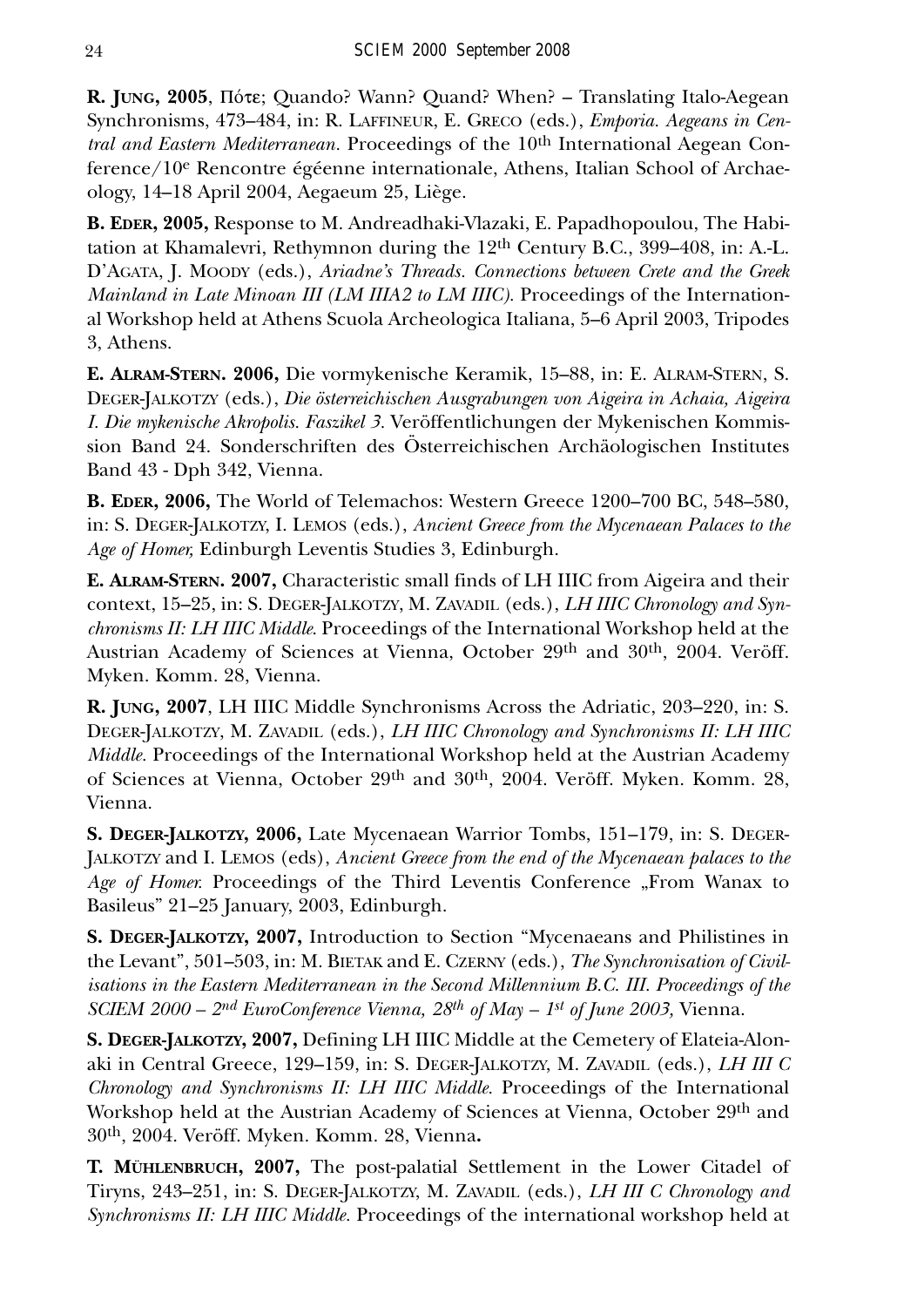the Austrian Academy of Sciences at Vienna, October 29th and 30th, 2004. Veröff. Myken. Komm. 28, Vienna.

**E. ALRAM-STERN, 2007,** Characteristic Small Finds of LH III C from Aigeira and their Context, 15–26, in: S. DEGER-JALKOTZY, M. ZAVADIL (eds.), *LH III C Chronology and Synchronisms II: LH IIIC Middle.* Proceedings of the International Workshop held at the Austrian Academy of Sciences at Vienna, October 29<sup>th</sup> and 30<sup>th</sup>, 2004. Veröff. Myken. Komm. 28, Vienna**.**

**M. ANDREADAKI-VLAZAKI, E. PAPADOPOULOU, 2007,** Recent Evidence for the Destruction of the LM III C Habitation at Khamalevri, Rethymnon, 27–54, in: S. DEGER-JALKOTZY, M. ZAVADIL (eds.), *LH III C Chronology and Synchronisms II: LH IIIC Middle.* Proceedings of the International Workshop held at the Austrian Academy of Sciences at Vienna, October 29th and 30th, 2004. Veröff. Myken. Komm. 28, Vienna**.**

**E. BORGNA, 2007,** LM III C Pottery at Phaistos: An Attempt to Integrate Typological Analysis with Stratigraphic Investigation, 55–72, in: S. DEGER-JALKOTZY, M. ZAVADIL (eds.), *LH III C Chronology and Synchronisms II: LH IIIC Middle.* Proceedings of the international workshop held at the Austrian Academy of Sciences at Vienna, October 29th and 30th, 2004. Vienna**.**

**J.H. CROUWEL, 2007,** Pictorial Pottery of LH III C Middle and its Antecedents, 73–88, in: S. DEGER-JALKOTZY, M. ZAVADIL (eds.), *LH III C Chronology and Synchronisms II: LH IIIC Middle.* Proceedings of the International Workshop held at the Austrian Academy of Sciences at Vienna, October 29th and 30th, 2004. Veröff. Myken. Komm. 28, Vienna**.**

**A.L. D'AGATA, 2007,** Evolutionary Paradigms and Late Minoan III. On a Definition of LM III C Middle, 89–118, in: S. DEGER-JALKOTZY, M. ZAVADIL (eds.), *LH III C Chronology and Synchronisms II: LH IIIC Middle.* Proceedings of the International Workshop held at the Austrian Academy of Sciences at Vienna, October 29th and 30th, 2004. Veröff. Myken. Komm. 28, Vienna**.**

**F. DAKORONIA, 2007,** LH III C Middle Pottery Repertoire of Kynos, 119–128, in: S. DEGER-JALKOTZY, M. ZAVADIL (eds.), *LH III C Chronology and Synchronisms II: LH IIIC Middle.* Proceedings of the International Workshop held at the Austrian Academy of Sciences at Vienna, October 29th and 30th, 2004. Veröff. Myken. Komm. 28, Vienna**.**

**K. DEMAKOPOULOU, 2007,** Laconia and Arcadia in LH III C Middle: Pottery and other Finds, 161–174, in: S. DEGER-JALKOTZY, M. ZAVADIL (eds.), *LH III C Chronology and Synchronisms II: LH IIIC Middle.* Proceedings of the International Workshop held at the Austrian Academy of Sciences at Vienna, October 29<sup>th</sup> and 30<sup>th</sup>, 2004. Veröff. Myken. Komm. 28, Vienna**.**

**E. FRENCH, 2007,** Late Helladic III C Middle at Mycenae, 175–188, in: S. DEGER-JALKOTZY, M. ZAVADIL (eds.), *LH III C Chronology and Synchronisms II: LH IIIC Middle.* Proceedings of the International Workshop held at the Austrian Academy of Sciences at Vienna, October 29th and 30th, 2004. Veröff. Myken. Komm. 28, Vienna**.**

**B.P. HALLAGER, 2007,** Problems with LM/LH III B/C Synchronisms, 189–202, in: S. DEGER-JALKOTZY, M. ZAVADIL (eds.), *LH III C Chronology and Synchronisms II: LH IIIC Middle.* Proceedings of the International Workshop held at the Austrian Academy of Sciences at Vienna, October 29th and 30th, 2004. Veröff. Myken. Komm. 28, Vienna**.**

**R. JUNG, 2007,** LH III C Middle Synchronisms across the Adriatic, 203–220, in: S.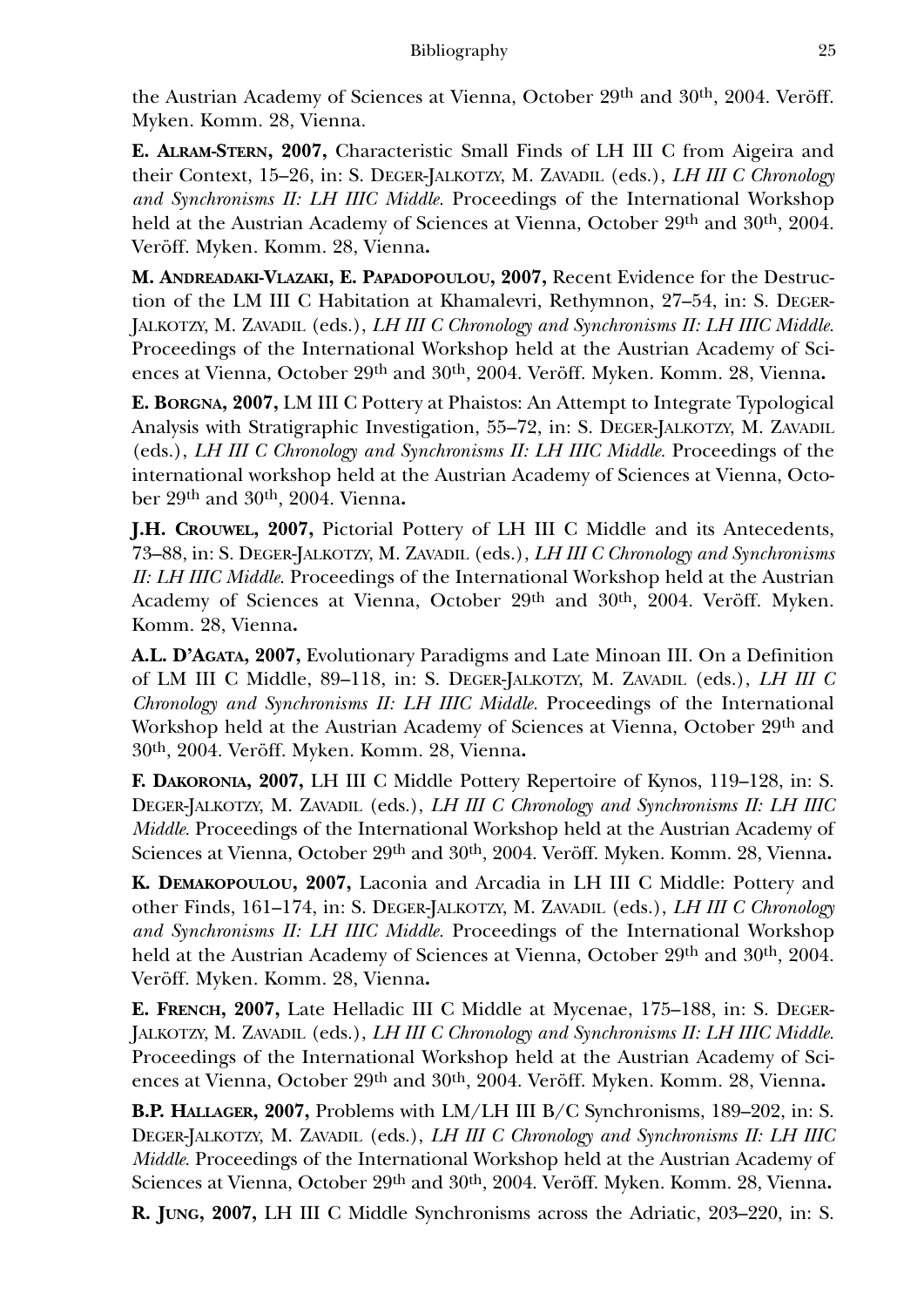DEGER-JALKOTZY, M. ZAVADIL (eds.), *LH III C Chronology and Synchronisms II: LH IIIC Middle.* Proceedings of the International Workshop held at the Austrian Academy of Sciences at Vienna, October 29th and 30th, 2004. Veröff. Myken. Komm. 28, Vienna**.**

**P.A. MOUNTJOY, 2007,** A Definition of LH III C Middle, 221–242, in: S. DEGER-JALKOTZY, M. ZAVADIL (eds.), *LH III C Chronology and Synchronisms II: LH IIIC Middle.* Proceedings of the International Workshop held at the Austrian Academy of Sciences at Vienna, October 29th and 30th, 2004. Veröff. Myken. Komm. 28, Vienna**.**

**M. PETROPOULOS, 2007,** A Mycenaean Cemetery at Nikoleika near Aigion of Achaia, 253–286, in: S. DEGER-JALKOTZY, M. ZAVADIL (eds.), *LH III C Chronology and Synchronisms II: LH IIIC Middle.* Proceedings of the International Workshop held at the Austrian Academy of Sciences at Vienna, October 29th and 30th, 2004. Veröff. Myken. Komm. 28, Vienna**.**

**J.B. RUTTER, 2007,** How Different is LH III C Middle at Mitrou? An Initial Comparison with Kalapodi, Kynos, and Lefkandi, 287–300, in: S. DEGER-JALKOTZY, M. ZAVADIL (eds.), *LH III C Chronology and Synchronisms II: LH IIIC Middle*. Proceedings of the International Workshop held at the Austrian Academy of Sciences at Vienna, October 29th and 30th, 2004. Veröff. Myken. Komm. 28, Vienna**.**

**E.V. SCHOFIELD †, 2007,** Lefkandi in Late Helladic III C Middle, 301–314, in: S. DEGER-JALKOTZY, M. ZAVADIL (eds.), *LH III C Chronology and Synchronisms II: LH IIIC Middle.* Proceedings of the International Workshop held at the Austrian Academy of Sciences at Vienna, October 29th and 30th, 2004. Veröff. Myken. Komm. 28, Vienna**.**

**M. THOMATOS, 2007,** *Koine* and subsidiary *Koines*: Coastal and Island Sites of the Central and Southern Aegean during LH III C Middle, 315–328, in: S. DEGER-JALKOTZY, M. ZAVADIL (eds.), *LH III C Chronology and Synchronisms II: LH IIIC Middle.* Proceedings of the International Workshop held at the Austrian Academy of Sciences at Vienna, October 29th and 30th, 2004. Veröff. Myken. Komm. 28, Vienna**.**

**P. WARREN, 2007,** Characteristics of Late Minoan III C from the Stratigraphical Museum Site at Knossos, 329–344, in: S. DEGER-JALKOTZY, M. ZAVADIL (eds.), *LH III C Chronology and Synchronisms II: LH IIIC Middle.* Proceedings of the International Workshop held at the Austrian Academy of Sciences at Vienna, October 29th and 30th, 2004. Veröff. Myken. Komm. 28, Vienna**.**

**E. FRENCH, 2007,** The Impact on Correlations to the Levant of the Recent Stratigraphic Evidence from the Argolid, 525–536, in: M. BIETAK and E. CZERNY (eds.), *The Synchronisation of Civilisations in the Eastern Mediterranean in the Second Millennium BC. III.* Proceedings of the SCIEM 2000–2<sup>nd</sup> EuroConference, Vienna, 28<sup>th</sup> of May-1<sup>st</sup> of June 2003, CChEM 9, Vienna.

**P.A. MOUNTJOY, 2007,** The Dating of the Early LC IIIA Phase at Enkomi, 583–594, in: M. BIETAK and E. CZERNY (eds.), *The Synchronisation of Civilisations in the Eastern Mediterranean in the Second Millennium BC. III.* Proceedings of the SCIEM 2000–2nd EuroConference, Vienna, 28th of May–1st of June 2003, CChEM 9, Vienna.

**ST. ANDREOU, 2009 in print,** Stratified Wheelmade Pottery Deposits and Absolute Chronology of the Late Bronze Age to the Early Iron Age Transition at Thessaloniki Toumba, in: S. DEGER-JALKOTZY and A.E. BÄCHLE (eds,), *LH III C Chronology and Synchronisms III. LH III C Late and the Transition to the Early Iron Age, Proceedings of*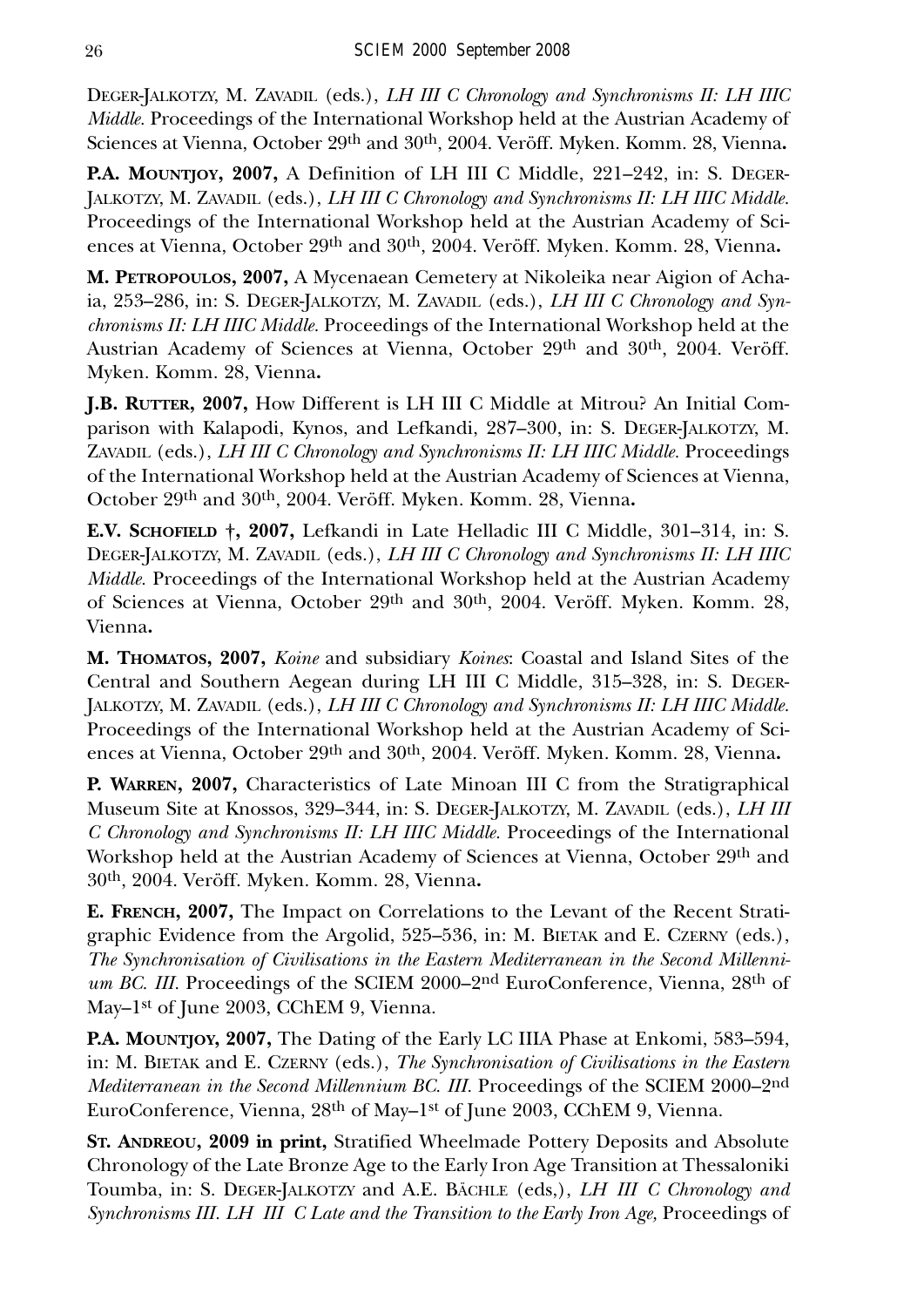the international workshop held at the Austrian Academy of Sciences at Vienna, February 23rd and 24th, 2007, Vienna.

**J. CROUWEL, 2009 in print,** Pictorial Pottery of the Latest Bronze Age and the Early Iron Age, in: S. DEGER-JALKOTZY and A.E. BÄCHLE (eds,), *LH III C Chronology and Synchronisms III. LH III C Late and the Transition to the Early Iron Age, Proceedings of* the International Workshop held at the Austrian Academy of Sciences at Vienna, February 23rd and 24th, 2007, Vienna.

**PH. DAKORONIA, P. KOUNOUKLAS, 2009 in print,** Kynos' Pace to the Early Iron Age, in: S. DEGER-JALKOTZY and A.E. BÄCHLE (eds,), *LH III C Chronology and Synchronisms* III. LH III C Late and the Transition to the Early Iron Age, Proceedings of the International Workshop held at the Austrian Academy of Sciences at Vienna, February 23rd and 24th, 2007, Vienna.

**S. DEGER-JALKOTZY, 2009 in print,** From LH III C to Protogeometric at Elateia, in: S. DEGER-JALKOTZY and A.E. BÄCHLE (eds,), *LH III C Chronology and Synchronisms III. LH III C Late and the Transition to the Early Iron Age, Proceedings of the Interna*tional Workshop held at the Austrian Academy of Sciences at Vienna, February 23rd and 24th, 2007, Vienna.

**K. DEMAKOPOULOU, 2009 in print,** Laconia in LH III C Late and Submycenaean: Evidence from Epidauros Limera, Pellana, the Amyklaion and other Sites, in: S. DEGER-JALKOTZY and A.E. BÄCHLE (eds,), *LH III C Chronology and Synchronisms III. LH III C Late and the Transition to the Early Iron Age, Proceedings of the Interna*tional Workshop held at the Austrian Academy of Sciences at Vienna, February 23rd and 24th, 2007, Vienna.

**B. EDER, 2009 in print,** The Late Bronze Age / Early Iron Age Transition in Western Greece: What we know and what we need to know, in: S. DEGER-JALKOTZY and A.E. BÄCHLE (eds,), *LH III C Chronology and Synchronisms III. LH III C Late and the Transition to the Early Iron Age,* Proceedings of the International Workshop held at the Austrian Academy of Sciences at Vienna, February 23rd and 24th, 2007, Vienna.

**E. FRENCH, 2009 in print,** Mycenae: LH III C Late: What little there is, in: S. DEGER-JALKOTZY and A.E. BÄCHLE (eds,), *LH III C Chronology and Synchronisms III. LH III C Late and the Transition to the Early Iron Age,* Proceedings of the International Workshop held at the Austrian Academy of Sciences at Vienna, February 23rd and 24th, 2007, Vienna.

**W. GAUß, 2009 in print,** The Last Mycenaeans at Aigeira and their Successors , in: S. DEGER-JALKOTZY and A.E. BÄCHLE (eds,), *LH III C Chronology and Synchronisms III. LH III C Late and the Transition to the Early Iron Age, Proceedings of the Interna*tional Workshop held at the Austrian Academy of Sciences at Vienna, February 23rd and 24th, 2007, Vienna.

**R. JUNG, B. WENINGER, 2009 in print,** Absolute Chronology of the End of the Aegean Bronze Age, in: S. DEGER-JALKOTZY and A.E. BÄCHLE (eds,), *LH III C Chronology and Synchronisms III. LH III C Late and the Transition to the Early Iron Age,* Proceedings of the International Workshop held at the Austrian Academy of Sciences at Vienna, February 23rd and 24th, 2007, Vienna.

**B. LIS, 2009 in print,** The Sequence of Late Bronze / Early Iron Age Pottery from Central Greek Settlements – a fresh Look at old and new Evidence, in: S. DEGER-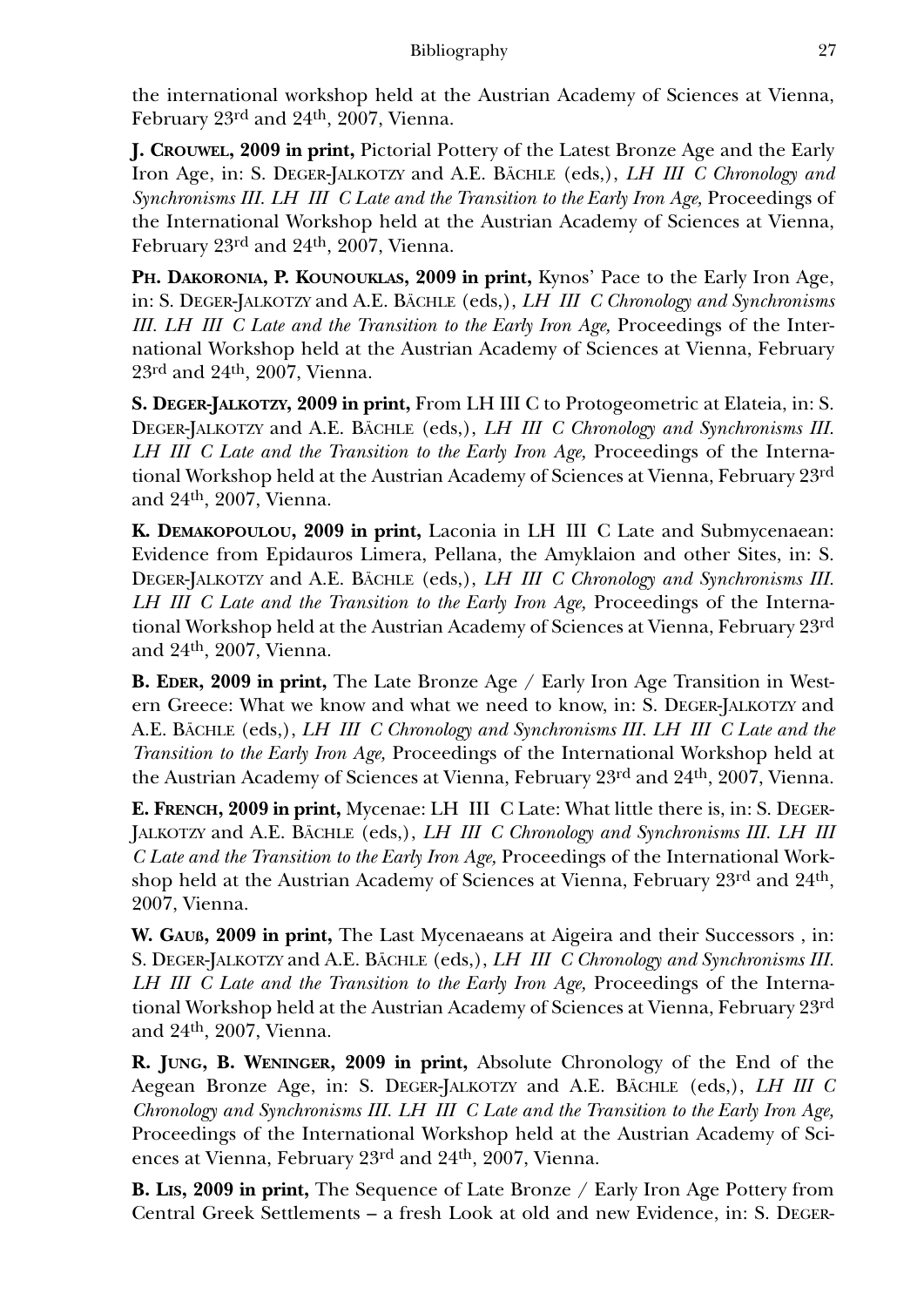JALKOTZY and A.E. BÄCHLE (eds,), *LH III C Chronology and Synchronisms III. LH III C Late and the Transition to the Early Iron Age,* Proceedings of the International Workshop held at the Austrian Academy of Sciences at Vienna, February 23rd and 24th, 2007, Vienna.

**P. MOUNTJOY, 2009 in print,** LH III C Late: an East Mainland – Aegean Koine (Moschos, I. Western Achaea during the Submycenaean Period) , in: S. DEGER-JALKOTZY and A.E. BÄCHLE (eds,), *LH III C Chronology and Synchronisms III. LH III C Late and the Transition to the Early Iron Age,* Proceedings of the International Workshop held at the Austrian Academy of Sciences at Vienna, February 23rd and 24th, 2007, Vienna.

**T. MÜHLENBRUCH, 2009 in print,** Tiryns – the Settlement and its History in LH III C, in: S. DEGER-JALKOTZY and A.E. BÄCHLE (eds,), *LH III C Chronology and Synchronisms III. LH III C Late and the Transition to the Early Iron Age, Proceedings of the* International Workshop held at the Austrian Academy of Sciences at Vienna, February 23rd and 24th, 2007, Vienna.

**F. RUPPENSTEIN, 2009 in print,** The Transitional Phase from Submycenaean to Protogeometric: Definition and Comperative Chronology, in: S. DEGER-JALKOTZY and A.E. BÄCHLE (eds,), *LH III C Chronology and Synchronisms III. LH III C Late and the Transition to the Early Iron Age,* Proceedings of the iInternational Workshop held at the Austrian Academy of Sciences at Vienna, February 23rd and 24th, 2007, Vienna.

**PH. STOCKHAMMER, 2009 in print,** New Evidence for LH III C Late Pottery from Tiryns, in: S. DEGER-JALKOTZY and A.E. BÄCHLE (eds,), *LH III C Chronology and Synchronisms III. LH III C Late and the Transition to the Early Iron Age, Proceedings of the* International Workshop held at the Austrian Academy of Sciences at Vienna, February 23rd and 24th, 2007, Vienna.

**A. VAN DE MOORTEL, 2009 in print,** The Late Helladic III C – Protogeometric Transition at Mitrou, East Lokris, in: S. DEGER-JALKOTZY and A.E. BÄCHLE (eds,), *LH III C Chronology and Synchronisms III. LH III C Late and the Transition to the Early Iron Age,* Proceedings of the International Workshop held at the Austrian Academy of Sciences at Vienna, February 23rd and 24th, 2007, Vienna.

# **1415**

**F. FELTEN, 2003,** Nees anaskafes stin Aigina-Kolonna, 17–28, in: E. KONSOLAKI-GIANNOPOULOU (ed.), *Agrosaronikos, Praktika 1. diethnous synedriou, Poros 1998*, Athens.

**E. KIRIATZI, A. TSOLAKIDOU, E. KARTSONAKI, A. PENTEDEKA, I. K. WHITBREAD, W. GAUSS, 2003,** An interdisciplinary study of Bronze Age pottery production and supply at Kolonna, Aegina. Abstract Booklet. 5th International Conference of the Hellenic Society for Archaeometry, Athens.

**W. GAUSS, 2007,** Ägina Kolonna in frühmykenischer Zeit, 163–172, in: E. ALRAM-STERN, G. NIGHTINGALE (eds.), *Keimelion. Elitenbildung und elitärer Konsum von der mykenischen Palastzeit bis zur homerischen Epoche.* Akten des internationalen Kongresses vom 3. bis zum 5. Februar 2005, Österreichische Akademie der Wissenschaften, Phil.-Hist. Klasse 350, Vienna.

**W. GAUSS, R. SMETANA, 2007,** Aegina Kolonna. The Stratigraphic sequence of the SCIEM 2000 project, 57–80, in: F. FELTEN, W. GAUß, R. SMETANA, *Middle Helladic Pott-*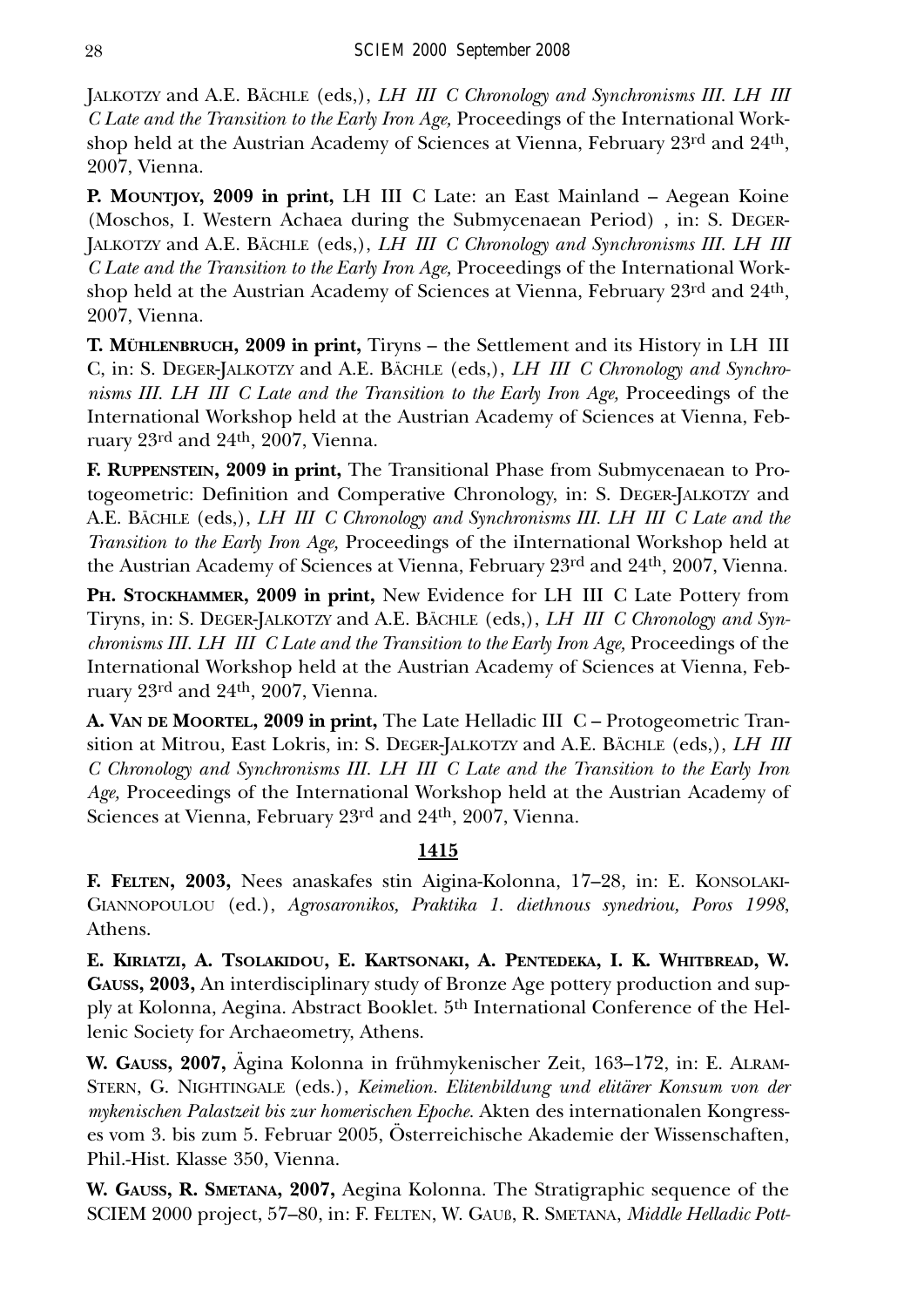*tery and Synchronisms.* Proceedings of the International Workshop held at Salzburg, October 31st-November 2nd, 2004, CChEM 14, Vienna.

**M. LINDBLOM, 2007,** Early Mycenaean Mortuary Meals at Lerna VI with special Emphasis on their Aeginetan Components, 115–135, in: F. FELTEN, W. GAUß, R. SMETANA (eds.), *Middle Helladic Potttery and Synchronisms.* Proceedings of the International Workshop held at Salzburg, October 31st–November 2nd, 2004, CChEM 14, Vienna.

**F. FELTEN, 2007,** Aegina-Kolonna: The History of a Greek Acropolis, 115–135, in: F. FELTEN, W. GAUß, R. SMETANA, (eds.), *Middle Helladic Potttery and Synchronisms.* Proceedings of the International Workshop held at Salzburg, October 31st–November 2nd, 2004, CChEM 14, Vienna.

**W. GAUSS, R. SMETANA, 2008,** Aegina and the Cyclades in the Bronze Age, 365–378, in: N. BRODIE, J. DOOLE, G. GAVALAS, C. RENFREW (eds.), *Horizon. A Colloquim on the Prehistory of the Cyclades,* 25–28 March 2004, McDonald Institute of Archaeological Research, Cambridge.

#### **1419**

**Y. CALVET, 2002,** Early Middle Bronze Age Sites in the Area of Salamiyah (Syria), 103–112, in: M. BIETAK (ed.), 2002, *The Middle Bronze Age in the Levant.* Proceedings of an International Conference on MB IIA Ceramic Material. Vienna, 24th–26th of January 2001, CChEM 3, Vienna.

**B. EINWAG, 2002,** The Early Middle Bronze Age in the Euphrates Valley: The Evidence from Tuttul/Bica, 143–162, in: M. BIETAK (ed.), 2002, *The Middle Bronze Age in the Levant.* Proceedings of an International Conference on MB IIA Ceramic Material. Vienna, 24<sup>th</sup>–26<sup>th</sup> of January 2001, CChEM 3, Vienna.

**L. GERSHUNY, 2002,** A Middle Bronze Age Cemetery at Ashkelon, 185–188, in: M. BIETAK (ed.), 2002, *The Middle Bronze Age in the Levant.* Proceedings of an International Conference on MB IIA Ceramic Material. Vienna, 24th–26th of January 2001, CChEM 3, Vienna.

**K. KOPETZKY, 2002,** The Dipper Juglets of Tell el-Dabca. A Typological and Chronological Approach, 227–244, in: M. BIETAK (ed.), *The Middle Bronze Age in the Levant. Proceedings of an International Conference on MB IIA Ceramic Material,* Vienna,  $24<sup>th</sup>$ – $26<sup>th</sup>$  of January 2001, CChEM 3, Vienna.

**M. LUCIANI, 2002,** News from Syria the MBA in the East and its End in the West, 245–260, in: M. BIETAK (ed.), 2002, *The Middle Bronze Age in the Levant.* Proceedings of an International Conference on MB IIA Ceramic Material. Vienna, 24th–26th of January 2001, CChEM 3, Vienna.

**L. NIGRO, 2002,** The MB Pottery Horizon of Tell Mardikh/Ancient Ebla in a Chronological Perspective, 297–328, in: M. BIETAK (ed.), 2002, *The Middle Bronze Age in the Levant.* Proceedings of an International Conference on MB IIA Ceramic Material. Vienna, 24<sup>th</sup>–26<sup>th</sup> of January 2001, CChEM 3, Vienna.

**L.E. STAGER, 2002,** The MB IIA Ceramic Sequence at Tel Ashkelon and Its Implications for the "Port Power". Model of Trade, 353–362, in: M. BIETAK (ed.), 2002, *The Middle Bronze Age in the Levant.* Proceedings of an International Conference on MB IIA Ceramic Material. Vienna, 24th–26th of January 2001, CChEM 3, Vienna.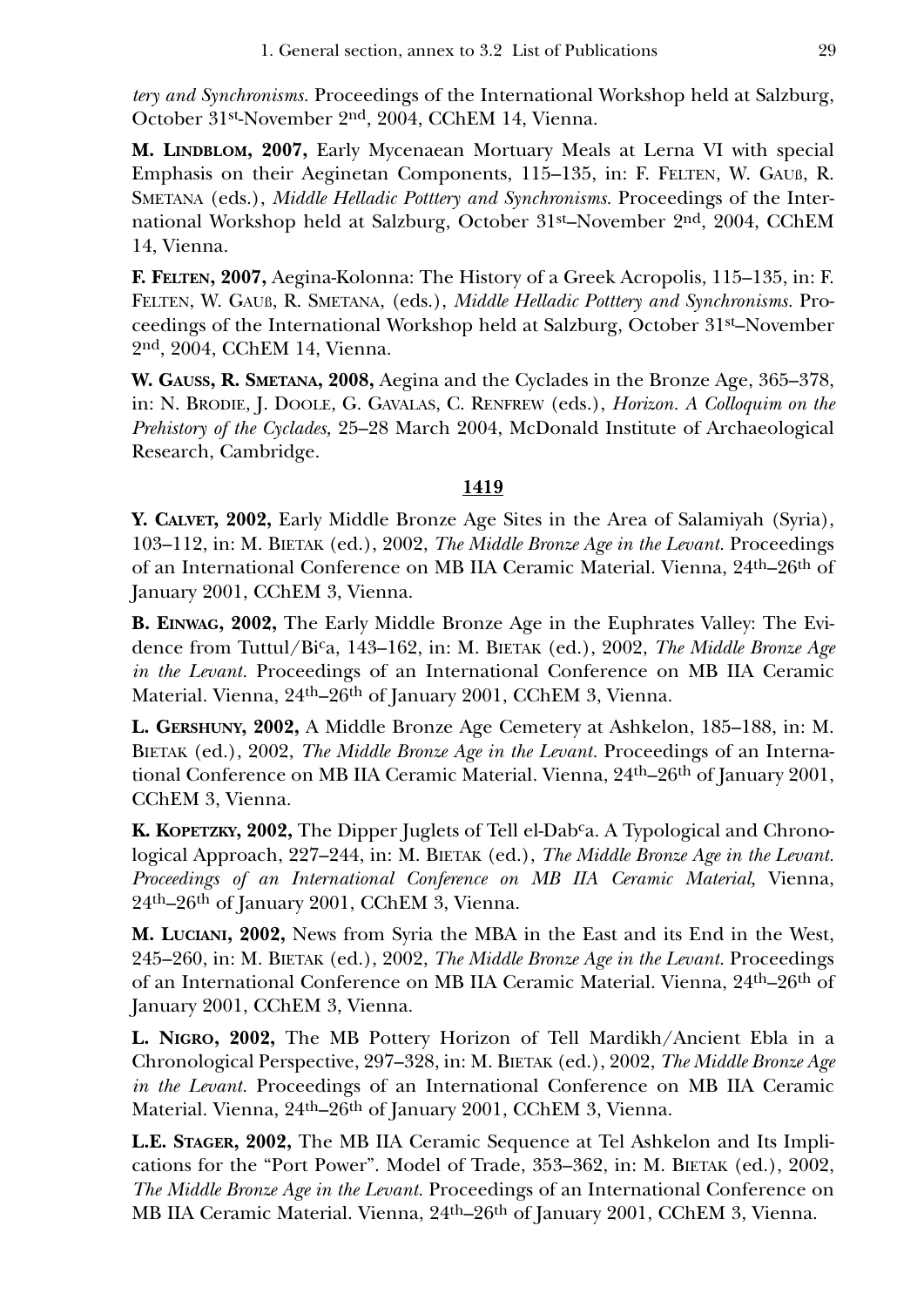**J.-P. THALMANN, 2002,** Pottery of the Early Middle Bronze Age at Tell Arqa and in the Northern Levant, 363–378, in: M. BIETAK (ed.), 2002, *The Middle Bronze Age in the Levant.* Proceedings of an International Conference on MB IIA Ceramic Material. Vienna, 24th–26th of January 2001, CChEM 3, Vienna.

**R.J. VOSS, 2002,** A Sequence of Four Middle Bronze Gates in Ashkelon, 379–384, in: M. BIETAK (ed.), 2002, *The Middle Bronze Age in the Levant.* Proceedings of an International Conference on MB IIA Ceramic Material. Vienna, 24th–26th of January 2001, CChEM 3, Vienna.

**G. SCANDONE MATTHIAE, 2004,** Les scarabées d'Ebla, 195–202, in: M. BIETAK and E. CZERNY (eds.), *Scarabs of the Second Millennium BC from Egypt, Nubia, Crete, and the Levant*: Chronological and Historical Implications, CChEM 8, Vienna.

**J. BRETSCHNEIDER, M. AL-MAQDISSI, K. VANSTEENHUYSE, J. DRIESSEN AND K. VAN LER-BERGHE, 2004,** Tell Tweini, ancient Gabala, in the Bronze Age, 215–230, *Proceedings of the SCIEM 2000 Late Bronze Age Conference, Vienna, 30th of January 2003–1st of February 2003*, *Ä&L* 14, 2004.

**M. NOVÁK, 2004,** The Chronology of the Royal Palace of Qatna, 299–318, *Proceedings of the SCIEM 2000 Late Bronze Age Conference, Vienna, 30th of January 2003–1st of February 2003*, *Ä&L* 14, 2004.

**H. CHARAF, 2004,** An Assessment of the Continuity and Change in the LBI Pottery at Tell cArqa, Lebanon., 231–248, *Proceedings of the SCIEM Late Bronze Age Conference, Vienna, 30th of January 2003–1st of February 2003*, *Ä&L* 14, 2004

**M. BIETAK, 2007,** Towards a Middle Bronze Age Chronology, in: P. MATTHIAE, L. NIGRO, L. PEYRONEL, F. PINNOCK( eds.), *From Relative Chronology to Absolute Chronology. The Second Millennium BC in Syria Palestine. Proceedings of the International Colloquium, Rome 29th November–1st December 2001, Accademia Nazionale dei Lincei–Università di Roma <La Sapienza>,* Rome.

**M. BIETAK, F. HÖFLMAYER, 2007,** Introduction: High and Low Chronology, 13–24, in: M. BIETAK and E. CZERNY (eds.), *The Synchronisation of Civilisations in the Eastern Mediterranean in the Second Millennium BC. III.* Proceedings of the SCIEM 2000–2nd EuroConference, Vienna, 28th of May–1st of June 2003, CChEM 9, Vienna.

**S. ANTONETTI, 2007,** Intra moenia Middle Bronze Age Burials at Tell es-Sultan: A Chronological Perspective, 337–356, in: M. BIETAK and E. CZERNY (eds.), *The Synchronisation of Civilisations in the Eastern Mediterranean in the Second Millennium BC. III.* Proceedings of the SCIEM 2000–2nd EuroConference, Vienna, 28th of May–1st of June 2003, CChEM 9, Vienna.

**R. JUNG, 2007**, Tell Kazel and the Mycenaean Contacts with Amurru (Syria), 551–570, in: M. BIETAK, E. CZERNY (eds*.*), *The Synchronisation of Civilisations in the Eastern Mediterranean in the Second Millennium B.C. III.* Proceedings of the SCIEM 2000–2nd EuroConference, Vienna, 28th of May–1st of June 2003, CChEM 9, Vienna

**M. NOVÁK, 2007,** Mittani Empire and the Question of Absolute Chronology: Some Archaeological Considerations, 389–402, in: M. BIETAK and E. CZERNY (eds.), *The Synchronisation of Civilisations in the Eastern Mediterranean in the Second Millennium BC. III.* Proceedings of the SCIEM 2000–2<sup>nd</sup> EuroConference, Vienna, 28<sup>th</sup> of May–1<sup>st</sup> of June 2003, CChEM 9, Vienna.

**L. PEYRONEL, 2007,** Late Old Syrian Fortifications and Middle Syrian Re-Occupa-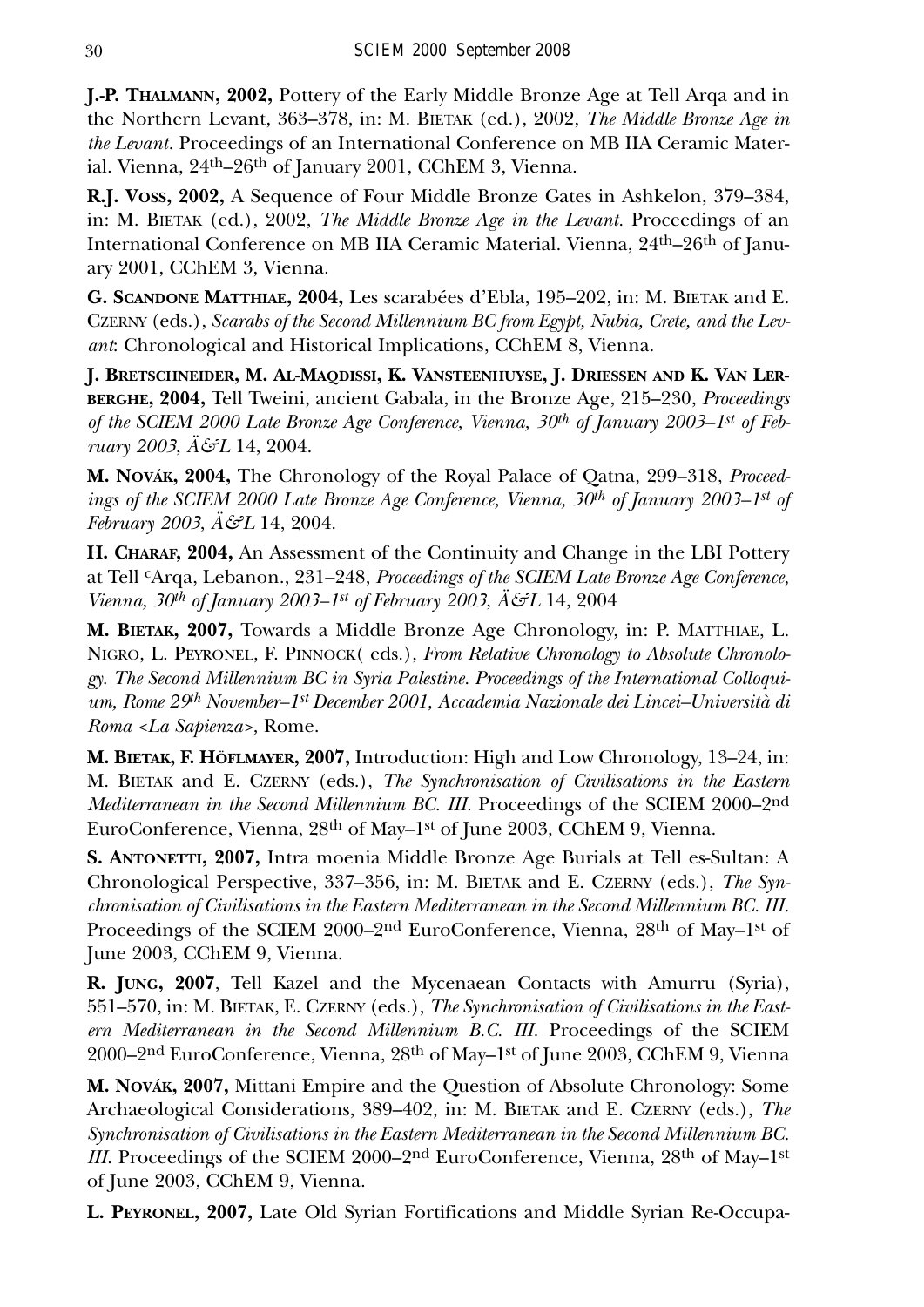tion on the Western Rampart at Tell Mardikh-Ebla, 403–422, in: M. BIETAK and E. CZERNY (eds.), *The Synchronisation of Civilisations in the Eastern Mediterranean in the Second Millennium BC. III.* Proceedings of the SCIEM 2000–2nd EuroConference, Vienna, 28th of May–1st of June 2003, CChEM 9, Vienna.

**U. SIEVERTSEN, 2007,** New Research on Middle Bronze Age Chronology of Western Syria, 423–430, in: M. BIETAK and E. CZERNY (eds.), *The Synchronisation of Civilisations in the Eastern Mediterranean in the Second Millennium BC. III.* Proceedings of the SCIEM 2000–2nd EuroConference, Vienna, 28th of May–1st of June 2003, CChEM 9, Vienna.

**J.-P. THALMANN, 2007,** A Seldom Used Parameter in Pottery Studies: the Capacity of Pottery Vessels, 431–438, in: M. BIETAK and E. CZERNY (eds.), *The Synchronisation of Civilisations in the Eastern Mediterranean in the Second Millennium BC. III.* Proceedings of the SCIEM 2000–2nd EuroConference, Vienna, 28th of May–1st of June 2003, CChEM 9, Vienna.

**P. PAVÚK, 2007,** New Perspectives on Troia VI Chronology, 473–478, in: M. BIETAK and E. CZERNY (eds.), *The Synchronisation of Civilisations in the Eastern Mediterranean in the Second Millennium BC. III.* Proceedings of the SCIEM 2000–2nd EuroConference, Vienna, 28th of May–1st of June 2003, CChEM 9, Vienna.

**S. ZUCKERMAN, 2007,** Dating the Destruction of Canaanite Hazor without Mycenaean Pottery?, 621–630, in: M. BIETAK and E. CZERNY (eds.), *The Synchronisation of Civilisations in the Eastern Mediterranean in the Second Millennium BC. III.* Proceedings of the SCIEM 2000–2nd EuroConference, Vienna, 28th of May–1st of June 2003, CChEM 9, Vienna.

**M. IAMONI, 2008,** The MB II and Late Bronze Age Simple Ware from Tell Mishrifeh/Qatna, 93–114, in: M. BIETAK and E. CZERNY (eds.), *The Bronze Age in the* Lebanon. Studies on the Archaeology and Chronology of Lebanon, Syria and Egypt. CChEM 17, Vienna.

**M. LUCIANI, 2008,** The Late MB to Early LBA in Qatna with Special Emphasis on Decorated and Imported Pottery, 115–126, in: M. BIETAK and E. CZERNY (eds.), *The Bronze Age in the Lebanon. Studies on the Archaeology and Chronology of Lebanon, Syria and Egypt.* CChEM 17, Vienna.

**D. MORANDI BONACOSSI, 2008,** The EB/MB Transition at Tell Mishrifeh: Stratigraphy, Ceramics and Absolute Chronology. A Preliminary Review, 127–152, in: M. BIETAK and E. CZERNY (eds.), *The Bronze Age in the Lebanon. Studies on the Archaeology and Chronology of Lebanon, Syria and Egypt.* CChEM 17, Vienna.

**J. LAGARCE, E. DU PUYTISON-LAGARCE, 2008,** Remarques sur le matériel égyptien et égyptisant de Ras Shamra ("maison aux albâtres") et de Ras Ibn Hani à la lumière de données récentes sur la chronologie de la fin d'Ugarit, 153–164, in: M. BIETAK and E. CZERNY (eds.), *The Bronze Age in the Lebanon. Studies on the Archaeology and Chronology of Lebanon, Syria and Egypt.* CChEM 17, Vienna.

**J.-P. THALMANN, 2008,** Tell Arqa et Byblos, essai de corrélation, 61–78, in: M. BIETAK and E. CZERNY (eds.), *The Bronze Age in the Lebanon. Studies on the Archaeology and Chronology of Lebanon, Syria and Egypt.* CChEM 17, Vienna.

**C. DOUMET-SERHAL, 2008,** The British Museum Excavation at Sidon: Markers for the Chronology of the Early and Middle Bronze Age in Lebanon, 11–44, in: M. BIETAK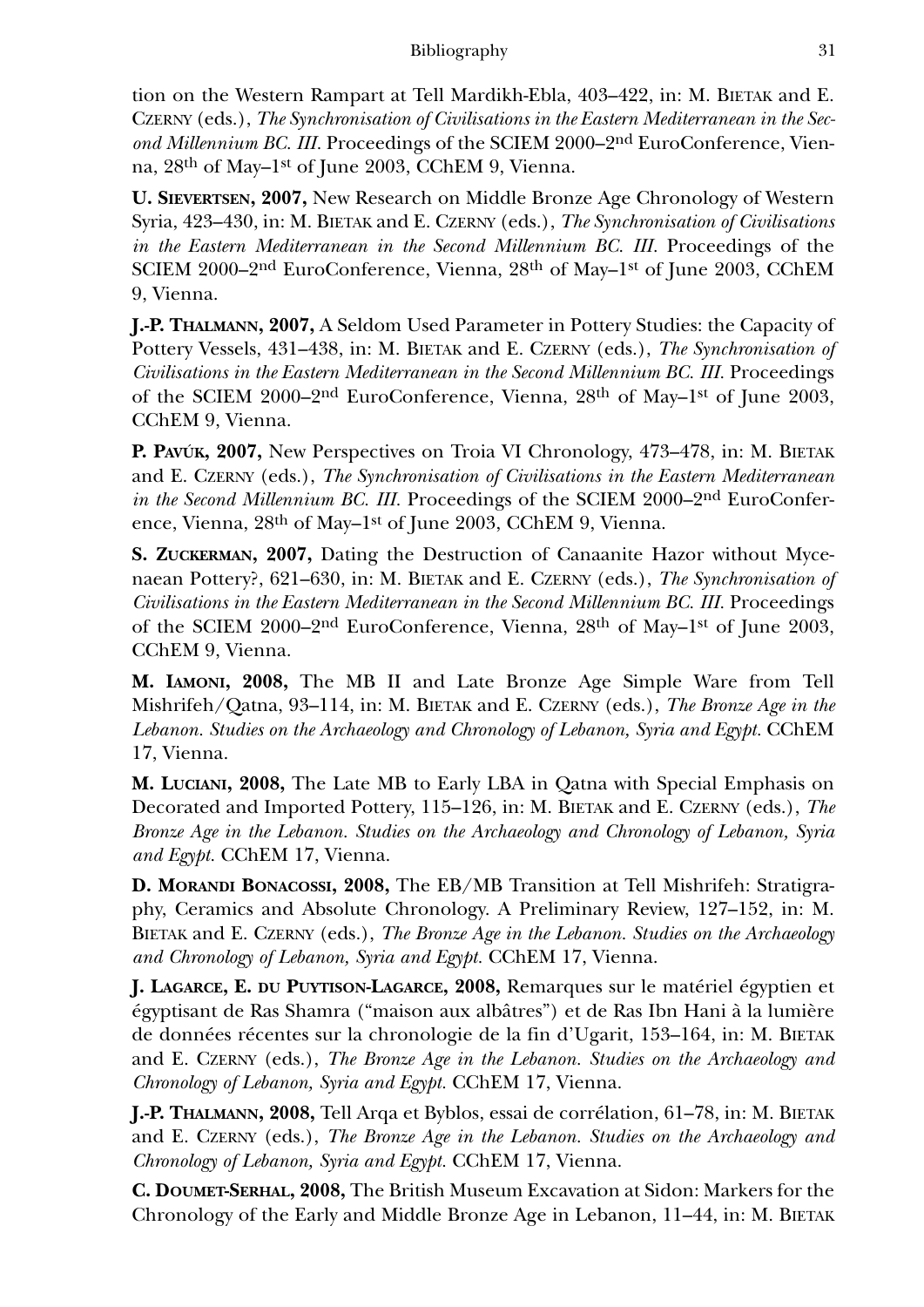and E. CZERNY (eds.), *The Bronze Age in the Lebanon. Studies on the Archaeology and Chronology of Lebanon, Syria and Egypt.* CChEM 17, Vienna.

**J.A. MACGILLIVRAY, 2008,** The Minoan Sidon Cup, 45–50, in: M. BIETAK and E. CZERNY (eds.), *The Bronze Age in the Lebanon. Studies on the Archaeology and Chronology of Lebanon, Syria and Egypt.* CChEM 17, Vienna.

**Y. MAKAROUN BOU-ASSAF, 2008,** Organisation architecturale à Byblos (Liban) au Bronze Ancien, 51–60, in: M. BIETAK and E. CZERNY (eds.), *The Bronze Age in the* Lebanon. Studies on the Archaeology and Chronology of Lebanon, Syria and Egypt. CChEM 17, Vienna.

### **CONTRIBUTIONS TO BOOKS**

#### **1403**

I. HEIN, 2000, "PUTO" Kat. Nr. 126, in: A. KARETSOU and M. ANDREADAKI-VLAZAKI (eds.), *Kr»th – A…guptoj. Politismiko… desmo… trièn cilietèn,* Archaeological Museum Heraklion. 21. November 1999 – 21. September 2000, Catalogue. Heraklion.

**K. O. ERIKSSON, 2001,** A Close Shave: The New Evidence for Chronology of Egyptian New Kingdom *Mechak* Razors Found in Late Cypriot I Tombs in Northwestern Cyprus, 183–199, in: P.M. FISCHER (ed.), *Contributions to the Archaeology and History of the Bronze and Iron Ages in the Eastern Mediterranean. Studies in Honour of Paul Åström.* Österreichisches Archäologisches Institut Sonderschriften Band 39, Österreichisches Archäologisches Institut, Vienna.

**K.O. ERIKSSON, 2001,** Cypriot Ceramics in Egypt During the Reign of Thutmosis III: the Evidence of Trade for Synchronizing the Late Cypriot Cultural Sequence with Egypt at the Beginning of the Late Bronze Age, 51–68, in: P. ÅSTRÖM (ed.), *The Chronology of Base-ring Ware and Bichrome Wheel-made Ware*. Proceedings of a Colloquium held in the Royal Academy of Letters, History and Antiquities, Stockholm, May 18-19 2000. Kungl. Vitterhets Historie och Antivitets Akademien. Konferenser 54. Stockholm.

**K.O. ERIKSSON, 2001,** Historical Transitions Revealed in Tomb 62. Some Implications of the Late Cypriot Pottery in a Middle/Late Bronze Age Tomb at Pella in Jordan, 239–248, in: A.WALMSLEY (ed.), *Australians Uncovering Ancient Jordan. Fifty Years of Middle Eastern Archaeology*. The Research Institute for Humanities and Social Sciences. The University of Sydney. The Department of Antiquities of Jordan. Sydney.

**K.O. ERIKSSON, 2006,** Relations Between Egypt and Cyprus During the Reign of Thutmosis III: Evidence from Abydos Tomb D 114 (1899–1900) and Abydos Tomb D 114 (1912–1913), in: K. SOWADA and B. OCKINGA (eds.), *Egyptian Material in the Nicholson Museum at the University of Sydney*. Mediterranean Archaeology Supplement, Sydney.

**P.M. FISCHER, 2006,** Chocolate-on-White Ware from Tell el-Dab<sup>c</sup>a, Egypt, 103–110, in: E. CZERNY, I. HEIN, H. HUNGER, D. MELMAN and A. SCHWAB (eds.), *Timelines. Studies in Honour of Manfred Bietak*, OLA 149.1–3, Leuven.

#### **1404**

**M. BICHLER, M. EXLER, 2004,** A pumice sample from Nisyros,2604–2608, in: D. USSISHKIN (ed.), *The renewed Archaeological Excavations at Lachish (1973–1994)* Vol. 1,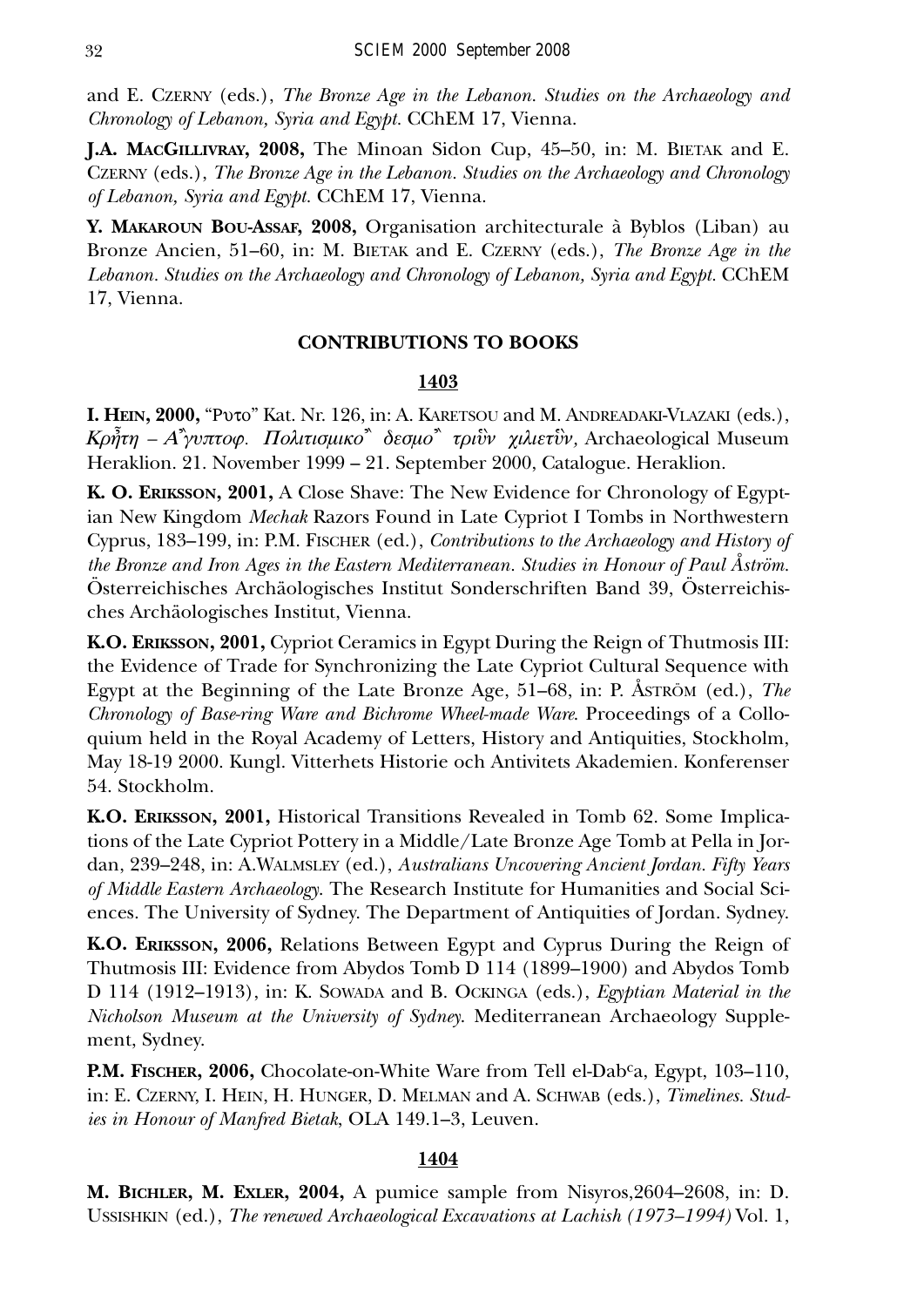Emery and Claire Yass Publications in Archaeology, Monograph Series of the Institute of Archaeology 22, Tel Aviv University, Tel Aviv.

**M. BICHLER, 2006,** Searching for "Minoan" tephra at Megiddo, 576–580, in: I. FINKELSTEIN, D. USSISHKIN and B. HALPERN (eds.), *Megiddo IV: The 1998–2002 Seasons,* Emery and Claire Yass Publications in Archaeology, Monograph Series of the Institute of Archaeology 24, Tel Aviv University, Tel Aviv .

**M. BICHLER, K. BREITENECKER, G. STEINHAUSER, J.H. STERBA, 2006,** Zur Identifikation von Bimssteinfunden aus Grabungen in Tel Megadim und Aegina Kolonna, 253–260, in: CZERNY, E., HEIN, I., HUNGER, H., MELMAN, D., SCHWAB, A. (eds.) *Timelines. Studies in Honour of Manfred Bietak*, OLA 149.3, Leuven.

#### **1407**

**O. CICHOCKI, 2006,** Libanesische Zedern als Datierungswerkzeug in der ägyptischen Archäologie. Bd. 3, 293–299, in: CZERNY, E., HEIN, I., HUNGER, H., MELMAN, D., SCHWAB, A. (eds.) *Timelines. Studies in Honour of Manfred Bietak*, OLA 149.3, Leuven.

#### **1408**

**P. STADLER, W. KUTSCHERA, E.M. WILD, 2006,** 14C dating the destruction event in LH IIIC in Aigeira, Greece, 205–207, in: E. ALRAM-STERN, S. DEGER-JALKOTZY (eds.), *Aigeira I: Die mykenische Akropolis. Faszikel 3: Vormykenische Keramik, Kleinfunde, archäozoologische und archäobotanische Hinterlassenschaften, naturwissenschaftliche Datierung* (= Veröffentlichungen der Mykenischen Kommission Band 24 und Sonderschriften des ÖAI Band 43). Wien.

**P. WARREN, 2006,** The Date of the Thera Eruption in Relation to Aegean-Egyptian Interconnections and the Egyptian Historical Chronology, 305–324, in: E. CZERNY, I. HEIN, H. HUNGER, D. MELMAN AND A. SCHWAB (eds.), *Timelines. Studies in Honour of Manfred Bietak*, OLA 149.1, Leuven.

#### **1409**

**M. BIETAK, I. FORSTNER-MÜLLER, C. MLINAR, 2001,** The Beginning of the Hyksos Period at Tell el-Dab<sup>c</sup>a: A Subtle Change in Material Culture, 171–181, in: P. FISCH-ER (ed.), *Contributions to the Archaeology of The Bronze and Iron Ages in the Eastern Mediterranean in Honour of Paul Åström*, Österreichisches Archäologisches Institut, Sonderschriften 39, Vienna.

**V. MÜLLER, 2006,** Eine kritische Darstellung der derzeitigen Diskussion zur historischen Chronologie Ägyptens in der 2. Hälfte des 2. Jt. v. Chr., 193–210, in: Ü. YALCIN & C. PULAK & R. SLOTTA (eds.), *Das Schiff von Uluburun – Welthandel vor 3000 Jahren*. Katalog der Ausstellung des Deutschen Bergbau-Museums Bochum vom 15. Juli 2005 bis 16. Juli 2006.

**V. MÜLLER, 2006,** Relikte kultischer Mahlzeiten in Tell el-Dabca, 65–83, in: H. ROED-ER and J. MYLONOPOULOS (eds.), *Archäologie und Ritual – Auf der Suche nach der rituellen Handlung in den antiken Kulturen Ägyptens und Griechenlands*, Vienna.

**T. SCHNEIDER, 2006,** Überlegungen zur Chronologie der thebanischen Könige in der Zweiten Zwischenzeit, 299–306, in: E. CZERNY, I. HEIN, H. HUNGER, D. MELMAN and A. SCHWAB (eds.), *Timelines. Studies in Honour of Manfred Bietak*, OLA 149.1, Leuven.

**T. SCHNEIDER, 2006,** The Chronology of the Middle Kingdom and the Hyksos Peri-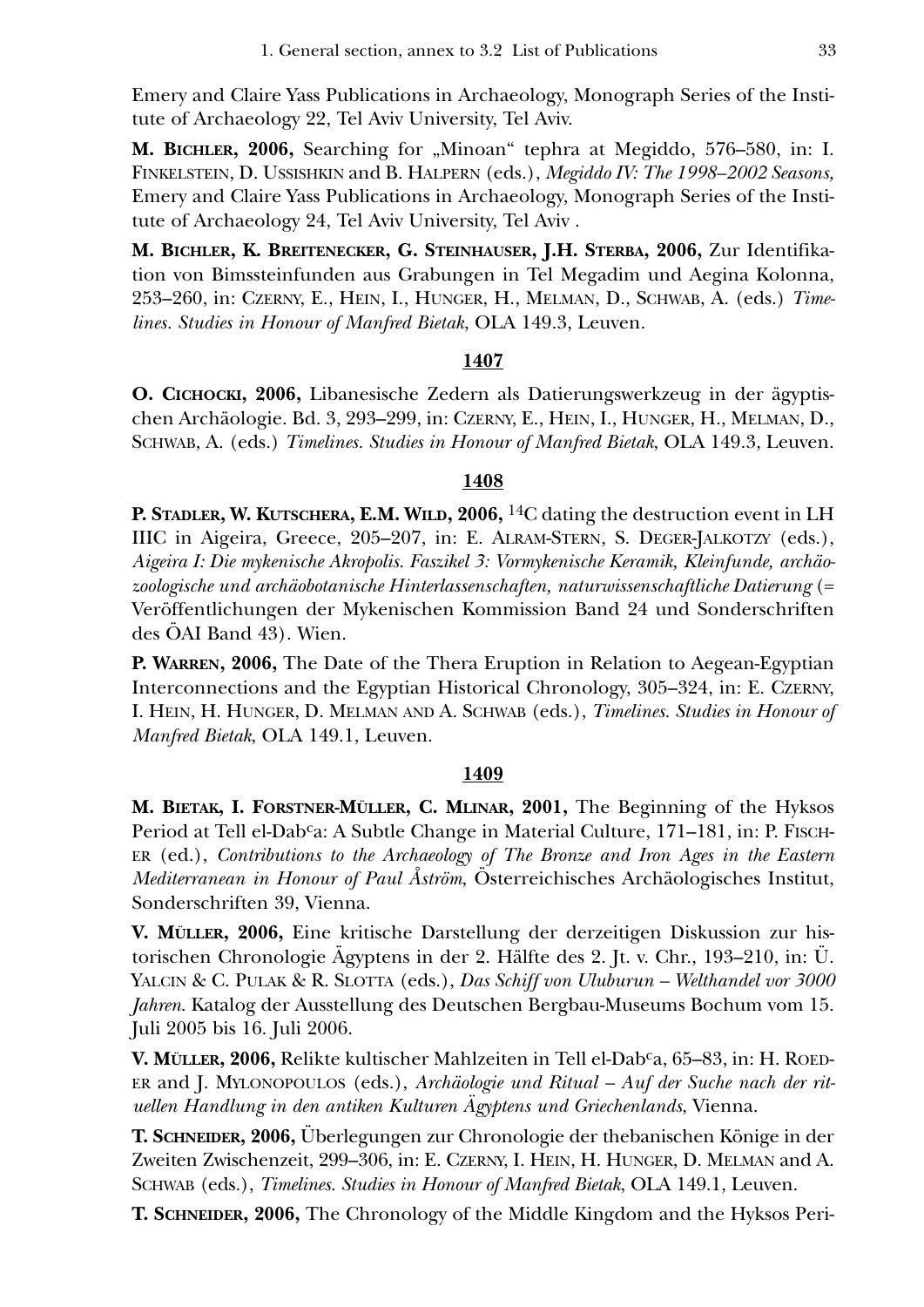od, 168–196, in: E. HORNUNG, R. KRAUSS, D. WARBURTON (eds.), *Ancient Egyptian Chronology,* Hand-book of Oriental Studies 1, 83, Leiden/Boston.

**M.H. WIENER, 2006,** Chronology going Forward (With a Query about 1525/4 B.C.), 317–328, in: E. CZERNY, I. HEIN, H. HUNGER, D. MELMAN and A. SCHWAB (eds.), *Timelines. Studies in Honour of Manfred Bietak*, OLA 149.3, Leuven.

# **1410/11**

**K.O. ERIKSSON, 2001,** Historical Transitions Revealed in Tomb 62. Some Implications of the Late Cypriot Pottery in a Middle/Late Bronze Age Tomb at Pella in Jordan, 239–248, in: A.WALMSLEY (ed.), *Australians Uncovering Ancient Jordan. Fifty Years of Middle Eastern Archaeology*. The Research Institute for Humanities and Social Sciences. The University of Sydney. The Department of Antiquities of Jordan. Sydney.

**P.M. FISCHER, 2005,** The Euro-Mediterranean Archaeology Camp Project at Tell Abu al-Kharaz, Jordan, 117–132, in: *Museum for Mediterranean and Near Eastern Antiquities. Focus on the Mediterranean,* Stockholm.

**C. BERGOFFEN, 2006**, Canaanite Wheelmade Imitations ofLate Cypriot Base Ring II Jugs, 331–338, in: E. CZERNY, I. HEIN, H. HUNGER, D. MELMAN and A. SCHWAB (eds.), *Timelines. Studies in Honour of Manfred Bietak*, OLA 149.1, Leuven.

**S.J. BOURKE, K.O. ERIKSSON, 2006,** Pella in Jordan, Royal Name Scarabs and the Hyksos Empire: A View from the Margins, 339–348, in: E. CZERNY, I. HEIN, H. HUNGER, D. MELMAN and A. SCHWAB (eds.), *Timelines. Studies in Honour of Manfred Bietak*, OLA 149.1, Leuven.

**L.E. STAGER, 2006,** The House of the Silver Calf of Ashkelon, 403–410, in: E. CZERNY, I. HEIN, H. HUNGER, D. MELMAN and A. SCHWAB (eds.), *Timelines. Studies in Honour of Manfred Bietak*, OLA 149.1, Leuven.

**P.M. FISCHER, 2006,** Chocolate-on-White Ware from Tell el-Dab<sup>c</sup>a, Egypt, 103–110, in: E. CZERNY, I. HEIN, H. HUNGER, D. MELMAN and A. SCHWAB (eds.), *Timelines. Studies in Honour of Manfred Bietak*, OLA 149.1–3, Leuven.

**M.A.S. MARTIN, 2006,** Cream Slipped Egyptian Imports in Late Bronze Age Canaan, 197–212, in: E. CZERNY, I. HEIN, H. HUNGER, D. MELMAN and A. SCHWAB (eds.), *Timelines. Studies in Honour of Manfred Bietak*, OLA 149.3, Leuven.

**M.A.S. MARTIN, 2006,** The Egyptianized Pottery Assemblage from Area Q, 140–157, in: A. MAZAR, *Excavations at Tel Beth Shean 1989*–*1996. Volume I, From the Late Bronze Age IIB to the Medieval Period*, Jerusalem.

**C. MLINAR, 2006,** Palästinensische Skarabäen aus einem Grab der frühen Hyksoszeit in Tell el-Dab<sup>c</sup>a, 213–248, in: E. Czerny, I. Hein, H. HUNGER, D. MELMAN and A. SCHWAB (eds.), *Timelines. Studies in Honour of Manfred Bietak*, OLA 149.2, Leuven.

**K.O. ERIKSSON, S.J. BOURKE, 2006,** Pella in Jordan, Royal Name Scarabs and the Hyksos Empire: A View from the Margins, 339–348, in: E. CZERNY, I. HEIN, H. HUNGER, D. MELMAN and A. SCHWAB (eds.), *Timelines. Studies in Honour of Manfred Bietak*, OLA 149.2, Leuven.

**P.M. FISCHER, 2007,** The "Jebusite" Burial Place in Jerusalem: Chocolate-on-White Ware and Chronology, 200–211, in: Z. KAFAFI and R. SCHICK (eds.), *Jerusalem before Islam.* BAR International Series 1699.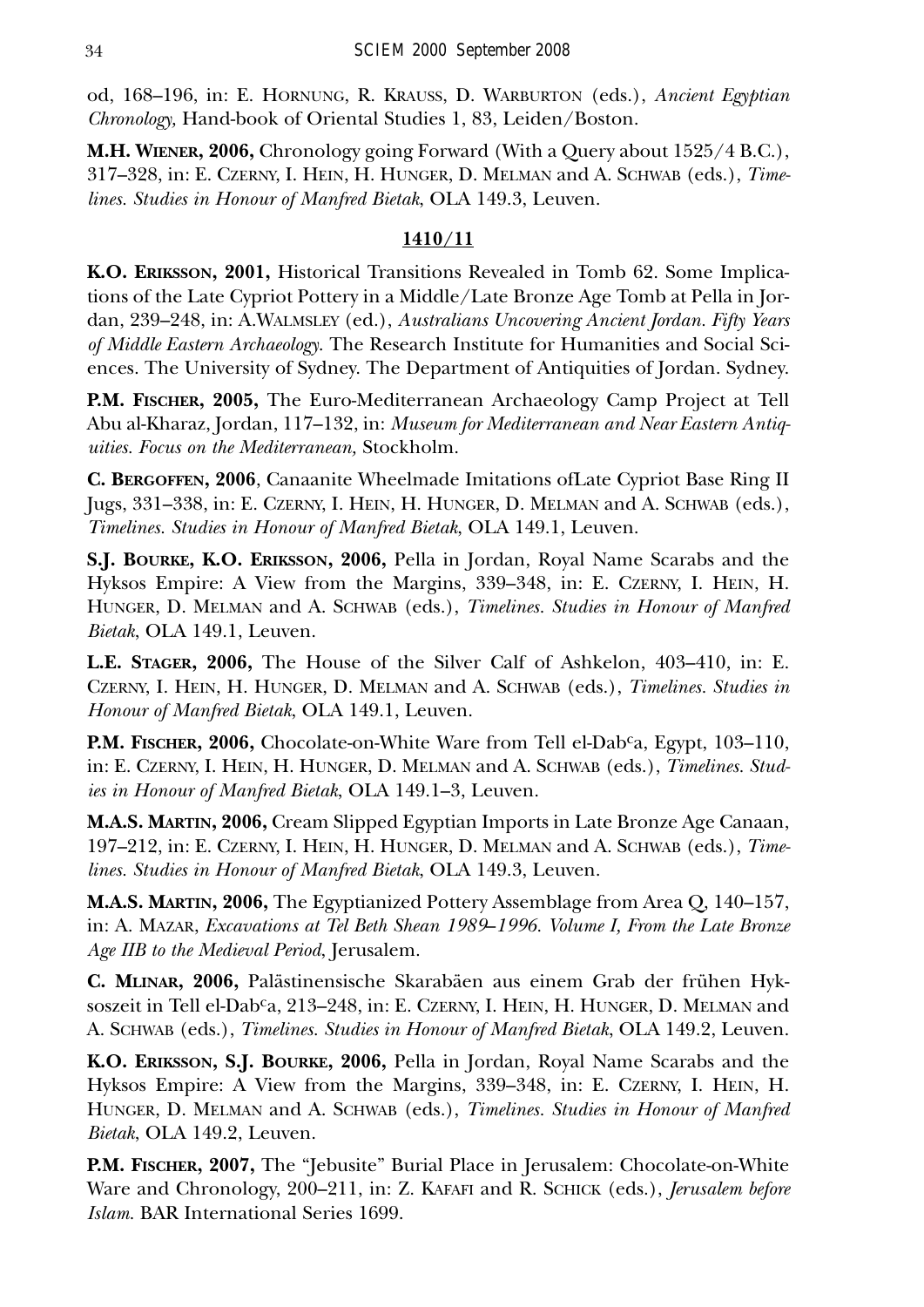**I. HEIN, 2007,** Gaza et l'Egypte au IIe millénaire av. J.-C., Catalogue: *GAZA, à la croisée des civilisations,* Genève, Musée d'art et d'histoire, 72–79.

**M.A.S. MARTIN, T.J. BARAKO, 2007,** Egyptian and Egyptianized Pottery, 129–165, in: T.J. BARAKO, *Tel Mor: The Moshe Dothan Excavations, 1959*–*1960,* Israel Antiquities Authority Reports No. 32, Jerusalem.

**P.M. FISCHER, 2006–2008,** Tell el-cAjjul, in: K. DOOB SAKENFELD (ed.), *New Interpreter's Dictionary of the Bible*, Nashville.

**P.M. FISCHER, 2006–2008,** Tell Abu al-Kharaz, in: K. DOOB SAKENFELD (ed.), *New Interpreter's Dictionary of the Bible*, Nashville.

## **1412**

**K.O. ERIKSSON, 2001,** Cypriot Ceramics in Egypt During the Reign of Thutmosis III: the Evidence of Trade for Synchronizing the Late Cypriot Cultural Sequence with Egypt at the Beginning of the Late Bronze Age, 51–68, in: P. ÅSTRÖM (ed.), *The Chronology of Base-ring Ware and Bichrome Wheel-made Ware*. Proceedings of a Colloquium held in the Royal Academy of Letters, History and Antiquities, Stockholm, May 18-19 2000. Kungl. Vitterhets Historie och Antivitets Akademien. Konferenser 54. Stockholm.

**S. HADJSAVVAS, 2006,** Aspects ofLate Bronze Age Trade as seen from Alassa-Pano Mandilaris, 449–454, in: E. CZERNY, I. HEIN, H. HUNGER, D. MELMAN and A. SCHWAB (eds.), *Timelines. Studies in Honour of Manfred Bietak*, OLA 149.2, Leuven.

**K.O. ERIKSSON, 2006,** Relations Between Egypt and Cyprus During the Reign of Thutmosis III: Evidence from Abydos Tomb D 114 (1899–1900) and Abydos Tomb D 114 (1912–1913), in: K. SOWADA and B. OCKINGA (eds.), *Egyptian Material in the Nicholson Museum at the University of Sydney*. Mediterranean Archaeology Supplement, Sydney.

**S.W. MANNING, L. CREWE, D.A. SEWELL, 2006,** Further Light on Early LCI Connections at Maroni, 471–488, in: E. CZERNY, I. HEIN, H. HUNGER, D. MELMAN and A. SCHWAB (eds.), *Timelines. Studies in Honour of Manfred Bietak*, OLA 149.2, Leuven.

# **1413** (closed in 2004)

**M. BIETAK, N. MARINATOS, 2000,** Avaris (Tell el-Dabca) and the Minoan World, 40–44, in: A. KARETSOU (ed.), *Κρητη-Αιγυπτοφ*, Essayband zu einer Austellung im Herakleion Museum. Athens.

**M. BIETAK, CLAIRY PALYVOU, 2000,** A Large Griffin from a Royal Citadel of the Early 18th Dynasty at Tell el-Dabca, 99–108, in: *Proceedings of the 8th International Cretological Conference*, Herakleion.

**M. BIETAK, 2001,** Tell el-Dabca/Avaris und die minoische Welt, 219–226, in: *Im Labyrinth des Minos*. Katalog einer Austellung des Badischen Landesmuseums. Karlsruhe.

**J. PHILLIPS,** Why?…And Why Not? Minoan Reception and Perceptions of Egyptian Influence, 293–300, in: E. CZERNY, I. HEIN, H. HUNGER, D. MELMAN and A. SCHWAB (eds.), *Timelines. Studies in Honour of Manfred Bietak*, OLA 149.2, Leuven.

# **1414**

**S. DEGER-JALKOTZY, PH. DAKORONIA, S. FABRIZII-REUER, 2002,** Beisetzungen mit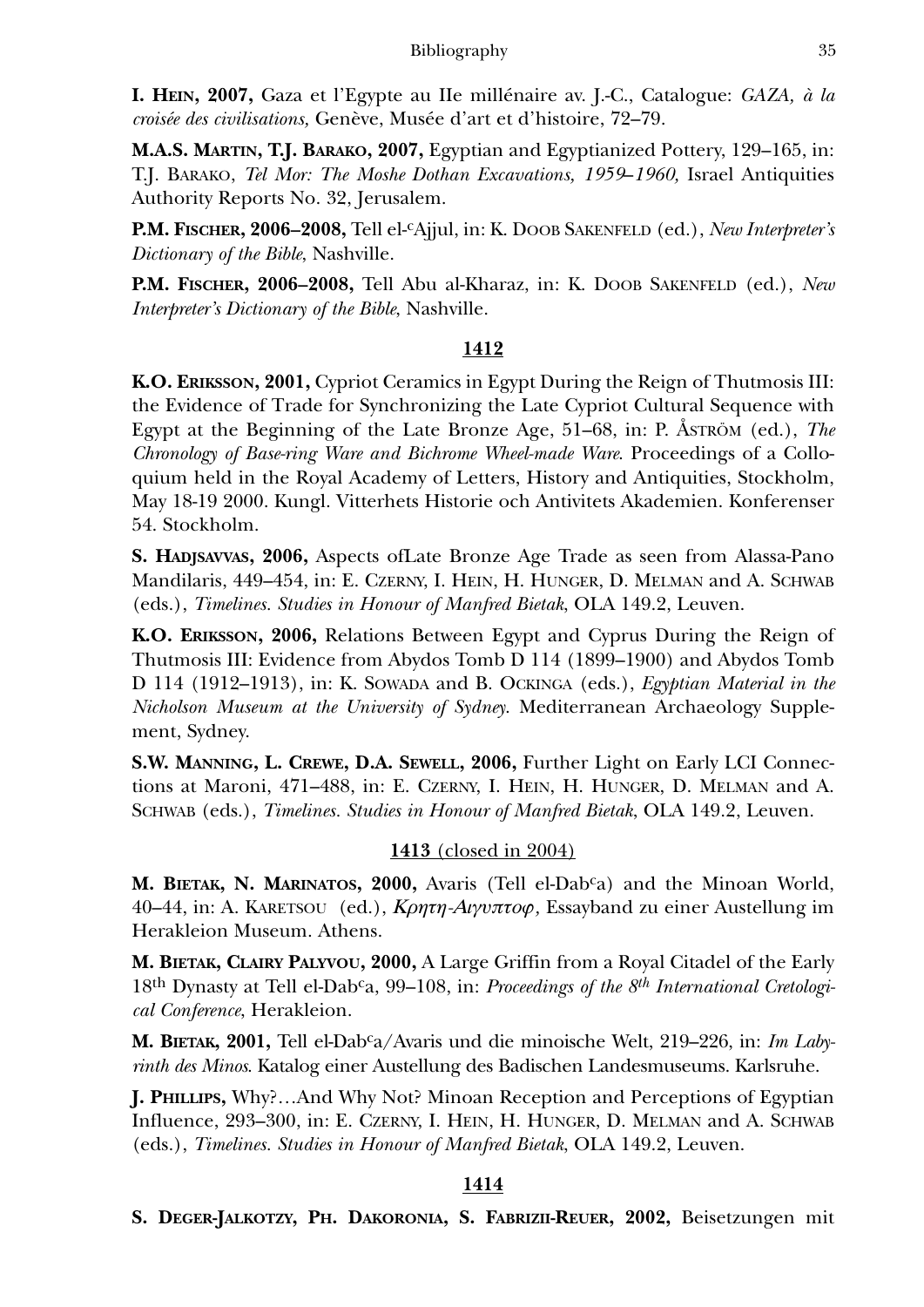Leichenbrand aus der Felskammernekropole von Elateia-Alonaki, Griechenland, 137–153, in: *Festschrift für Egon Reuer zum 75. Geburtstag,* Archaeologia Austriaca 84–85 (2000–2001), Vienna.

**B. EDER, 2005,** Völkerwanderungen in der späten Bronzezeit aus althistorischer und archäologischer Sicht, 275–282, in: YALCIN Ü., PULAK C., SLOTTA R. (eds.), *Das Schiff von Uluburun – Welthandel vor 3.000 Jahren, Katalog der Ausstellung des Deutschen Bergbau-Museums Bochum vom 15. Juli 2005 bis 16. Juli 2006,* Bochum.

**S. DEGER-JALKOTZY, 2004,** Das Ende der mykenischen Palastära: Überlegungen zur Chronologie, 51–58, in: H. HEFTNER, K. TOMASCHITZ (eds.), *Ad Fontes! Festschrift für Gerhard Dobesch zum 65. Geburtstag*, Vienna.

**S. DEGER-JALKOTZY, 2006,** Schwertkrieger und Speerträger im spätmykenischen Griechenland, 711–718, in: R. ROLLINGER und B. TRUSCHNEGG (Hg), *Altertum und Mittelmeerraum: Die antike Welt diesseits und jenseits der Levante. Festschrift für Peter W. Haider zum 60. Geburtstag,* Stuttgart.

**S. DEGER-JALKOTZY, 2009,** Decline – Destruction – Aftermath. Chapter 15 of "The Cambridge Companion to the Bronze Age" C.W. SHELMERDINE (ed.). Cambridge University Press, Cambridge –New York (in press).

### **1415**

**W. GAUSS, R. SMETANA, 2002,** Untersuchung zur früh- und mittelhelladischen Keramik von Ägina Kolonna, 11–19, in: *Temenos. Festgabe für F. Felten und S. Hiller,* Vienna.

**F. FELTEN, 2002,** Aigina-Kolona: stin proistoriki epochi, 62–75, *Aiginaia* 5, 2002.

**W. GAUSS, R. SMETANA, 2004,** Bericht zur Keramik und Stratigraphie der Frühbronzezeit III aus Ägina Kolonna, 1104–1113, in: E. ALRAM-STERN, *Die ägäische Frühzeit, 2. Serie Forschungsbericht 1975–2002. 2. Band, Teil 1, Die Frühbronzezeit in Griechenland*, Vienna.

**F. FELTEN, S. HILLER, 2004,** Forschungen zur Frühbronzezeit auf Ägina-Kolonna, 1089–1092, in: E. ALRAM-STERN, *Die ägäische Frühzeit, 2. Serie Forschungsbericht 1975–2002. 2. Band, Teil 1, Die Frühbronzezeit in Griechenland,* Wien 2004.

**W. GAUSS, 2005,** Beobachtungen zum Apsidenbau von Ägina Kolonna, 579–586, in: B. BRANDT, V. GASSNER. S. LADSTÄTTER (eds.), *Synergia. Festschrift für Friedrich Krinzinger,* Band 2, Vienna.

**W. GAUSS, 2006,** Minos auf Ägina – Beobachtungen zu den Beziehungen Äginas zu Kreta, 435–446, in: in: E. CZERNY, I. HEIN, H. HUNGER, D. MELMAN AND A. SCHWAB (eds.), *Timelines. Studies in Honour of Manfred Bietak*, OLA 149.2, Leuven.

**W. GAUSS, 2006,** Aigina, 41–47, in; *Brill's New Pauly, Classic Tradition I*, Leiden.

**W. GAUSS, 2007,** Neolithic through Middle Helladic Pottery, 67–73, in: J.K. PAPADOPOULOS (ed.), *The Art of Antiquity. Piet de Jong and the Athenian Agora,* Princeton.

## **1419**

**K. KOPETZKY, 2006,** Gefäße im Tell el-Yahudiya Stil, 177–186, in: CZERNY, E., HEIN, I., HUNGER, H., MELMAN, D., SCHWAB, A. (eds.) *Timelines. Studies in Honour of Manfred Bietak*, OLA 149.3, Leuven.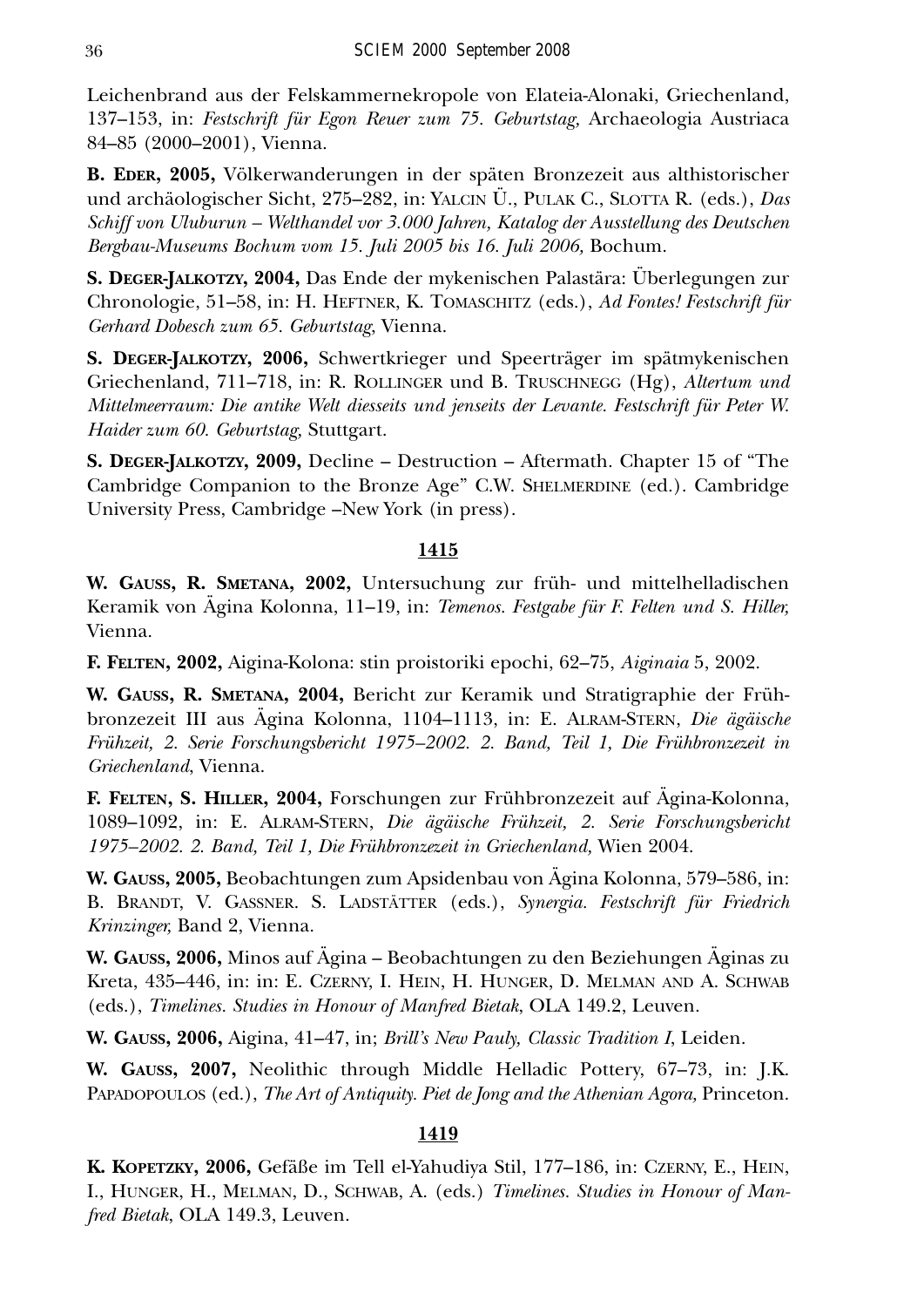**J. BRETSCHNEIDER, 2006,** Das spätere 2. Jahrtausend im Habur-Gebiet, 9–16, in: CZERNY, E., HEIN, I., HUNGER, H., MELMAN, D., SCHWAB, A. (eds.) *Timelines. Studies in Honour of Manfred Bietak*, OLA 149.3, Leuven.

**P. MATTHIAE, 2006,** Archaeology of a Destruction: The End of MB II Ebla in the Light of Myth and History, 39–52, in: CZERNY, E., HEIN, I., HUNGER, H., MELMAN, D., SCHWAB, A. (eds.) *Timelines. Studies in Honour of Manfred Bietak*, OLA 149.3, Leuven.

**R. PRUZSINSZKY, 2006,** Šamšï-Adads I. "neue" Regierungsdaten und assyrische Distanzangaben, 73–80, in: CZERNY, E., HEIN, I., HUNGER, H., MELMAN, D., SCHWAB, A. (eds.) *Timelines. Studies in Honour of Manfred Bietak*, OLA 149.3, Leuven.

**H. CHARAF, 2006,** Les céramiques importées de l'Ouest,173–192, in: J.-P. THALMANN, *Tell Arqa-I*. *Les niveaux de l'âge du Bronze,* Collection Bibliothèque Historique et Archéologique 177, IFPO, Beyrouth.

**R. SCHIESTL, 2006,** Eine silberne Entenschnabelaxt, 391–395, in: E. CZERNY, I. HEIN, H. HUNGER, D. MELMAN, A. SCHWAB (eds.), *Timelines, Studies in Honour of Manfred Bietak*, *OLA* 149.2. Leuven.

**M. BIETAK, 2007,** Egypt and the Levant, 417–448, in: T. WILKINSON (ed.) *The Egyptian World,* London & New York.

**M. BIETAK, K. KOPETZKY, 2009 in print,** The Dolphine Jug: A Typological and Chronological Assessment, D. SCHLOEN (ed.), *Festschrift L.E. Stager,* Harvard.

**M. BIETAK, K. KOPETZKY, 2009 in print,** The Egyptian Pottery of the SIP from Northern Sinai and its chronological significance, G. LEHMANN (ed.), *Festschrift E. Oren*, Beer Sheva.

#### **MONOGRAPHS**

#### **1403**

**K.O. ERIKSSON, 2007,** *The Creative Independence of Late Bronze Age Cyprus.* An account of the archaeological importance of White Slip ware in assessing the relative chronology of Late Bronze Age Cyprus and the island's historical links with the societies of the Eastern Mediterranean during this period, CChEM 10, Vienna.

**T. BAGH, 2009 in print,** *Tell el-Dabca XXII. Levantine Painted Ware and the Beginning of the Middle Bronze Age*. Levantine Painted Ware from Tell el-Dab<sup>c</sup>a Compared to Other Sites in Egypt and the Levant, CChEM, Vienna, in print (Feb 2009).

**K.O. ERIKSSON, 2009 in print,** *Cypriot Bronze Age White Painted V and VI Wares. Problems of Chronology and First Appearances,* CChEM, Vienna, in print (Feb 2009).

D.A. ASTON, M. BIETAK. 2009 in print, *Tell el-Dab<sup>c</sup>a VIII. The Classification and Chronology of Tell el-Yahudiya Ware,* with contributions by Hanan Charraf, Robert Mullins, Lawrence E. Stager and Ross Voss. Ausgrabungen in Tell el-Dab<sup>c</sup>a, Manfred Bietak (ed.), UZK 12, Vienna, in print (Feb 2009).

**L.C. MAGUIRE, 2009 in print,** *Tell el-Dabca XXI. The Cypriot Pottery and its Circulation in the Levant,* UZK, Vienna in print (Feb 2009).

#### **1405**

**R. PRUZSINSZKY, 2009 in print,** *Mesopotamian Chronology of the 2nd Millennium BC. An Introduction to the Textual Evidence and Related Chronological Issues,* CChEM, Vienna, in print (Feb 2009).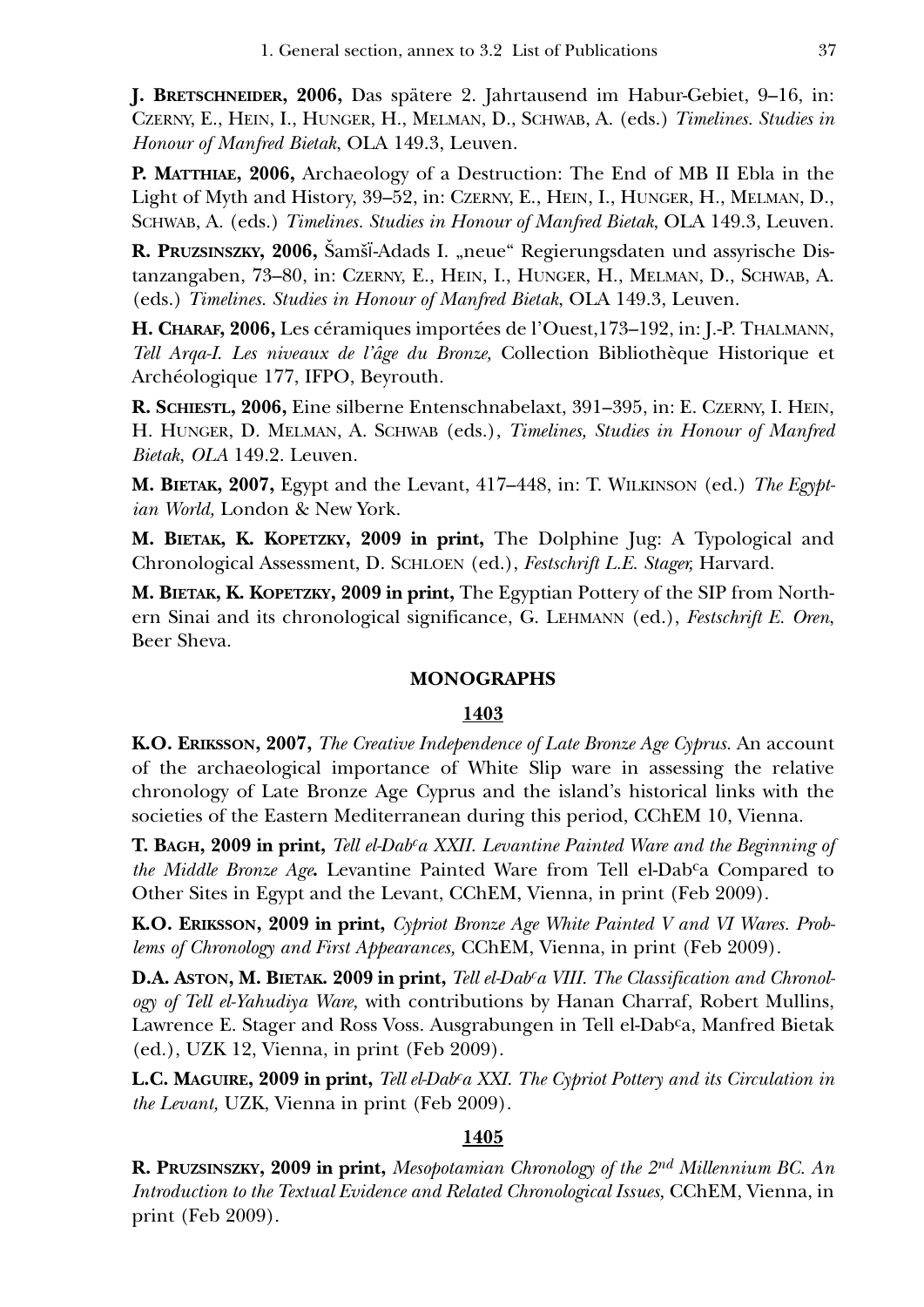### **1409**

**B. BADER, 2001,** *Tell el-Dabca XIII. Typologie und Chronologie der Mergel C-Ton Keramik. Materialien zum Binnenhandel des Mittleren Reiches und der zweiten Zwischenzeit.* UZK 19, Vienna.

**I. HEIN, P. JÁNOSI, 2004,** *Tell el-Dabca XI: Siedlungsrelikte der Späten Hyksoszeit, Areal A/V,* UZK 21, Vienna.

**D. ASTON, 2004,** *Tell el-Dabca XII. A Corpus of Late Middle Kingdom and Second Intermediate Period Pottery.* Volume I: Text; Volume II: Plates*,* in collaboration with Manfred Bietak, and with the assistance of Bettina Bader, Irene Forstner-Müller and Robert Schiestl, UZK 23, Vienna.

**U. LUFT, 2006,** *Urkunden zur Chronologie der späten 12. Dynastie:* Briefe aus Illahun. Vienna.

**M. BIETAK, N. MARINATOS, C. PALIVOU, 2007,** *Taureador Scenes in Tell el Dabca (Avaris) and Knossos* (with a contribution by Ann Brysbaert). UZK 27, Vienna.

**I. FORSTNER-MÜLLER, 2008,** *Tell el-Dabca XVI. Die Gräber des Areals A/II von Tell el-Dabca.* UZK 28, Vienna.

**V. MÜLLER, 2008,** *Tell el-Dabca XVII. Opferdeponierungen in der Hyksoshauptstadt Auaris (Tell el-Dabca) vom späten Mittleren Reich bis zum frühen Neuen Reich.* Teil I: Katalog der Befunde und Funde; Teil II: Auswertung und Deutung der Befunde und Funde, UZK 29, Vienna.

**R. SCHIESTL, 2009,** *Tell el-Dabca XVIII. Die Palastnekropole von Tell el-Dabca. Die Gräber des Areals F/I der Straten d/2 und d/1.* UZK 30, Vienna (available Feb 2009).

**B. BADER, 2009,** *Tell el-Dabca XIX. Auaris und Memphis im Mittleren Reich und in der Hyksoszeit. Vergleichsanalyse der materiellen Kultur.* Vienna (available Feb 2009)

**D.A. ASTON, M. BIETAK. 2009 in print,** *David A. Aston, Manfred Bietak, Tell el-Dabca VIII. The Tell El-Yahudiya Ware and Its Classification.* With contributions by Lawrence E. Stager and Ross Joseph Voss, Robert S Merrillees and Hanan Charaf. Ausgrabungen in Tell el-Dabca, Manfred Bietak (Hrsg.)., UZK 12, Vienna, in print (Feb 2009).

**R. SCHIESTL, A. SEILER, 2009,** *A Handbook of Egyptian Middle Kingdom Pottery,* Vol. I Corpus Volume, Vol. II Regional Volume (available Feb 2009).

# **1410/11**

**P. FISCHER, 2006,** *Tell Abu al-Kharaz in the Jordan Valley. Volume II: The Middle and Late Bronze Ages.* CChEM 11, Vienna 2006.

**P. FISCHER (ed.), 2006,** *The Chronology of the Jordan Valley during the Middle and Late Bronze Ages:* Pella, Tell Abu al-Kharaz and Tell Deir cAlla, CChEM 12, Vienna.

**D. BEN-TOR, 2007,** *Scarabs, Chronology, and Interconnections. Egypt and Palestine in the Second Intermediate Period,* Orbis Biblicus et Orientalis Series Archaeologica 27, Fribourg.

**P. FISCHER, 2008,** *Abu al-Kharaz in the Jordan Valley, Volume I: The Early Bronze Age.* CChEM 16, Vienna 2008.

**D.A. ASTON, M. BIETAK. 2009 in print,** *David A. Aston, Manfred Bietak, Tell el-Dabca VIII. The Tell El-Yahudiya Ware and Its Classification.* With contributions by Lawrence E. Stager and Ross Joseph Voss, Robert S Merrillees and Hanan Charaf. Ausgrabungen in Tell el-Dabca, Manfred Bietak (Hrsg.)., UZK 12, Vienna, in print (Feb 2009).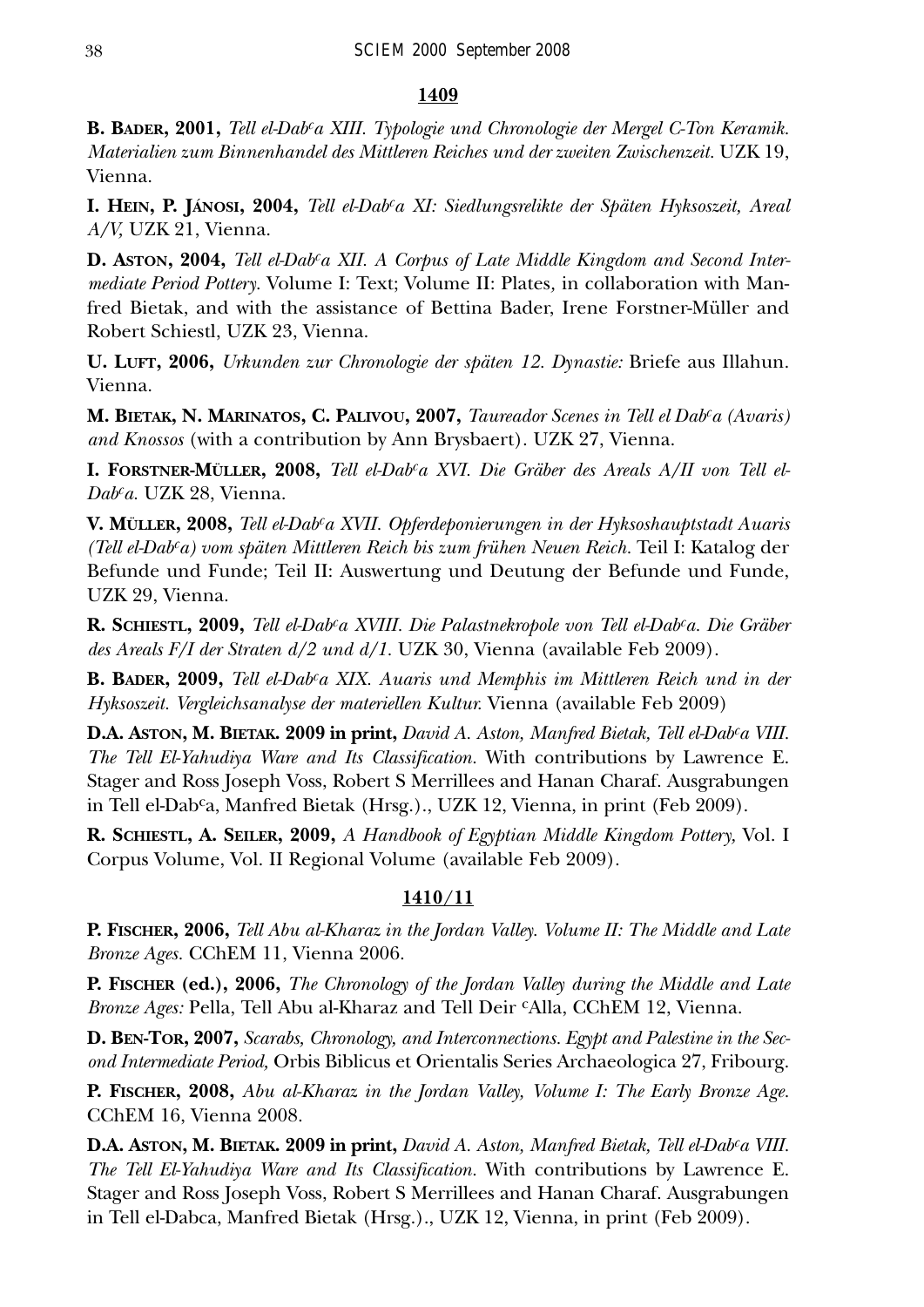**A. MAEIR, 2009 in print,** *In the Midst of the Jordan (Jos 4:10): The Jordan Valley during the Middle Bronze Age (circa 2000-1500 BCE) – Archaeological and Historical Correlates.* CChEM, Vienna.

#### **1412**

**K.O. ERIKSSON, 2007,** *The Creative Independence of Late Bronze Age Cyprus.* An account of the archaeological importance of White Slip ware in assessing the relative chronology of Late Bronze Age Cyprus and the island's historical links with the societies of the Eastern Mediterranean during this period, CChEM 10, Vienna.

**I. HEIN** *et al***., 2009 in print,** Craftsmanship in Red and Black: The Manual of Cypriot Bichrome Wheelmade Ware, CChEM, Vienna.

**L.C. MAGUIRE, 2009 in print,** *Tell el-Dabca XXI. The Cypriot Pottery and its Circulation in the Levant,* UZK, Vienna in print (Feb 2009).

### **1413** (closed in 2001)

**J. PHILLIPS, 2008,** *Aegyptiaca on the Island of Crete in their Chronological Context: A Critical Review.* CChEM 18, Vienna.

#### **1414**

**E. ALRAM-STERN, S. DEGER-JALKOTZY, 2006,** *Aigeira I: Die mykenische Akropolis. Faszikel 3: Vormykenische Keramik, Kleinfunde, archäozoologische und archäobotanische Hinterlassenschaften, naturwissenschaftliche Datierung* (= Veröffentlichungen der Mykenischen Kommission Band 24 und Sonderschriften des ÖAI Band 43). Vienna.

**R. JUNG, 2006,** *Chronologia Comparata. Vergleichende Chronologie von Südgriechenland und Süditalien von ca. 1700/1600 – 1000 v.u.Z*., Vienna.

### **1415**

**C. REINHOLDT, 2008,** *Der frühbronzezeitliche Schmuckhortfund. Ägina und die Ägäis im Goldzeitalter des 3. Jahrtausends v. Chr. Mit einem Beitrag von A.G. Karydas und Ch. Zarkadas.* Ägina Kolonna, Forschungen und Ergebnisse 2, CChEM 15, Vienna 2008.

#### **1419**

**T. MÜHLENBRUCH, 2008,** *Die Synchronisierung der nördlichen Levante und Kilikiens mit der Ägäischen Spätbronzezeit.* CChEM 19, Vienna.

**H. CHARAF, 2008,** Arqa during the Bronze Age: Connections with the west, in: C. DOUMET-SERHAL (ed.), *Networking Patterns of the Bronze and Iron Age Levant. The Lebanon and its Mediterranean Connections,* In collaboration with Anne Rabate and Andrea Resek, The Lebanese British Friends of the National Museum, Beirut, 2008.

**C. DOUMET-SERHAL, 2008,** in collaboration with Vassos Karageorghis, Henri Charles Loffet and Nicholas Coldstream, The Kingdom of Sidon and its Mediterranean Connections, in: C. DOUMET-SERHAL (ed.), *Networking Patterns of the Bronze and Iron Age Levant. The Lebanon and its Mediterranean Connections,* In collaboration with Anne Rabate and Andrea Resek, The Lebanese British Friends of the National Museum, Beirut, 2008.

**K. KOPETZKY, 2009 in print,** *Tell el-Dabca XX. Die Chronologie der Siedlungskeramik der Zweiten Zwischenzeit aus Tell e-Dabca.* Teil I: Auswertung und Datierung; Teil II: Abbildungen und Tabellen. Vienna (available Feb 2009)